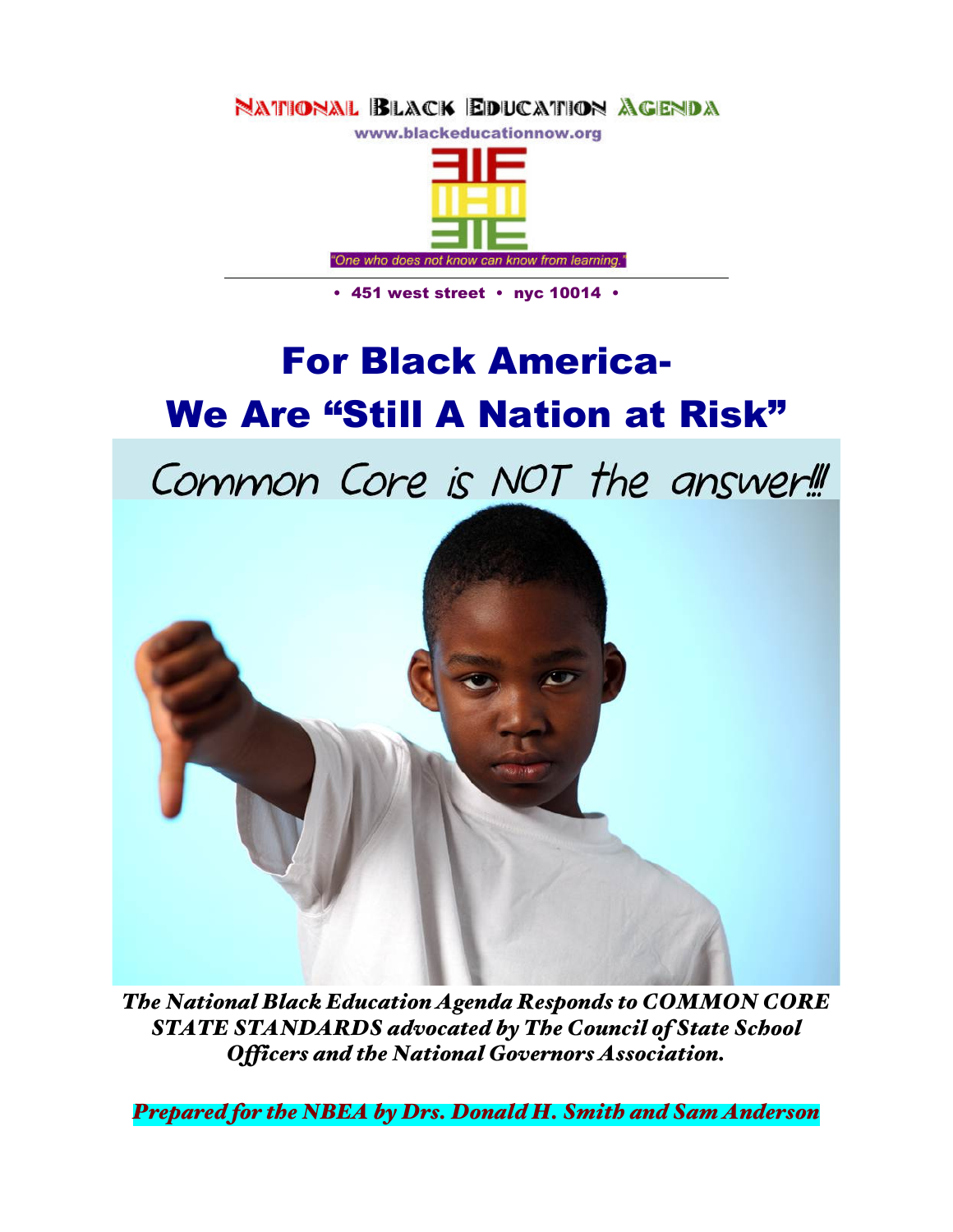*Note: We Originally Published this in August 2010 in an attempt to warn educators, parents and students about the inherent racist and miseducation dangers of the Common Core State Standards. We urge you to not only read and discuss our critique, but to also engage in ACTION to oppose and reject this national policy to dumbdown our children while a few megacorporations rake in billions of our tax dollars in the name of "education reform."*

*Send us your reports on your struggles to bring Educational & Cultural excellence to Black Children. Send us your thoughts on how we can build our National Network of Black Education Activists— Email us at blackeducator@africamail.com*

*The National Black Education Agenda is here for you and your local or regional fightback. We continue in the tradition of Frederick Douglass and other Black Heroes and Sheroes in "Struggling to Learn to Learn to Struggle!"*

# Historical Overview

In 1983, The Federal Government under President Ronald Reagan issued an educational document titled "A Nation at Risk".

In military language the document declared: "If an unfriendly foreign power had attempted to impose on America the mediocre education performance that exists today, we might well have viewed it as an act of war".

In its analysis and recommendations "A Nation at Risk" gave no attention to the issues of either large urban cities or of the nation's Black students.

In response to this neglect not only by "A Nation at Risk" but also by the many education reform documents of the 1980s, The National Alliance of Black School Educators commissioned a group of distinguished Black educators to write a document based on the inseparable linkage of academic and cultural excellence for students of African descent. NABSE issued its report, "Saving the African American Child," co-authored by Dr. Asa G. Hilliard III and Dr. Barbara A. Sizemore and distributed nationwide in 1984.

Unbelievable to some, "Saving the African American Child" called for even higher standards for children and youth of African descent than "A Nation at Risk" or any other educational reform document of the 1980s demanded for all American students. For example, the NABSE document insisted that:

#### *African American students should master algebra by the sixth grade and calculus by the twelfth grade.*

"Saving the African American Child" echoed the central thesis of Dr. Carter G. Woodson's classic book, *The Mis-education of the Negro*, (1933): education in America was conceived to control the minds and labors of Black Americans.

Dr. Woodson, Ph.D., Harvard, the father of "Negro History" in America, contended that education in the United States was intended purposefully to make people of African descent feel inferior and people of European decent believe in their superiority. That purpose was then and is now still manifested in curriculum, in instruction, in books, newspapers, broadcasting and films and, most importantly, in public philosophy and public policy.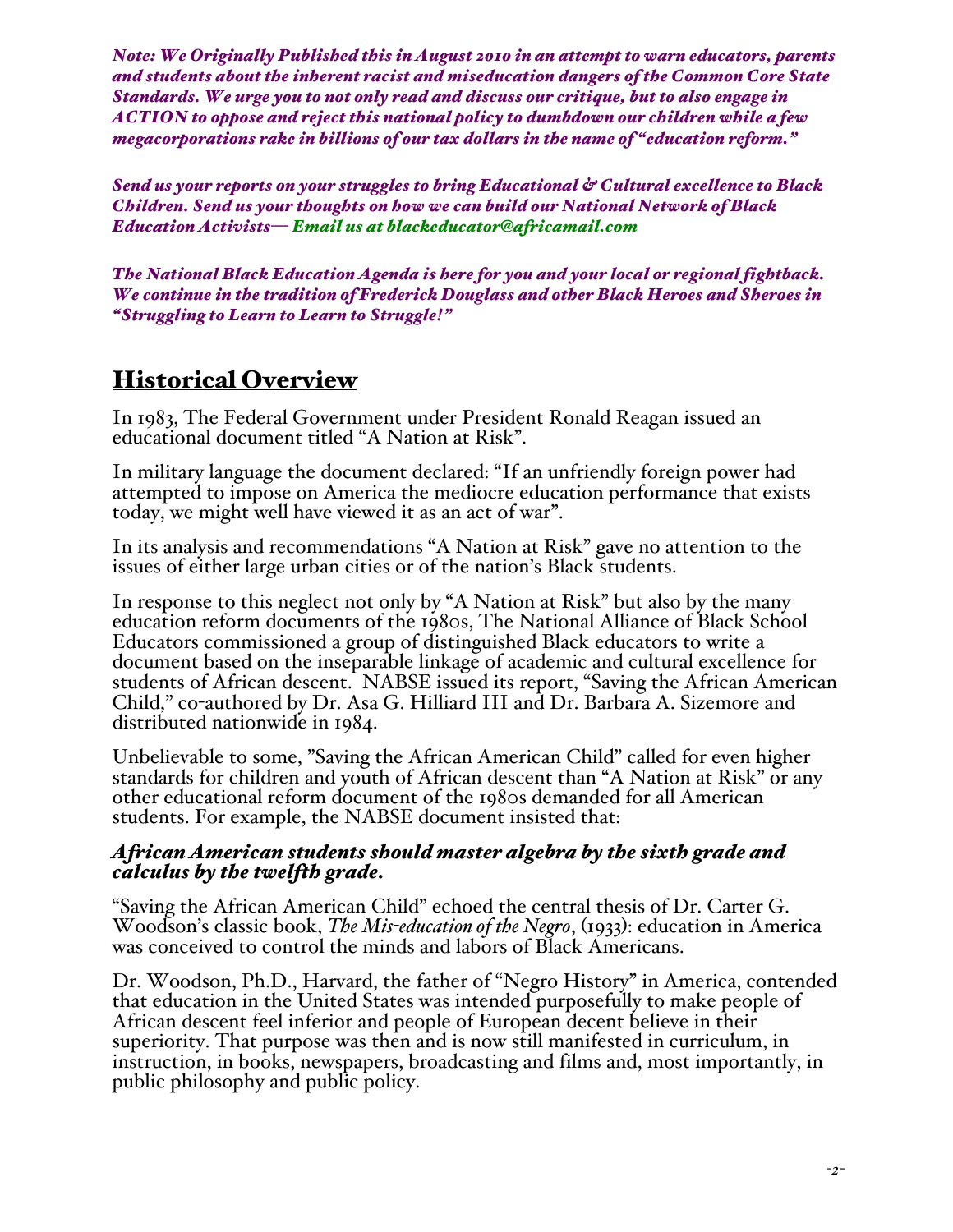Accordingly, "Saving the African American Child" made explicit that the process of educating African American students requires pedagogy and curriculum whose objective is the combination of academic and cultural excellence. The essential cultural excellence dimension is to correct and reverse the emotional, historical and cultural damage of white supremacist distortions and untruths about students' African origins, the enslavement of their ancestors, and to renew their self-esteem; to help students of African ancestry understand the deliberately omitted history of the African origins of civilization and the origins of scholarship in almost all the academic subjects studied at the present.

But neither most African American educators nor educators of European, Hispanic/Latino, Native American or Asian ancestry gave much attention to the imperative of the mind freeing cultural necessity for students of African descent.

For example, the African American superintendent of the Nashville Public Schools, at the time of the publication of the NABSE document, and later Mayor of Nashville, stated in the *Nashville Tennessean* that he knew of no relationship between the study of Black history and mathematics and science.

Clearly his own education failed to teach him that the origins of mathematics and science were in Africa, that the first humans were Africans.

Another example of an African American educator with little knowledge of his history and no respect for the work of the African American scholars who wrote "Saving the African American Child", was the superintendent of the Detroit Public Schools who hosted a major foundation supported conference in Miami at which educators from around the US convened to discuss the implications of the reform documents of the 1980s.

Copies of almost all of the reform documents had been distributed and were on display. Absent was the major reform document of the National Alliance of Black School Educators, in which both of the superintendents cited above held long time organizational memberships. A copy was also presented to the then chancellor of the New York City Public Schools, a man of Hispanic/Latino heritage. He never responded privately or publicly. A copy was also presented in person to the present president of the New York City Public Library, who also never responded.

The distinguished educator, the late Dr. Barbara A. Sizemore, first African American woman to head a major school district, Washington, D.C., and co-author of the NABSE report, once wrote an essay entitled "Hardly Anybody Wants Something All-Black to be Excellent". Her thesis was supported by the failure of African American, Hispanic/Latino, Asian, Native American or European American educators to give any credence to the reform document which advocated and expected higher standards for Black students than any other reform document of the 1980s.

# The Present Crisis

Now twenty-seven years after the publication and public discourse over a "A Nation at Risk", America is "Still a Nation at Risk". Dropouts among students of African descent and other students of color are epidemic. For example, the August 2010 Educational Testing Service's Report: *The Black-White Achievement Gap: When Progress Stopped* and the Schott Foundation Report, *"Given Half A Chance: the 50 State Report on Public Education and Black Males",* 2008, which documents the tragedy of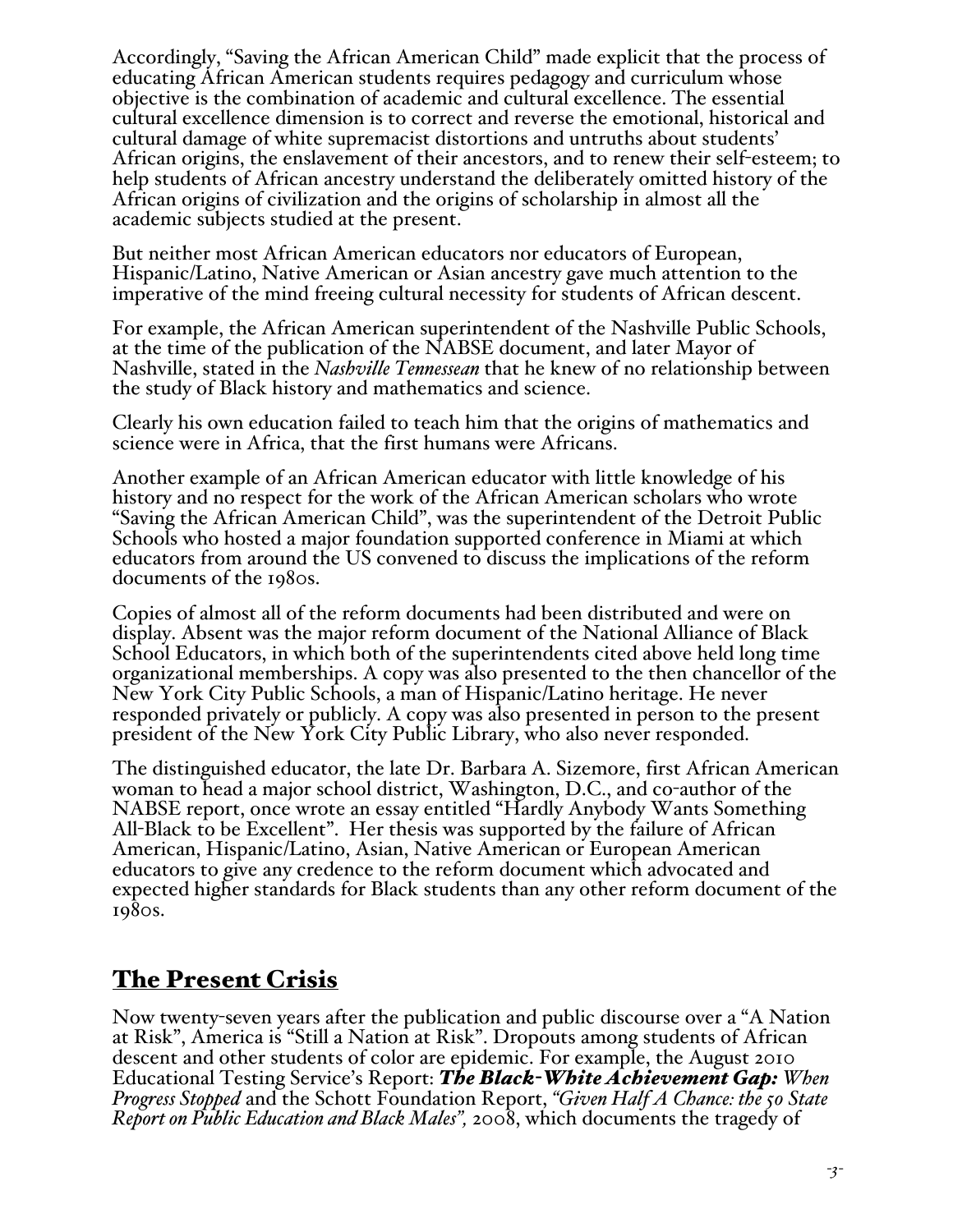Black male graduation rates. Among the lowest performing large school districts in America, the high school completion rate for Black males is 20% in Detroit, 31% in Baltimore and Buffalo and 32% in New York City and Milwaukee. Or stated another way, the dropout rate for Black male high school students is 80% in Detroit, 69% in Baltimore and Buffalo and 68% in New York City and Milwaukee.

It is likely that the dropout rates are even higher, due to fudging of data, the administration of testing instruments that are less challenging than national tests and teaching to the tests.

The report "Dropping out of School in New York State: the Invisible People of Color" by the Task Force on the New York State Dropout Problem, cites a New York City Board of Education study which found that in-school experiences are a principal reason students drop out of school. The study, "Interrupted Education, Students Who Drop Out", reported that for students who leave school there were five major school-related reasons:

- 1. Personal, cultural and linguistic humiliation.
- 2. Academic humiliation.
- 3. Institutional discharge based on the school's decision to dismiss.
- 4. Discriminatory high school admissions and dismissal policies and rules.
- 5. Lack of appropriate instruction for language minority students.

Other reasons cited were family conditions and work/economic factors. It will be noted, however, that all of the in-school reasons for dropping out are directly related to factors that are adult controlled, including particularly how students perceive they are being judged by adults.

Students have keen perceptors, which help them to discern when they are judged capable of excellent achievement, as worthy, valued human beings.

A play by Leroi Jones (now known as Amiri Baraka), "The Toilet," describes an urban school where bored and disrespected African American males hang out in the toilet, instead of going to class, to escape dull classrooms and teachers who denied their humanity. "The Toilet" was, for many, the last stop before dropping out.

No manner of Common Core State Standards will educationally serve Black males or, for that matter, Black females who do not feel respected by their teachers.

Closely related to school dropouts is the inordinate percentage of incarcerations. The United States imprisons more Americans than any other nation in the world. The majority of imprisoned African Americans are school dropouts. Many African males are imprisoned for drug offenses for which white males are not sentenced. Consequently, incarceration in most states denies ex-convicts the right to vote, the ability to find employment and systemically makes it nearly impossible for them to return to school.

Michelle Alexander in her new book The New Jim Crow: Mass Incarceration in the Age of Colorblindness, theorizes that the high incarceration rate of African Americans is a deliberate return to the period following the emancipation of enslaved Africans in which the nation established new laws and found new ways to control the minds and economics of newly freed Black People. That study after study, many of them U.S. Department of Justice studies, document the equal or greater use of illegal drugs by whites, further cements the intentionality of the vicious targeting of African American, Latinos and Indigenous Peoples by local, state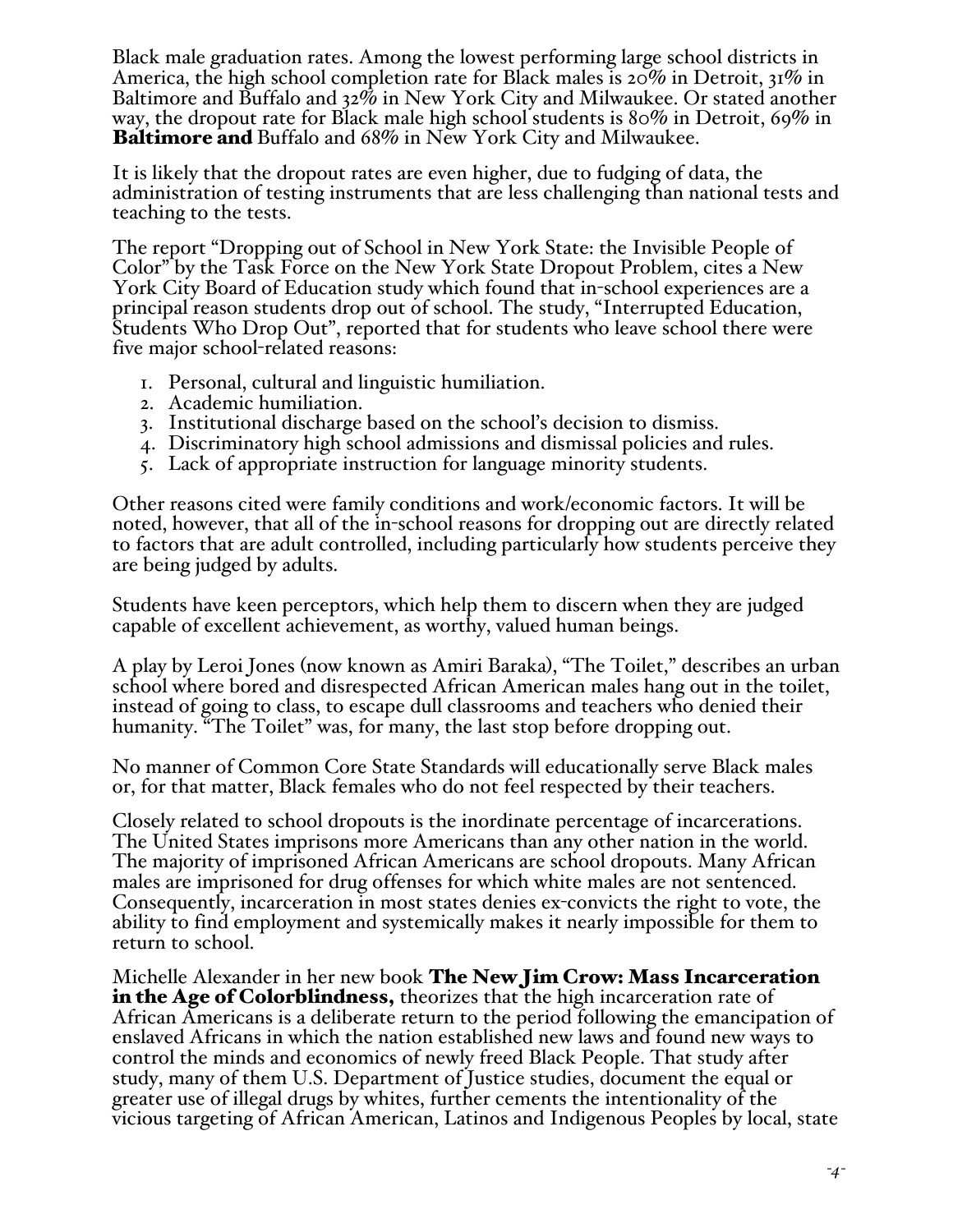and federal criminal justice authorities.

Ira Katznelson's When Affirmative Action Was White: an Untold History of Racial Inequality in Twentieth-Century America and Douglas Blackmon's Slavery by Another Name further document this continuum, in which, well into the 1960s, the U.S. norm was systematic, government-instituted exclusion of African Americans from the Social Security system, barring of African Americans from accessing middle-class (status) in the FHA mortgage, GI Bill higher education programs, the "forcing... thousands of people to live in a state of involuntary servitude -- well into the lives of millions of Americans who are still alive today."

# Principal Criticisms of the Common Core State Standards: On the Road to Educational Genocide

Neither the assumptions of "A Nation at Risk" nor the soon to be implemented "Common Standards," both of which assume an American student population embodied with a similar history of freedom and cultural neutrality, is sufficient to educate students of African descent whose ancestors in the United States bore the scars of physical and mental chains of enslavement and who themselves, whether they recognize it or not, are still victimized by a white supremacist culture and school curriculum. No other race came to America in chains to be suppressed and vilified by Americans of European descent who are presently accorded unearned special privileges because of their skin color and heritage.

Although the new standards claim that no specific curriculum materials are being advocated, in several areas that specify common standards in English Language Arts, and Literacy in History/Social Studies, Mathematics, Science, and Technical Subjects, grades kindergarten through the  $12<sup>th</sup>$  grade and college, the "sample" of illustrative texts rarely contains any books or writings by Black authors, and, for that matter, of any writings by Hispanic/Latino, Native American or Asian writers! The "illustrative" texts for student reading in grades K-5 contain no readings identifiable as written by or about authors of color.

Yet, as the Common Core State Standards make clear these are only recommendations, not required readings. States are free to choose their own texts and materials. The State of Texas, for example, has already decided to remove such illustrious Americans as President Thomas Jefferson and Justice Thurgood Marshall from its textbooks and curriculum.

The frequent suggestion in 'The Standards' that students be paired for diversity is an implementation deception in schools that are primarily or all of one racial group or where some students are separated into elite "gifted" or "advanced placement" groupings.

# "The Standards Movement: Quality Control Or Decoy?"

The assumptions of both "A Nation at Risk" and the soon to be implemented "Common Standards" ignore the history of and ongoing reality of structural racism and white supremacist culture in school curricula and educational practices.

More than a decade ago in a speech at Howard University entitled, "The Standards Movement: Quality Control or Decoy?" the distinguished psychologist and educator, Dr. Asa G. Hilliard III, reminded us that the *many* standards movements in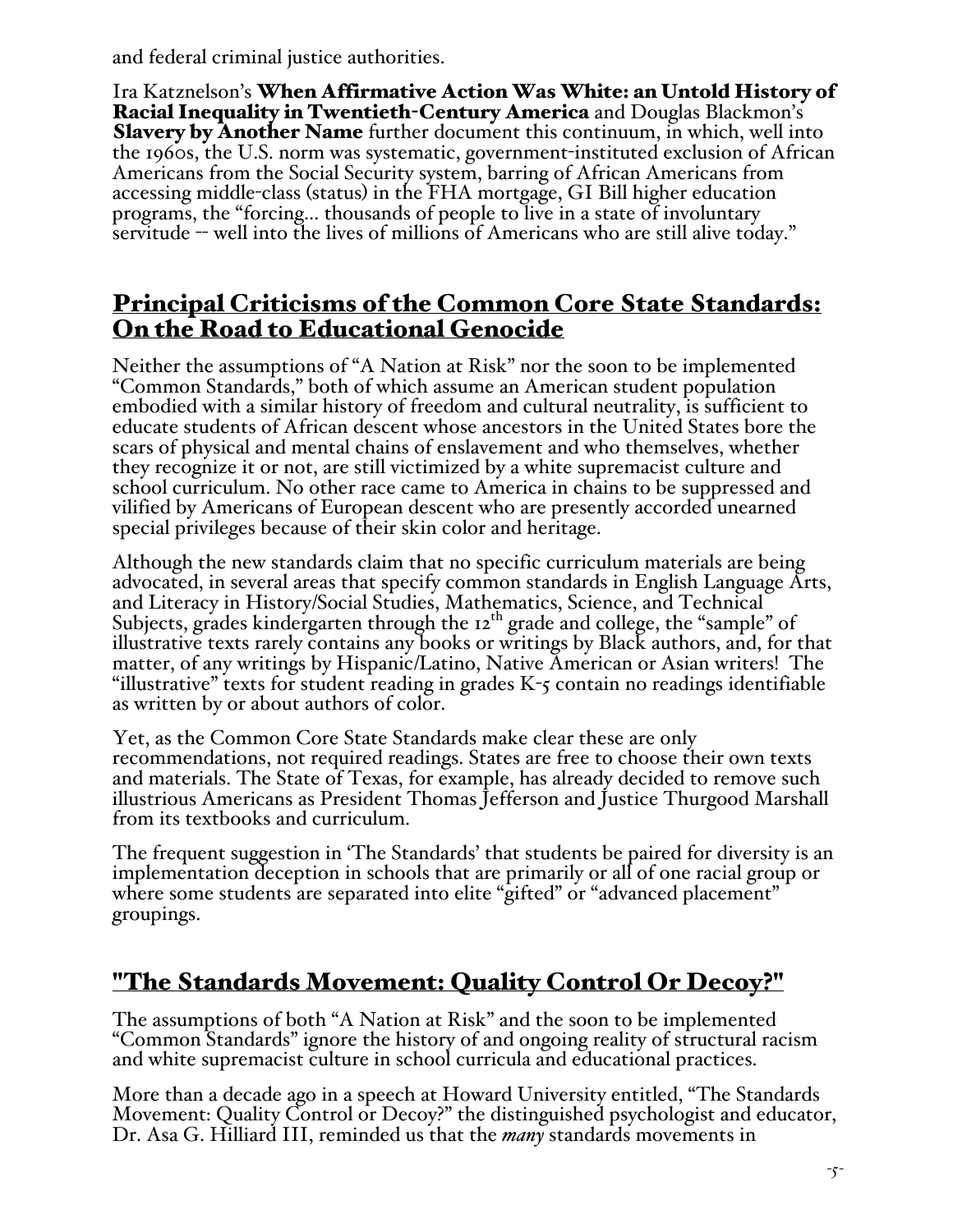American education are but decoys rather than attempts to reform education to serve all students:

*"I believe the standards movement is generally a decoy. I don't care whether it's a Democrat or Republican who calls for it. When people put so much emphasis on standards as a school reform tool, it means that they want to act like they're performing a reform effort, but they're actually moonwalking. They look like they're going forward but they're going backwards."* 

# No Emphasis on Education for Cultural Democracy

A principal criticism of the Common Core Standards is that there are no recommendations for honest readings and discussions to prepare all students of whatever ethnicity or gender to live in a cultural democracy, that is, to become divested of cultural, racial, gender or sexual biases. Without honest discussion and understanding of white supremacy racism and cultural domination, the citizens of the United States and immigrants present and future will remain unwitting instruments of an unjust and still unrealized democracy.

Although the new standards claim that no specific curriculum materials are being advocated, in several areas that specify common standards in English Language Arts, and Literacy in History/Social Studies, Mathematics, Science, and Technical Subjects, grades kindergarten through the 12<sup>th</sup> grade and college, the "sample" of illustrative texts rarely contains any books or writings by Black, Hispanic/Latino, Native American or Asian authors! The "illustrative" texts for student reading in grades K-5 contain no readings identifiable as written by or about authors of color.

Illustrative readings, grades 6-12, recommend 6 of 32 works of Black writers: Dr. Martin Luther King, Jr., Harriet Tubman, Frederick Douglass, Zora Neal Hurston, Lorraine Hansberry, and Richard Wright. However, if teachers are not prepared culturally and emotionally to help students discover the central theme of all of these writers - - truth and justice in an anti-racist society - - then the readings of even these giants of African heritage will be of little value.

*These proposed standards ignore the reality that the majority of African American and Latino/a students attend schools in which they are the overwhelming majority and white (and Asian) students are the "tracked" into gifted and Advanced Placement classes.* Therefore, although the proposed standards frequently suggest that students be paired for diversity, how can that suggestion be implemented in schools that are primarily or all of one racial group or where some students are separated into elite "gifted" or "advanced placement" groupings?

# Disconnected from the Reality of Racialized Joblessness and Mass Incarceration

A second criticism is that the Common Core Standards approach to educational reform also ignores the reality that massive joblessness has rendered education all but irrelevant. What is needed is a comprehensive approach to education and opportunities for meaningful work that will interrupt the current cradle-to-prison pipeline and give our children a real hope for a future.

# The Repetition of Failed Math and Science Education Approach Continues

A third principal criticism of the proposed Common Core Standards is that we find, once again, the inane repeating of a failed math and science education approach that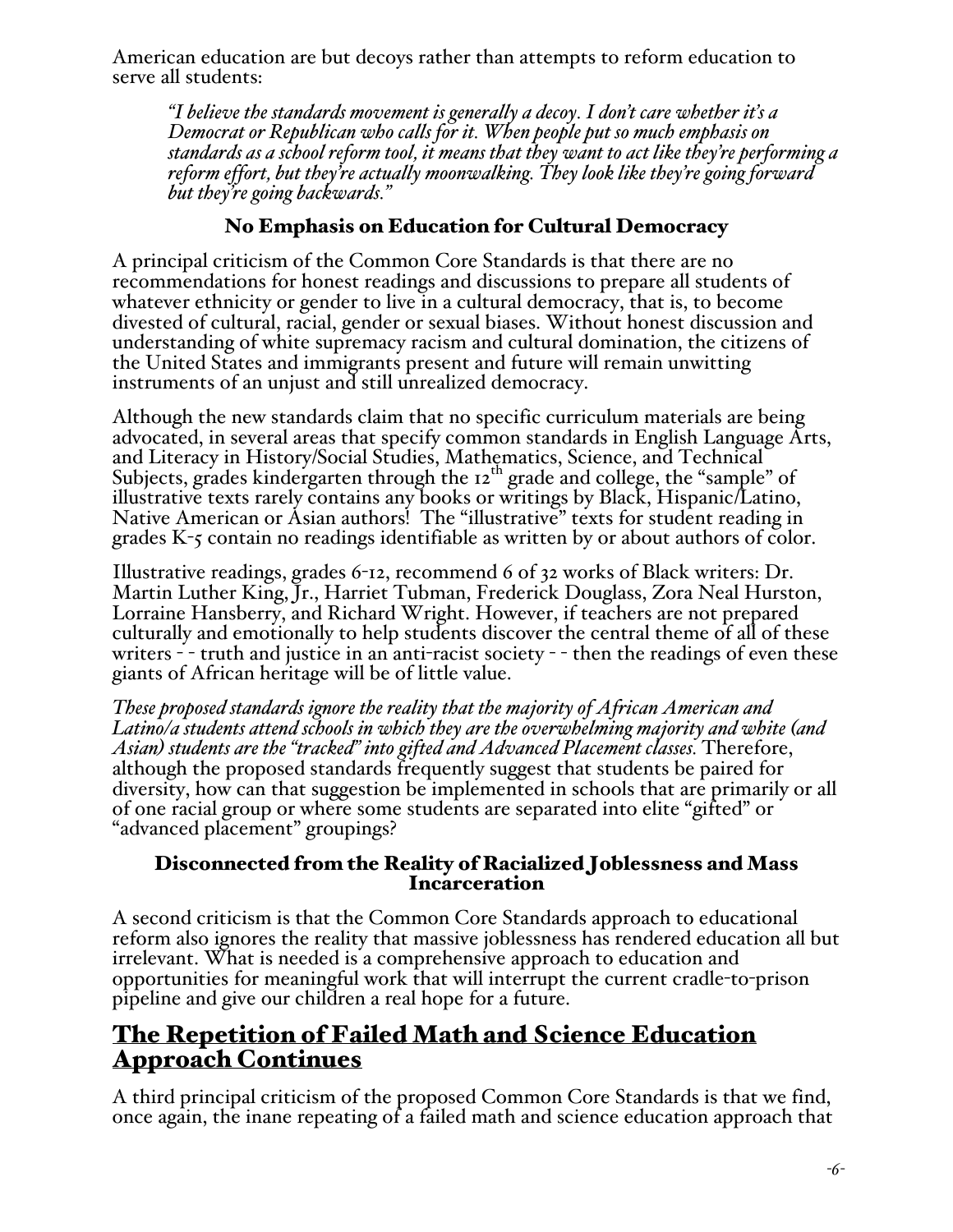relies heavily on rote memorization for high stakes tests, rather than inquiry based learning in math, science, and technology. This is coupled with inadequately educated math and science teachers who have to rely on the textbook industry to tell them what and how to teach.

Moreover, mathematics-- and to some extent, the sciences -are the only subjects taught from an ahistorical perspective - - allowing for the total erasure of the roots of math and science. Continuing to omit the historical foundations of math and science in Africa, Asia, and the Americas does not permit Black students, for example, to see themselves in mathematics, the sciences and engineering. This erasure helps to reenforce the myth of white and Asian mental superiority when it comes to understanding and "doing" math and science.

However, pioneer Black math educators such as Bob Moses and his Algebra Project, Dr. Abdulalim Shabazz, Dr. Everard Barrett and others have established tried and true pedagogy that enable Black students to excel in mathematics (and subsequently, the sciences). As the NABSE document points out, Black educators have demonstrated the effectiveness of teaching and mastery of Basic Algebra BEFORE a student enters high school so that students can complete at least one year of Calculus before high school graduation. However, the "Common Core Standards" proponents have deliberately ignored such successes.

We need to recognize that when it comes to scientific and technological knowledge our Black children are now stuck in the late 19<sup>th</sup> Century! Our youth are immersed in all kinds of electronic gadgets, but primarily as consumers with little or, no idea about how these technological wonders work!

We see this reality ultimately as part of the general ongoing process of "Educational Genocide": the deliberate dumbing down of a people while erasing or distorting their history to the benefit of others.

"A Nation at Risk," "No Child Left Behind," "Race to the Top," or "Common Core State Standards" have not and cannot provide the basis for a truthful curriculum and educational excellence for American children and youth who are comfortable with themselves, their own personal histories and culture, who are confident and capable of working well with other Americans like and unlike themselves toward a more perfect union.

Neither "A Nation at Risk" nor "Common Core State Standards" considers the lasting and undermining effects in the educational system of the unique circumstances under which Africans were kidnapped and brought to the shores of the Americas, Australia and to Europe. Neither document suggests any real educational remedy to address history's greatest crime against humanity.

Without a truthful history of its founding, how this nation acquired its wealth on the backs of enslaved Africans, and the continued denial of the cultural resources African people possess to participate in building a real democracy, the United States will continue to remain a segmented nation, a nation which will soon find white Americans the new minority and still in control.

#### *We are "Still A Nation at Risk."*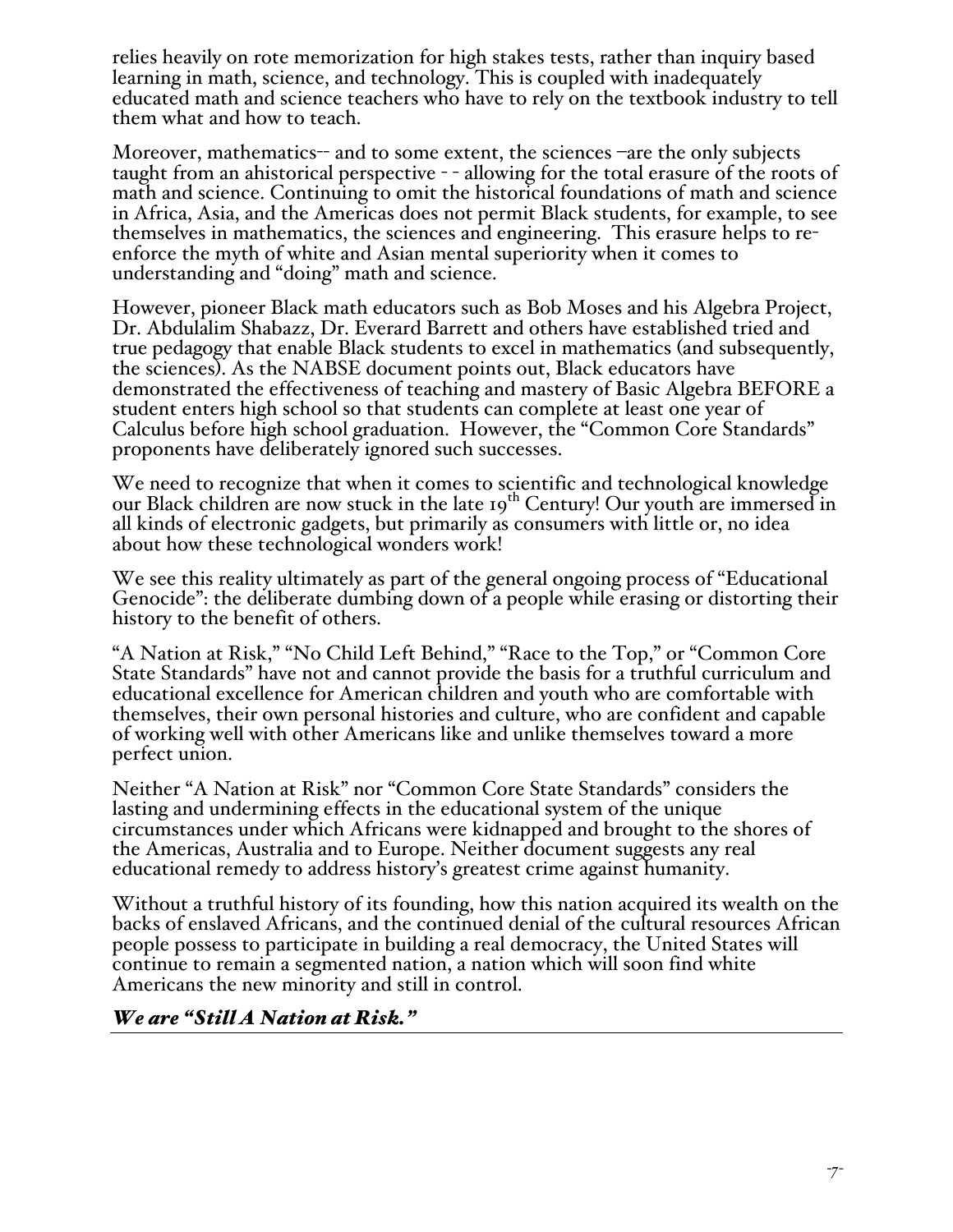# *NBEA Recommendations*

# *We Need to Take an Effective, Human Rights Road to Education Reform*

# A National Black Education Summit

A National Black Education Summit should be held to comprehensively document the successful education experiences and student, family and community outcomes and impacts over the past half century. Hundreds of African American-initiated education programs and thousands of educators have successfully educated and nurtured tens of thousands of whole human beings by implementing the 'Saving the African American Child" effort and other related recommendations. This is particularly true for scores of African-Centered Education programs that have been established over the past 40 years.

# Schools

1. We recommend the cessation of the creation of charter schools. Recent research verifies that charter schools, in spite of significant financial support and the freedom of curricular and instructional innovations, do not result in achievement of students any greater than regular schools. The Federal requirement of removal of the cap on charter schools should be discontinued as a prerequisite for government education grants. The Department of Education should stop promoting the now discredited Promise Academy of the Harlem Children's Zone as the model for reform for underachieving American schools.

Those charters that already exist be partnered with local non-charter schools and critiqued as to whether or not their education attributes are worth continuing and replicating. If not, these charters should be closed or phased back into the public school system without their charter status.

- 2. Public schools must be reformed to serve all children, not a select group in charter or "elite" schools. Administrators and teachers in schools that are all or predominantly African American and other students of color must be required to study the history and cultures of those students. This should be institutionalized by having Black History *and* Multicultural History as basic high school graduation requirements.
- 3. Teacher training programs, whether at colleges and universities or programs such as Teach for America, must include the history and cultures of students of African descent among their required courses. Teacher and administrator certification must require completion of such courses with at least a grade of "B".
- 4. State certification must also require that teachers and administrators give evidence of having taken required courses in the history and cultures of students of African descent.
- 5. There should be established as a national standard teacher mentorship programs modeled after the successful mentorship program currently functioning in Massachusetts. Teach for America type programs need to be especially connected to this kind of mentorship program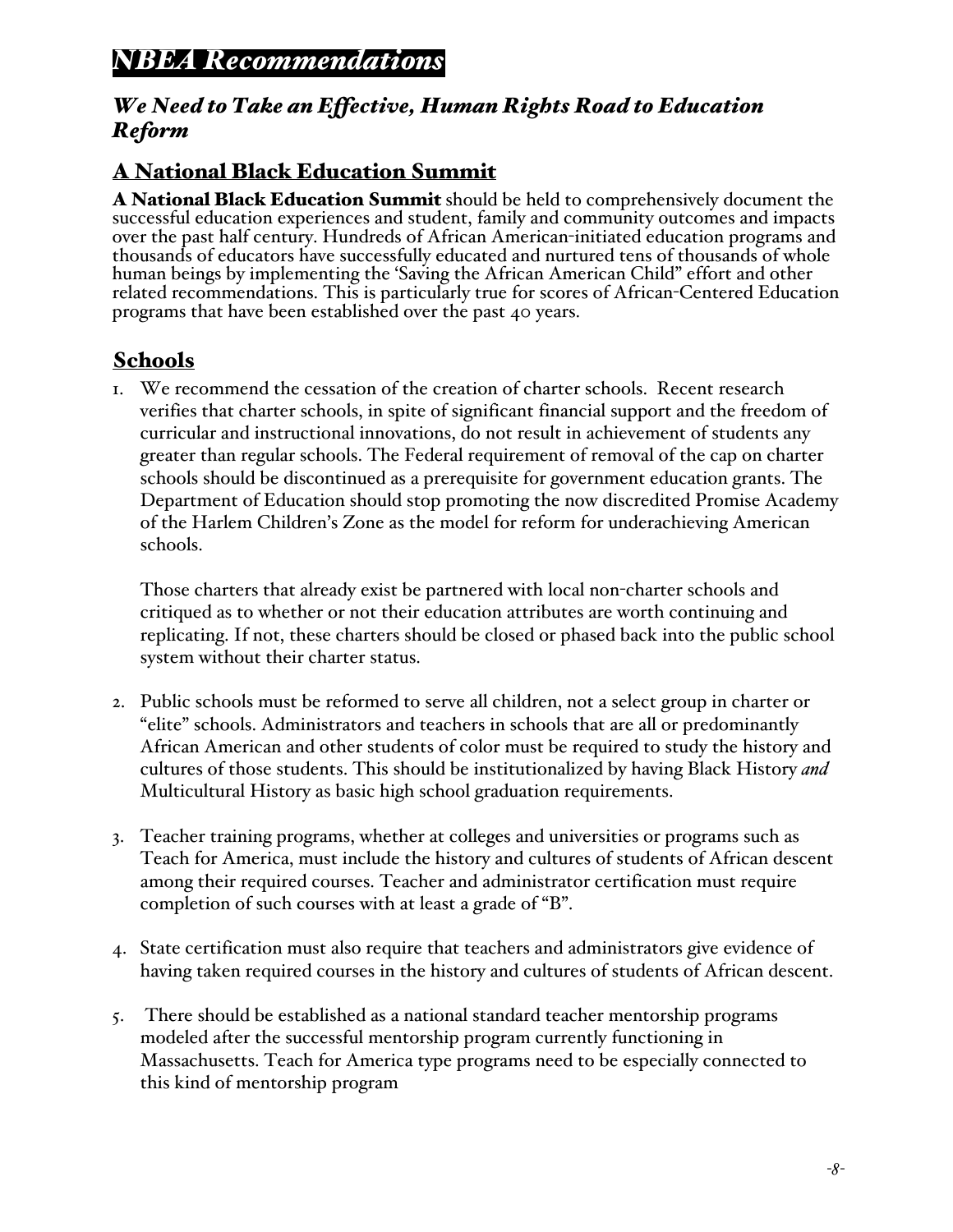6. Curriculum in grades 6-12 must be revised, including textbooks and materials, to help all students, of whatever heritage, to learn the truth about the origins of humanity and scholarship in Africa. Truthful curriculum must be manifested in English, literature, social studies, mathematics and sciences. In the case of African American students, special efforts should be made to incorporate contemporary cultural interests of the students as inducements to stimulate reading, writing, oral communication and critical thinking. Sports, music, videos, television programs, films, art, celebrities are among the many cultural factors that can bring joy to the learning process.

Responsibility for students' achievement lies within the schools, not with parents. The Federal government, public education officials and critics must stop blaming parents and communities for the low achievement of students of African descent and other students of color whose achievement is not on grade level.

Parents, many who are young and have not been provided an excellent educational experience, and most of whom have to struggle to pay rent and buy food for their children, do not bear primary responsibility for the formal education of their children. That is not to say that schools should not make efforts to bring parents into the educational process, or that parents who read to their children or take them to important educational sites such as museums or libraries are not assets to the schools and the children.

But where that is not possible, educators must not blame parents and the environment for poor test scores and low student achievement. Schools, administrators and faculty are accountable. Do not blame the children and do not blame their parents or community.

In fact, the public school systems must allow for parents to further their own education via adult education courses and free attendance to community colleges and public universities as part of their contribution to their child's educational development.

Most important, do not blame race or class for school failure.

# Testing and Other Forms of Assessments

Assessing student progress solely by means of standardized tests is unreliable:

- 1. Frequently there is a disconnect between what has been taught and standardized testing. Students should not be expected to answer questions about materials they have not been taught.
- 2. The Harvard psychologist Dr. Howard Gardner has researched and written that intelligence is determined in many ways other than answering questions about information presumed to have been taught.

Gardner posits *"human beings are better thought of as possessing a number of independent faculties rather than as having a certain amount of intellectual power or IQ."* He suggests that there are multiple indices for determining intelligence. Gardner lists seven such indices:

- 1. Linguistic
- 2. Logical mathematical
- 3. Spatial
- 4. Bodily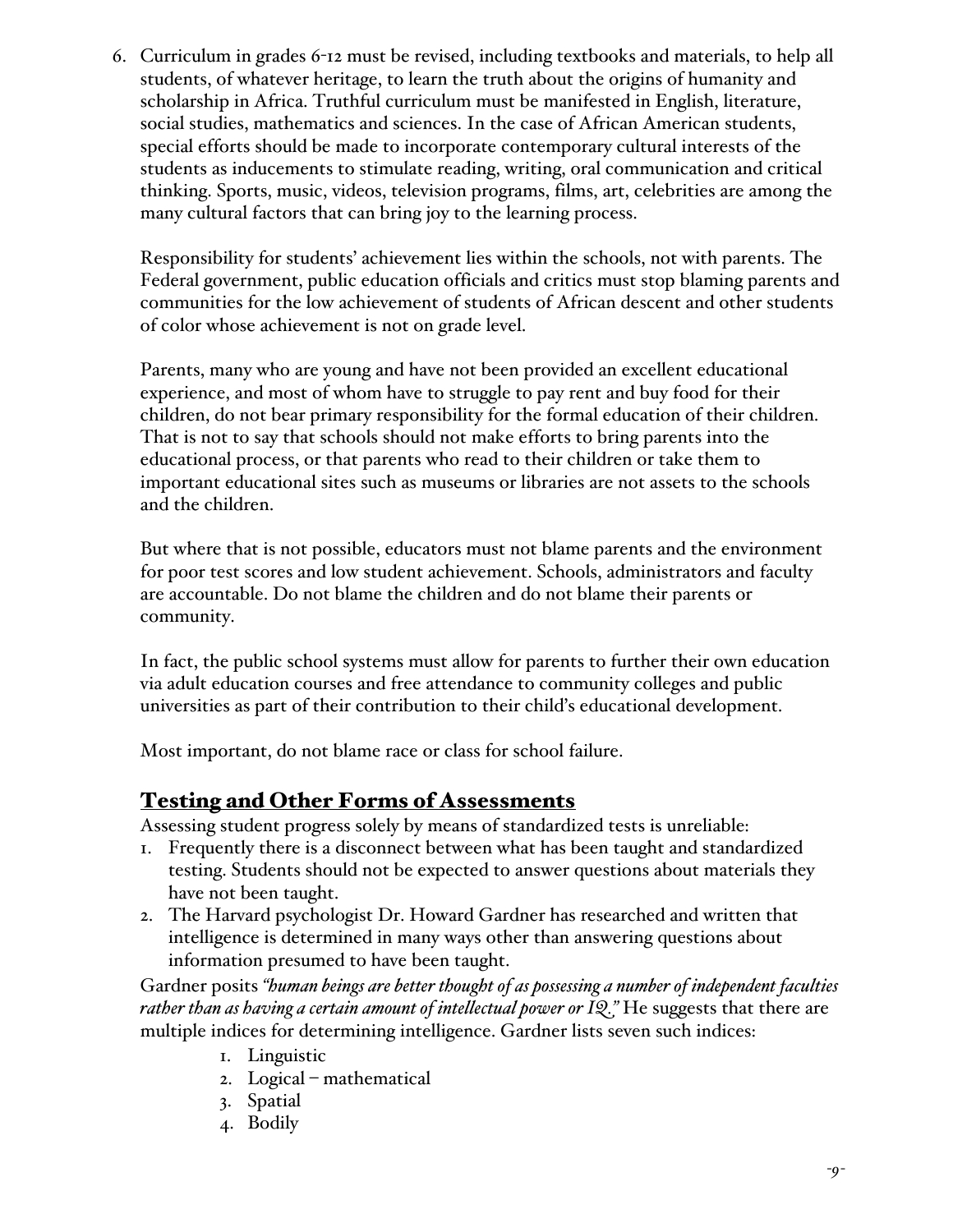- 5. Kinesthetic
- 6. Interpersonal
- 7. Intrapersonal

Student achievement should not be judged by tests alone, whether standardized or teacher created, but by many factors and indices such as those articulated by Gardner.

The use of the portfolio method of assessment has been proven to be effective in revealing not only the intellectual development of the student, but also the quality and depth of teaching students are receiving.

# Successful schools

While there is not a single school district in the United States that can be said to have been successful in educating students of African descent, there are a number of individual schools that have been highly successful in the past and in the present in providing an education of academic and cultural excellence for students of African descent. Exemplar schools in the recent past include the Robert L. Vann Elementary School, Pittsburgh, which for a decade was at the top or near the top in citywide public school achievements, the Charles Rice Learning Center in Dallas and, for example, the present day Promise Learning Center and Sunnyside High School in Los Angeles, CA, the J.S. Chick Elementary School in Kansas City, Mo.

# Those who know

There are extraordinary educators of African ancestry, some still living, who have had great success in educating African American children and youth. These educators such as Dr. Adelaide L. Sanford, Vice Chancellor (Emerita), the New York State Board of Regents, and among several mathematics educators such as Dr. Abdulalim Shabazz, Dr. Everard Barrett and Bob Moses have had notable achievement in educating African American students. They should be among the first and most experienced educators consulted. The works of the late Drs. Asa G. Hilliard III and Barbara A. Sizemore should be standards for improving African American education.

We hope you can join us by signing on and engaging in the Black Education work ahead.

#### *Donald H. Smith, Ph.D.*

Former Chair, The New York City Board of Education's Commission on Students of African Descent Past President, the National Alliance of Black School Educators

#### *Sam Anderson*

Retired Professor of Mathematics & Black History Author of *The Black Holocaust for Beginners* Co-Chair National Black Education Agenda

#### References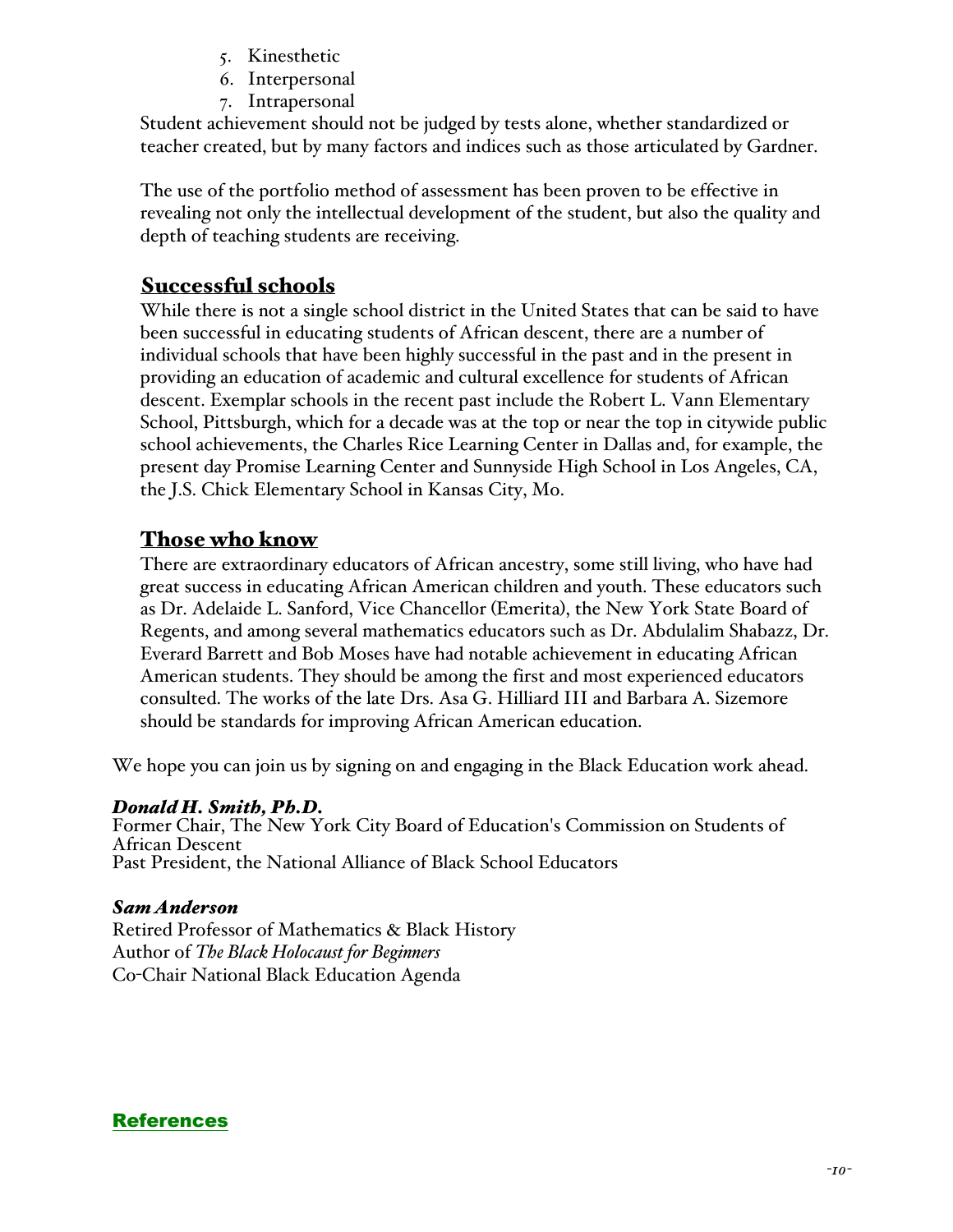- I. Carter G. Woodson "The Mis-education of the Negro," (1933).
- 2. "Dropping Out of School in New York State: the Invisible People of Color", the Task Force on the New York State Dropout Problem, (1987).
- 3. " A Nation at Risk" the US Department of Education, (1983).
- 4. "Saving the African American Child," the Task Force on Black Academic and Cultural Excellence, The National Alliance of Black School Educators. (1984).
- 5. "The Standards Movement: Quality Control or Decoy?" *by Asa Hilliard.* 1998. http://blackeducationnow.org/id17.html
- 6. "The Schott Foundation "Given Half A Chance, the 50 State Report on Public Education and Black Males", (2008).
- 7. Linda Darling-Hammond, The Flat World and Education: How America's Commitment to Equity Will Determine Our Future, Teachers College Press, New York, (2009).
- 8. Tyrone C. Howard, "Why Race and Culture Matter in Schools," Teachers College Press, New York, (2010).
- 9. Douglas A. Blackmon, Slavery by Another Name The Re-Enslavement of Black Americans from the Civil War to World War II. Doubleday, New York, (2008).
- 10. Michelle Alexander, "The New Jim Crow: Mass Incarceration in the Age of Colorblindness", The New Press, New York, (2010).
- 11. Ira Katznelson, When Affirmative Action Was White: An Untold History of Racial Inequality in Twentieth-Century America. W.W. Norton, New York and London. 2005
- 12. "The State of State Standards--and the Common Core--in 2010" by Sheila Byrd Carmichael, Gabrielle Martino, Kathleen Porter-Magee, W. Stephen Wilson: http://tinyurl.com/2bkzsw3
- 13. **"The Black-White Achievement Gap**: When Progress Stopped"; Educational Testing Service, Princeton, NJ. August 2010.
- 14. Na'Ilah Suad Nasir and Paul Cobb, Improving Access to Mathematics: Diversity and Equity in the Classroom, Teachers College Press, New York,  $(2009)$ .
- 15. The Algebra Project: www.algebra.org
- 16. Dr. Ron Eglash /African fractals/origin of computer *www.ted.com/talks/ron\_eglash\_on\_african\_fractals.html*
- 17. Dr. Ron Eglash: *www.youtube.com/watch?v=7n36qV4Lk94*
- 18. Ethiopia/Ancient binary number system: *http://tinyurl.com/23deucg*
- 19. Dr. Gloria Emeagwali / Indigenous knowledge systems *http://www.africahistory.net/AIK.htm*
- 20. Comprehensive web links: *http://www.africahistory.net*
- 21. Paulus Gerdes, Faculty of Mathematical Sciences, Eduardo-Mondlane University, CP 257, Maputo, Mozambique On possible uses of traditional Angolan sand drawings in the mathematics classroom, *Educational Studies in Mathematics, 19*, (1), Feb, 1988, 3-22.
- 22. K. Horsthemke (2008). The idea of indigenous knowledge, *Archaeologies, 4*(1), 129-143. Towards a new paradigm for pan-African knowledge production and application in the context of the African renaissance
- 23. *Shadrack B. O. Gutto International Journal of African Renaissance Studies - Multi-, Inter- and Transdisciplinarity*, 1753- 7274, Volume 1, Issue 2, 2006, Pages 306 – 323
- 24. informaworld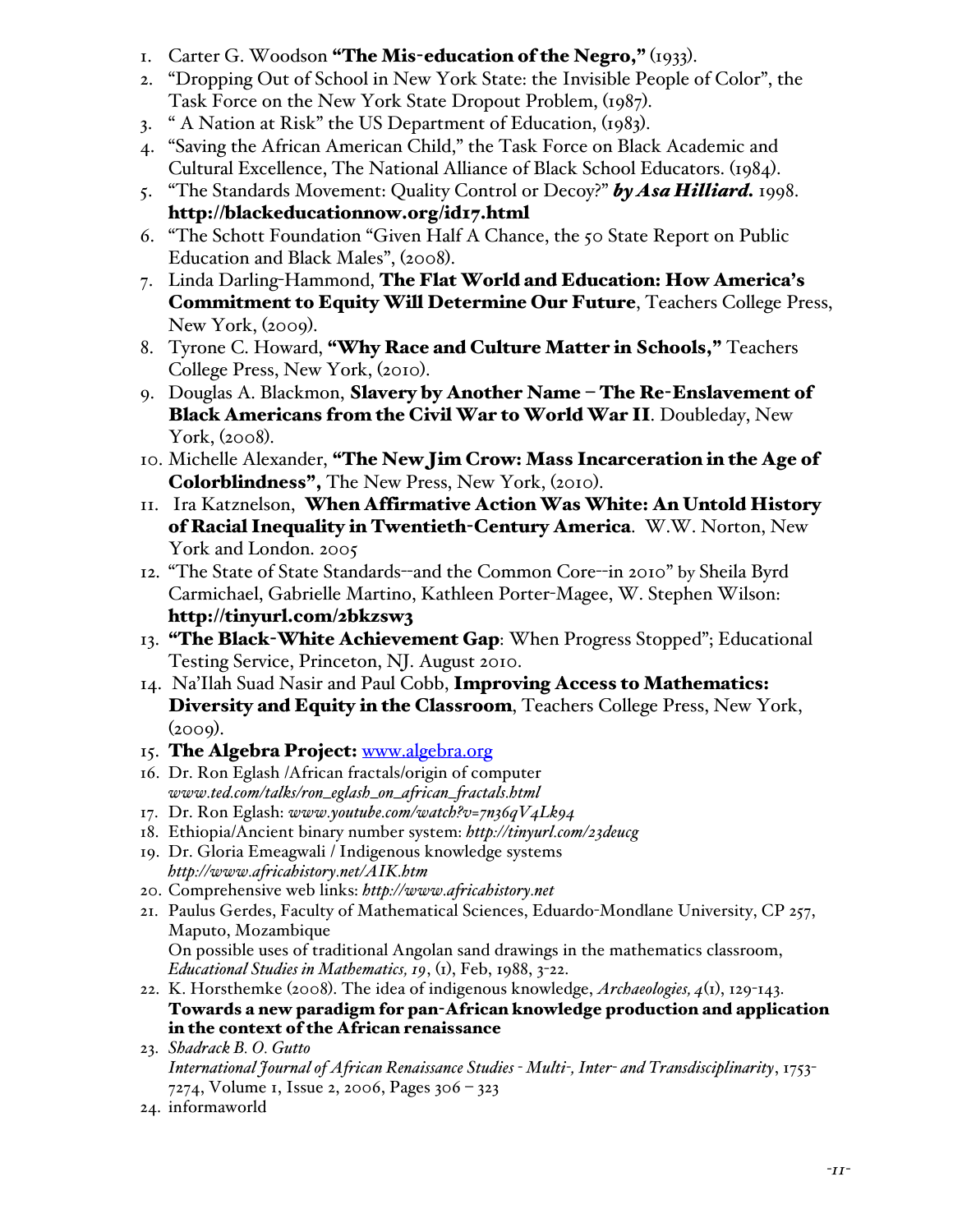- 25. Okhee Lee and Cory A. Buxton, Diversity and Equity in Science Education: Research, Policy, and Practice, Teachers College Press, New York, (2010).
- 26. Kristen L. Buras et al, Pedagogy, Policy, and the Privatized City, Teachers College Press, New York, (2010).
- 27. Geneva Gay, Culturally Responsive Teaching Theory, Research, and Practice, Teachers College Press, New York, (2010).
- 28. Sonia Nieto, The Light in their Eyes: Creating Multicultural Learning Communities, Teachers College Press, New York, (2010).
- 29. Gloria Ladson-Billings, Beyond the Big House, African American Educators on Teacher Education, Teachers College Press, New York, (2008).
- 30. Mary Dilg, Race and Culture in the Classroom: Teaching and Learning Through Multicultural Education, Teachers College Press, New York, (2008).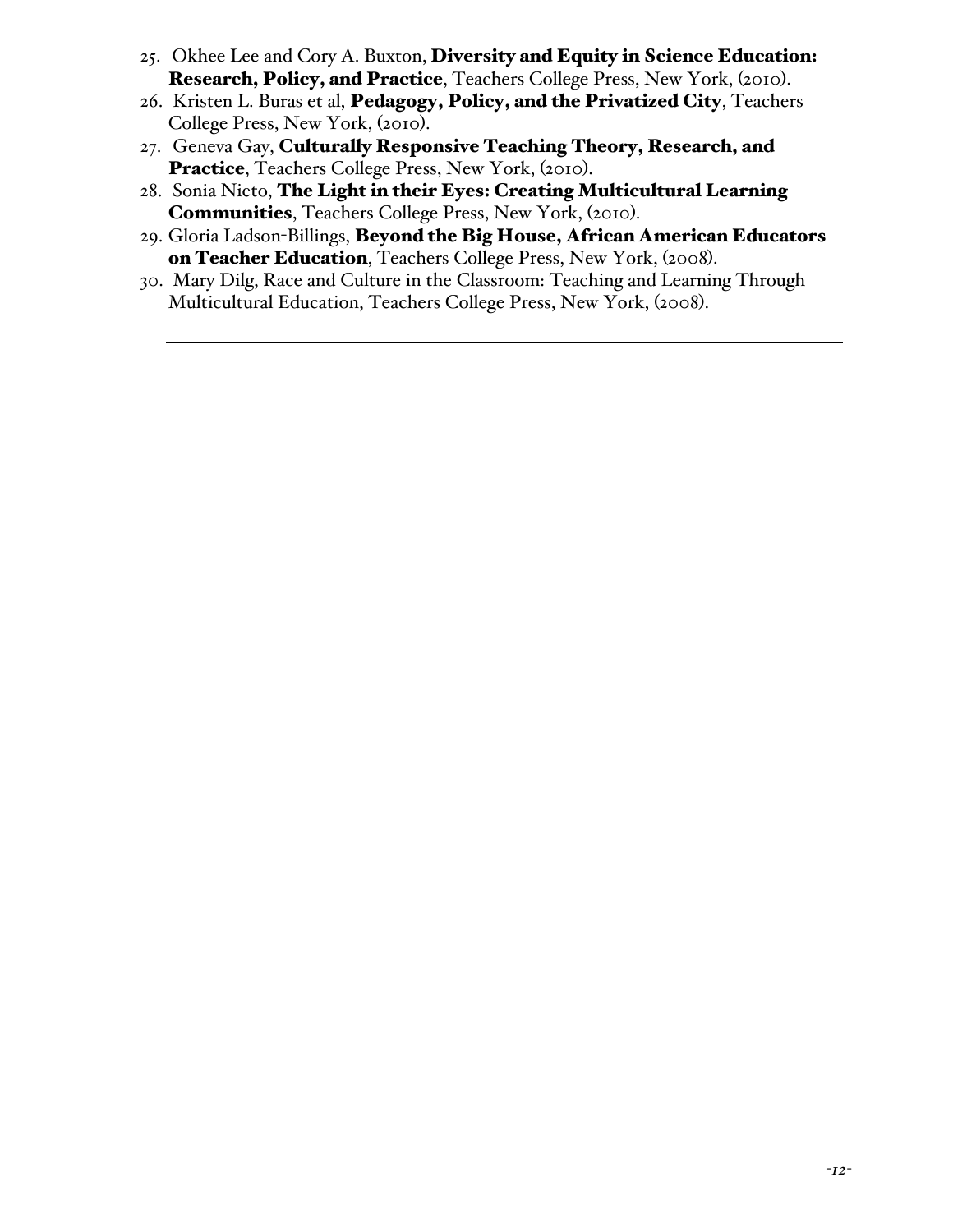# **AFRICAN AMERICAN HISTORY: BIBLIOGRAPHY**

#### **General**:

Darlene Clark Hine, The African American Odyssey (2006)

- Robin D. G. Kelly and Earl Lewis, eds., To Make Our World Anew: A History of African Americans (2000)
- John Hope Franklin and Alfred A. Moss, Jr., From Slavery to Freedom: A History of African Americans (1997)
- Mary F. Berry and John W. Blassingame, Long Memory: The Black Experience in America (1982)
- Vincent Harding, There Is A River: The Black Struggle for Freedom in America (1981)
- Lawrence Levine, Black Culture and Black Consciousness: Afro-American Folk Thought from Slavery to Freedom (1977)
- Pauli Murray, States' Laws on Race and Color (1950)
- Vincent Franklin, Black Self-Determination: A Cultural History of the Faith of the Fathers (1984)
- August Meier, Elliott Rudwick, and Francis L. Broderick, eds., Black Protest Thought in the Twentieth Century, (1971)
- Charles M. Payne and Adam Green, Time Longer Than Rope: A Century of African American Activism, 1850-1950 (2003)
- Thomas R. Frazier, Afro-American History: Primary Sources, (1988)
- Joanne Grant, Black Protest: History, Documents, and Analyses, 1619 to the Present, (1969)
- Herbert Hill and James E. Jones, eds., Race in America: The Struggle for Equality (1993)
- Russell C. Brignano, ed., Black Americans in Autobiography: An Annotated Bibliography of Autobiographies and Autobiographical Books Written Since the Civil War (1984)
- Richard Bardolph, ed., The Civil Rights Record: Black Americans and the Law, 1849- 1970 (1970)
- Herbert Aptheker, ed., A Documentary History of the Negro People in the United States, 1910-1932 (1973)
- Howard University Library, Moorland Foundation, Dictionary Catalog of the Jesse E. Moorland Collection of Negro Life and History (12 vols.) (1976)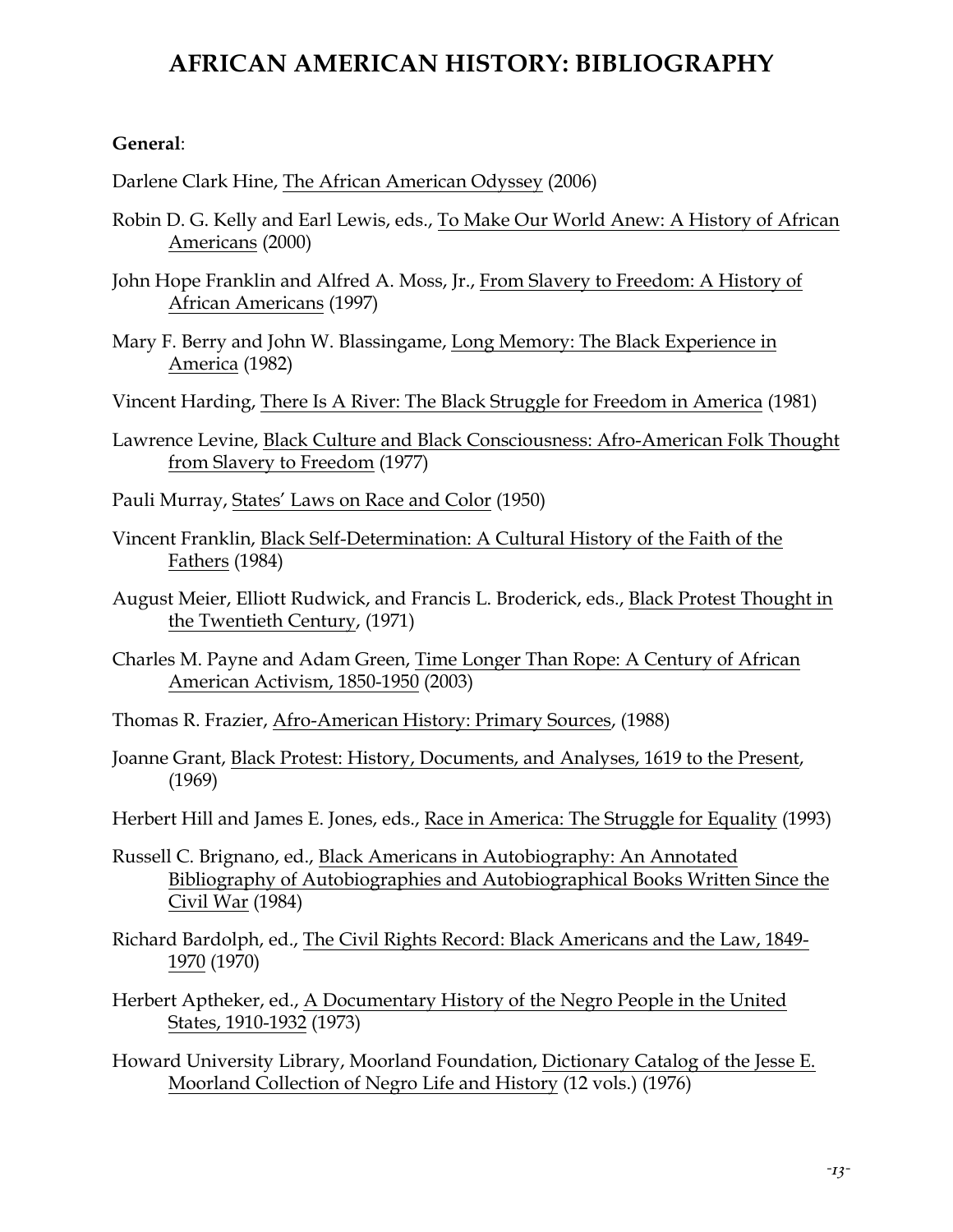- New York Public Library, Schomburg Collection of Negro Literature and History, Dictionary Catalogue of the Schomburg Collection (15 vols.) (1977)
- Darlene Clark Hine, ed, The State of Afro-American History: Past, Present and Future (1986)
- Mia Bay, The White Image in the Black Mind: African American Ideas about White People, 1830-1925 (2000)
- Adam Fairclough, Better Day Coming: Blacks and Equality, 1890-2000 (2001)
- Philip A. Klinkner with Rogers M. Smith, The Unsteady March: The Rise and Decline of Racial Equality in America (1999)

David McBride, From TB to AIDS: Epidemics Among Urban Blacks Since 1900 (1992)

Cathy J. Cohen, The Boundaries of Blackness: AIDS and the Breakdown of Black Politics (1999)

#### **Black Thought in the Age of Booker T. Washington**:

- William Hannibal Thomas, The American Negro: What He Was, What He Is, and What He May Become (1901)
- Peter Gilbert, ed., The Selected Writings of John Edward Bruce: Militant Black Journalist (1971)

Charles A. Lofgren, The Plessey Case: A Legal-Historical Interpretation (1987)

Louis R. Harlan, Booker T. Washington, Volume I: The Making of a Black Leader, 1856- 1901 (1972)

\_\_\_\_\_\_\_\_\_\_\_\_\_, Booker T. Washington, Volume II: The Wizard of Tuskegee, 1901-1915 (1983)

\_\_\_\_\_\_\_\_\_\_\_\_\_, et. al. eds., The Booker T. Washington Papers (14 vols.) (1972-1989)

Tunde Adeleke, ed., Booker T. Washington: Interpretative Essays (1998)

Manning Marable, W.E.B. DuBois: Black Radical Democrat (1986)

David Levering Lewis, W.E.B. Du Bois: Biography of a Race, 1868-1919 (1993)

\_\_\_\_\_\_\_\_\_\_\_\_\_\_\_\_\_\_, W.E.B. Du Bois: The Fight for Equality and the American Century, 1919-1963 (2000)

Edwin S. Redkey, ed, Respect Black: The Writings and Speeches of Henry McNeal Turner (1971)

Booker T. Washington, Up From Slavery: An Autobiography (1900)

W.E.B. DuBois, The Souls of Black Folk (1903)

\_\_\_\_\_\_\_\_\_\_\_\_, The Autobiography of W.E.B. DuBois: A Soliloquy on Viewing My Life from the Last Decade of its First Century (1975)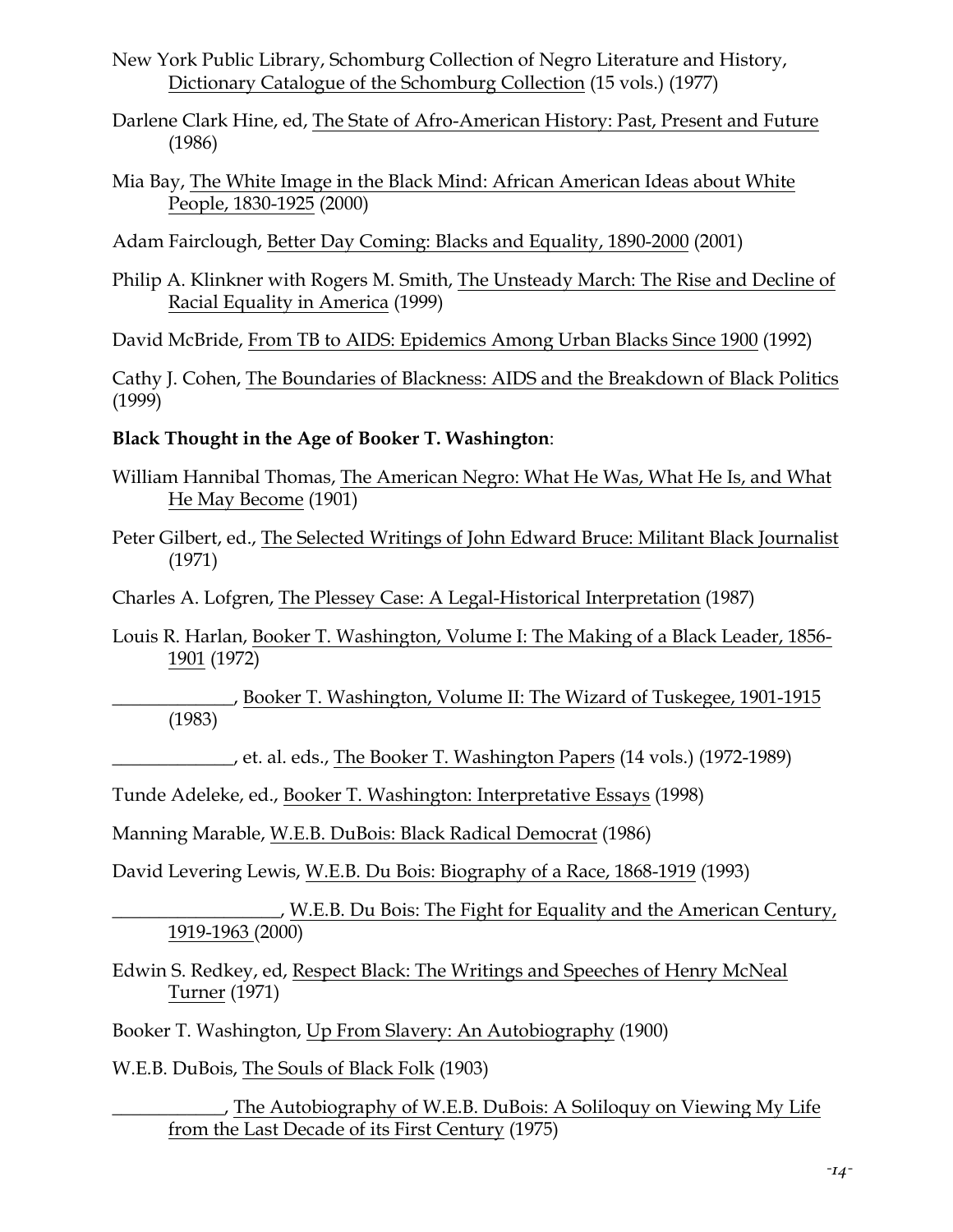Shamoon Zamir, Dark Voices: W.E.B. DuBois & American Thought, 1888-1903 (1995)

- Michael B. Katz and Thomas J. Sugrue, eds., W.E.B. DuBois, Race, and the City: The Philadelphia Negro and Its Legacy (1998)
- August Meier, Negro Thought in America, 1880-1915: Racial Ideologies in the Age of Booker T. Washington (1969)
- Mildred I. Thompson, Ida B. Wells-Barnett: An Exploratory Study of an American Black Woman, 1893-1930 (1990)
- Miriam DeCosta-Wills, The Memphis Diary of Ida B. Wells: An Intimate Portrait of the Activist as a Young Woman (1994)
- William Toll, The Resurgence of Race: Black Social Theory from Reconstruction to the Pan-African Conferences (1979)
- Howard Brotz, ed., Negro Social and Political Thought, 1850-1920: Representative Texts (1966)
- Ida B. Wells, Crusader for Justice: The Autobiography of Ida B. Wells (1970)
- John H. Bracey, Jr., August Meier, and Elliott Rudwick, ed., Black Nationalism in America (1970)
- Stephen R. Fox, The Guardian of Boston: William Monroe Trotter (1970)

D. Joy Humes, Oswald Garrison Villard: Liberal of the 1920s (1977)

- American Negro Academy, The Negro and the Elective Franchise (1905)
- August Meier, Elliott Rudwick and Francis L. Broderick, eds., Black Protest Thought in the Twentieth Century (1971)
- William Ivy Hair, Carnival of Fury: Robert Charles and the New Orleans Race Riot of 1900 (1963)
- Cary D. Wintz, ed., African American Political Thought, 1890-1930 (1996)
- Glenda Elizabeth Gilmore, Gender and Jim Crow: Women and the Politics of White Supremacy in North Carolina, 1896-1920 (1997)
- Kevin K. Gaines, Uplifting the Race: Black Leadership, Politics, and Culture in the Twentieth Century (1997)

Peter Daniel, The Shadow of Slavery: Peonage in the South (1972)

- Donald G. Nieman, ed., African Americans and the Emergence of Segregation, 1865- 1900 (1994)
- Grace Elizabeth Hale, Making Whiteness: The Culture of Segregation in the South, 1890- 1940 (1998)

Neil R. McMillen, Dark Journey: Black Mississippians in the Age of Jim Crow (1989)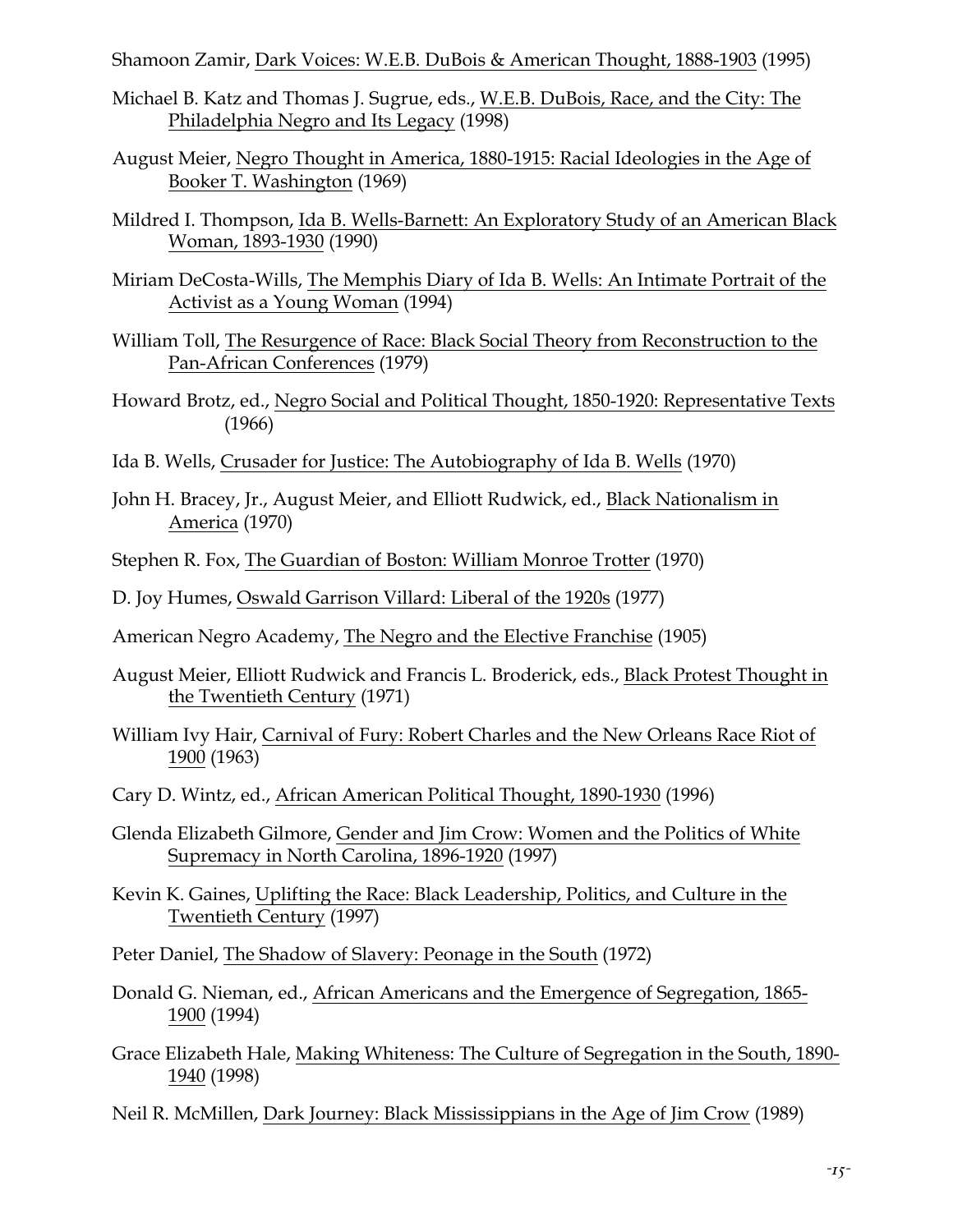W. Fitzhugh Brundage, ed., Under Sentence of Death: Lynching in the South (1997)

Leon Litwack, Trouble in Mind: Black Southerners in the Age of Jim Crow (1998)

Jerrold M. Packard, American Nightmare: The History of Jim Crow (2003)

- Rayvon Fouche, Black Inventors in the Age of Segregation: Granville T. Woods, Lewis H. Latimer and Shelby J. Davidson (2003)
- Sister Mary Bernard Deggs, No Cross, No Crown: Black Nuns in Nineteenth Century New Orleans (2001)
- Christopher Robert Reed, All the World is Here: The Black Presence at White City (2000)
- Thomas Adams Upchurch, Legislating Racism: The Billion Dollar Congress and the Birth of Jim Crow (2004)

#### **Social, Cultural, Intellectual Studies:**

- Mary White Ovington, Black and White Sat Down Together: The Reminiscences of an NAACP Founder (1995)
- Charles F. Kellogg, NAACP: A History of the National Association for the Advancement of Colored People (1967)
- Gilbert Jonas, Freedom's Sword: The NAACP and the Struggle Against Racism in America, 1909-1969 (2005)
- Robert L. Zangrando, The NAACP Campaign against Lynching, 1909-1950 (1980)
- Arnold H. Taylor, Travail and Triumph: Black Life and Culture in the South Since the Civil War (1976)
- John Hope Franklin, George Washington Williams: A Biography (1985)
- Beverly Washington Jones, Quest for Equality: The Life and Writings of Mary Eliza Church Terrell, 1863-1954 (1990)
- Barbara H. Andolsen, Daughters of Jefferson, Daughters of Bootblacks: Racism and American Feminism (1986)
- Mrs. N. F. Mossell, The Work of the Afro-American Woman (1896)
- Anna Julia Cooper, A Voice from the South (1892)
- Kathy Russell, Midge Wilson and Ronald Hall, The Color Complex: The Politics of Skin Color Among African Americans (1992)
- Jonathan Scott Holloway, Confronting the Veil: Abram Harris Jr., E. Franklin Frazier, and Ralph Bunche, 1919-1941 (2002)
- Kenneth Robert Janken, Rayford W. Logan and the Dilemma of the African-American Intellectual (1993)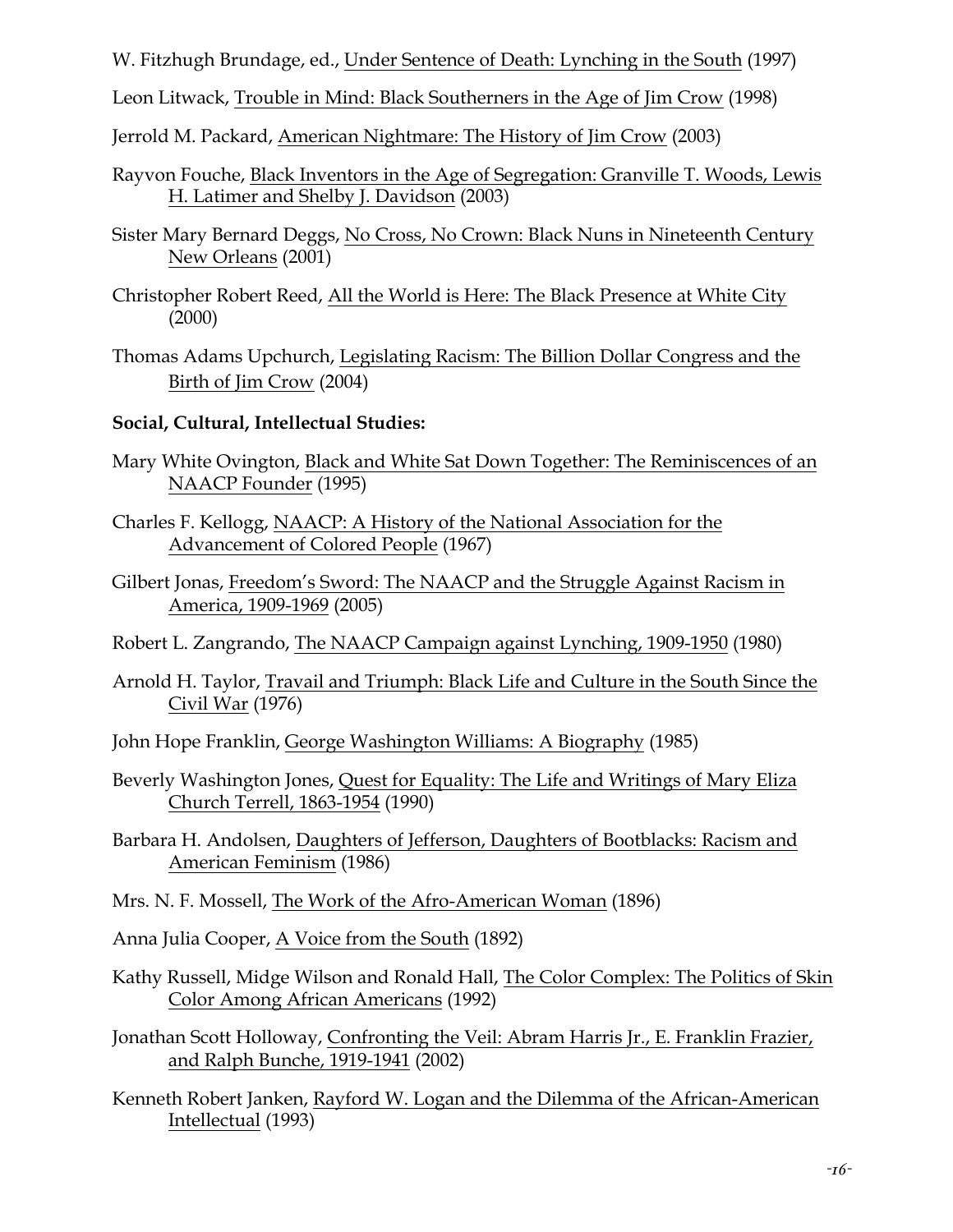- Ben Keppel, The Work of Democracy: Ralph Bunche, Kenneth B. Clark, Lorraine Hansberry and the Cultural Politics of Race (1995)
- Jerry G. Watts Heroism and the Black Intellectual: Ralph Ellison, Politics, and Afro-American Intellectual Life (1990)
- Clarence E. Walker, Deromanticizing Black History: Critical Essays and Reappraisals (1991)
- Michael Tonry, Malign Neglect: Race, Crime, and Punishment in America (1996)
- Daryl Michael Scott, Contempt and Pity: Social Policy and the Image of the Damaged Black Psyche, 1880-1996 (1996)
- Kenneth R. Manning, Black Apollo of Science: The Life of Ernest Everett Just (1983)
- Linda O. McMurry, George Washington Carver: Scientist and Symbol (1981)
- Ross Posnock, Color and Culture: Black Writers and the Making of the Modern Intellectual (1998)
- Paul Gilroy, Against Race: Imagining Political Culture Beyond the Color Line (2000)
- Sudarshan Kapur, Raising Up A Prophet: The African American Encounter with Gandhi (1992)
- Jonathan Coleman, Long Way to Go: Black and White in America (1997)
- William M. Banks, Black Intellectuals (1996)
- Wayne J. Urban, Black Scholar: Horace Mann Bond, 1904-1972 (1992)
- Jacqueline Goggin, Carter G. Woodson: A Life in Black History (1992)
- Paula Giddings, In Search of Sisterhood: Delta Sigma Theta and the Challenge of the Black Sorority Movement (1988)
- Ralph Crowder, John Edward Bruce: The Legacy of a Politician, Journalist, and Self-Trained Historian of the African Diaspora (2003)
- Benjamin P. Bowser and Louis Kushnick, Against the Odds: Scholars Who Challenged Racism in the Twentieth Century (2002)

Gerald Horne, Race Woman: The Lives of Shirley Graham Du Bois (2000)

William Turner and Edward J. Cabbell, Blacks in Appalachia (1985)

Richard Sears, A Utopian Experiment in Kentucky: Integration and Social Equality at Berea, 1866-1904 (1996)

# **African Americans and the Military:**

William H. Leckie, The Buffalo Soldiers: A Narrative of the Negro Cavalry in the West (1967)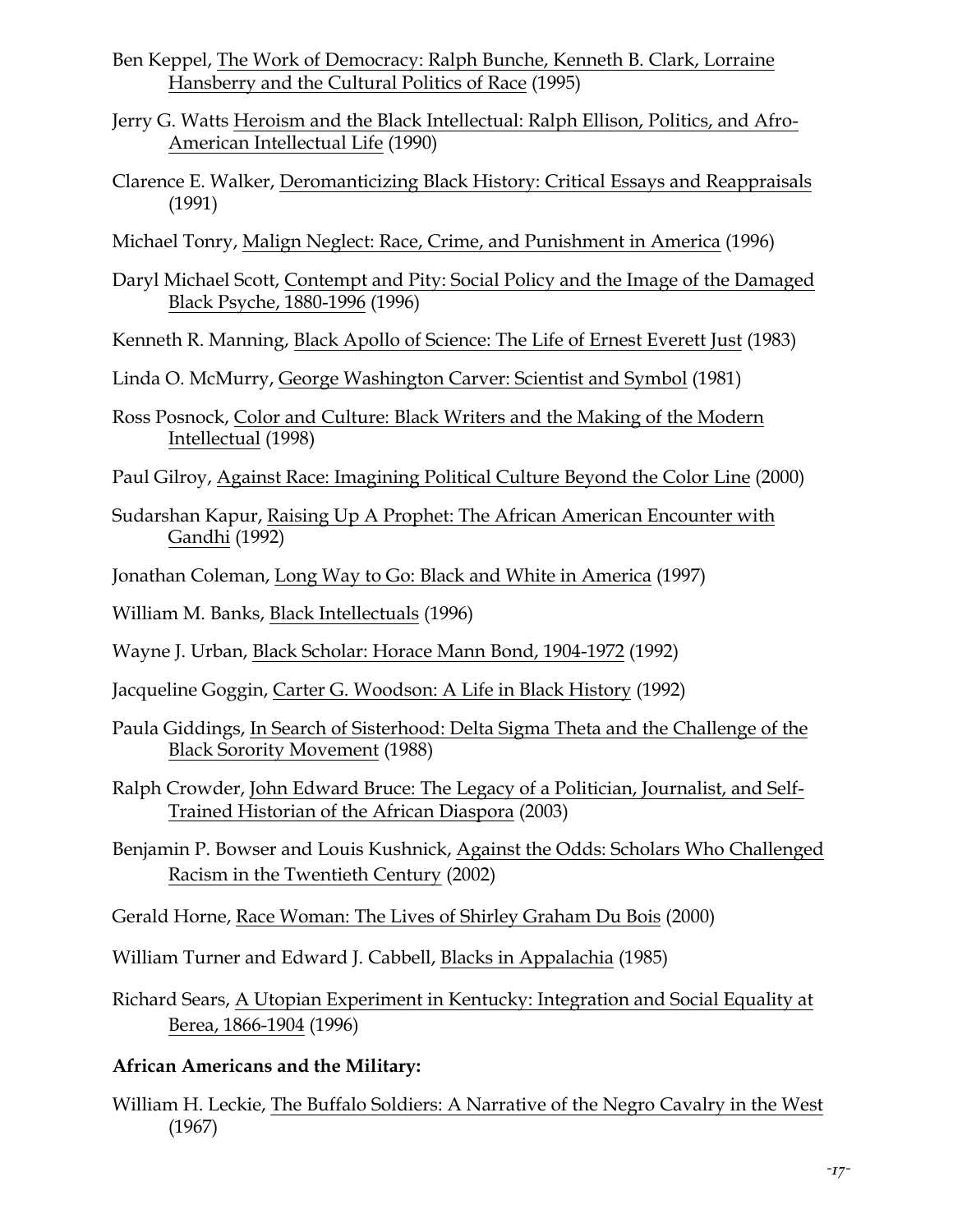- Willard Gatewood, ed., Smoked Yankees and the Struggle for Empire: Letters from Negro Soldiers, 1898-1902 (1971)
- John D. Weaver, The Brownsville Raid (1971)
- Robert V. Haynes, A Night of Violence: The Houston Riot of 1917 (1976)
- Arthur W. Little, From Harlem to the Rhine: The Story of New York's Colored Volunteers (1936)
- Arthur E. Barbeau and Florette Henri, Black American Troops in World War I (1974)
- Lawrence P. Scott and William M. Womack, Sr., Double V: The Civil Rights Struggle of the Tuskegee Airmen (1994)
- Martha S. Putney, When the Nation Was in Need: Blacks in the Women's Army Corps During World War II (1992)
- Judy Barrett Litoff and David C. Smith, We're in this War Too: World War II Letters from African American Women in Uniform (1994)
- Brenda L. Moore, To Serve My Country, To Serve My Race: The Story of the Only African American WACS Stationed Overseas during World War II (1996)
- Charity Adams Earley, One Woman's Army: A Black Officer Remembers the WAC (1989)
- Maureen Honey, Bitter Fruit: African American Women in World War II (1999)
- Robert Allen, Port Chicago Mutiny: The Story of the Largest Mass Mutiny in U.S. Naval History (1989)
- Paul Stillwell, ed., The Golden Thirteen: Recollections of the First Black Naval Officers (1993)
- Alan Osur, Blacks in the Army Air Forces during World War II: The Problem of Race Relations (1977)
- Charles W. Dryden, A-Train: Memoirs of a Tuskegee Airman (1997)
- Robert J. Jakeman, The Divided Skies: Establishing Segregated Flight Training at Tuskegee, Alabama, 1934-1942, (1992)
- Benjamin O. Davis, Jr., Benjamin O. Davis, Jr., American: An Autobiography (1991)
- Stanley Sandler, Segregated Skies: All-Black Combat Squadrons of World War II (1992)
- Lou Potter, Liberators: Fighting on Two Fronts in World War II (1992)
- Philip McGuire, ed., Taps For a Jim Crow Army: Letters from Black Soldiers in World War II (1992)
- Philip McGuire, He, Too, Spoke for Democracy: Judge Hastie, World War II, and the Black Soldier (1985)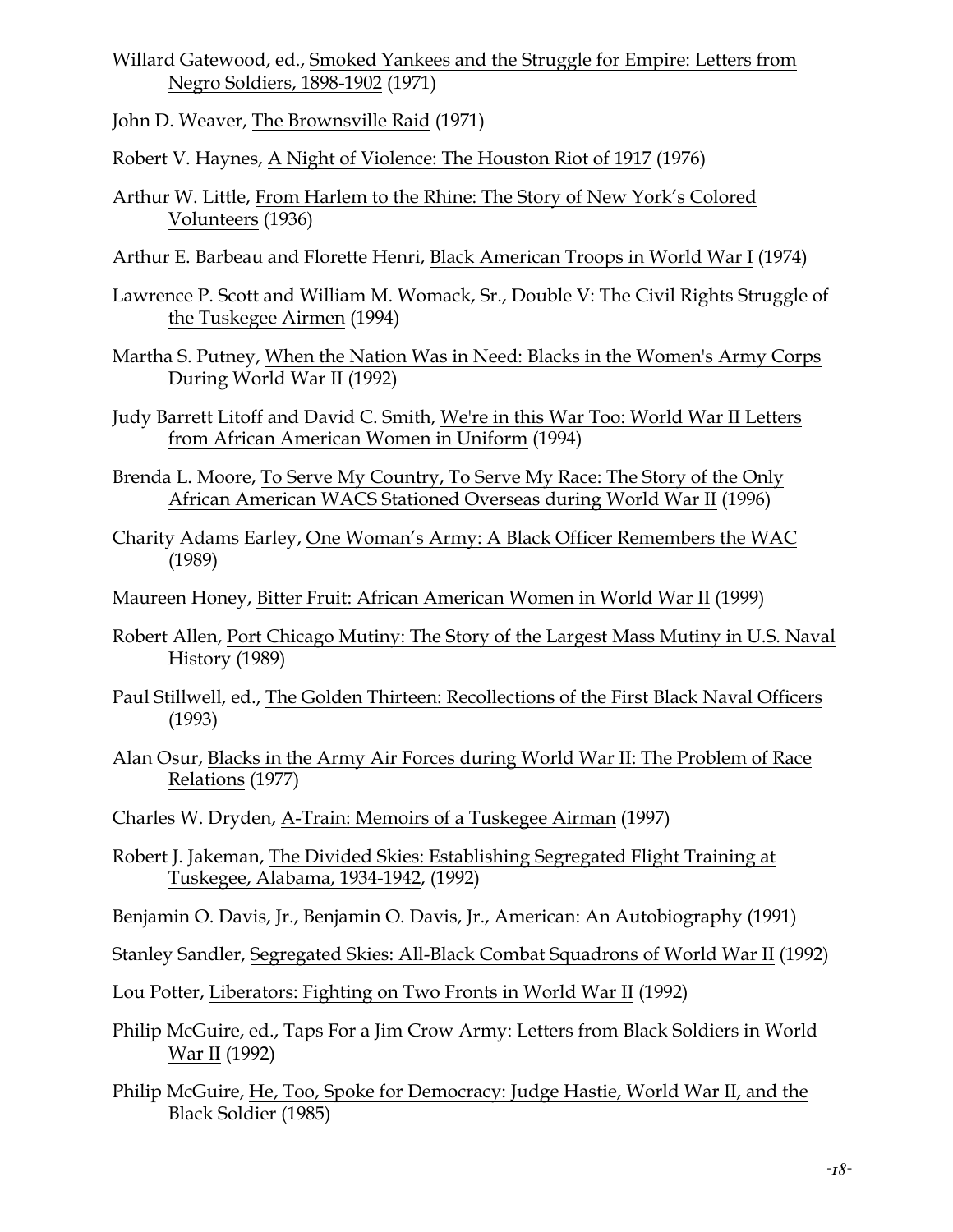Curtis Morrow, What's a Commie Ever Done to Black People? A Korean War Memoir of Fighting in the U.S. Army's Last All Negro Unit (1997)

Mary Pat Kelly, Proudly We Served: The Men of the USS *Mason* (1995)

Wallace Terry, Bloods: An Oral History of the Vietnam War by Black Veterans (1984)

Herman Graham III, The Brothers' Vietnam War: Black Power, Manhood, and the Military Experience (2003)

# **Black Migration and Pre-20th Century Urban Studies**:

W.E.B. DuBois, The Philadelphia Negro: A Social Study (1899)

\_\_\_\_\_\_\_\_\_\_, The Black North in 1901: A Social Study (1969)

John Blassingame, Black New Orleans, 1860-1880 (1973)

David Katzman, Before the Ghetto: Black Detroit in the Nineteenth Century (1973)

Douglas Henry Daniels, Pioneer Urbanites: A Social and Cultural History of Black San Francisco (1980)

Esther Hall Mumford, Seattle's Black Victorians, 1852-1901 (1980)

Thomas C. Cox, Blacks in Topeka, Kansas 1865-1915, A Social History (1982)

Roberta Senechal, The Sociogenesis of a Race Riot: Springfield, Illinois, in 1908 (1990)

- Hollis R. Lynch, ed., The Black Urban Condition: A Documentary History, 1866-1971 (1973)
- William Cohen, At Freedom's Edge: Black Mobility and the Southern White Quest for Racial Control, 1861-1915 (1991)
- Irma Watkins-Owens, Blood Relations: Caribbean Immigrants and the Harlem Community, 1900-1930 (1996)

Henry Lewis Suggs, ed., The Black Press in the Middle West, 1865-1985 (1997)

- Nina Mjagkij, Light in the Darkness: African Americans and the YMCA, 1852-1946 (1992)
- Elisabeth Lasch-Quinn, Black Neighbors: Race and the Limits of Reform in the American Settlement House Movement, 1890-1945 (1993)

Neil Foley, The White Scourge: Mexicans, Blacks, and Poor Whites in Texas Cotton Culture (1997)

# **The Great Migration:**

Abraham Epstein, The Negro Migrant to Pittsburgh (1918)

Carter G. Woodson, A Century of Negro Migration (1918)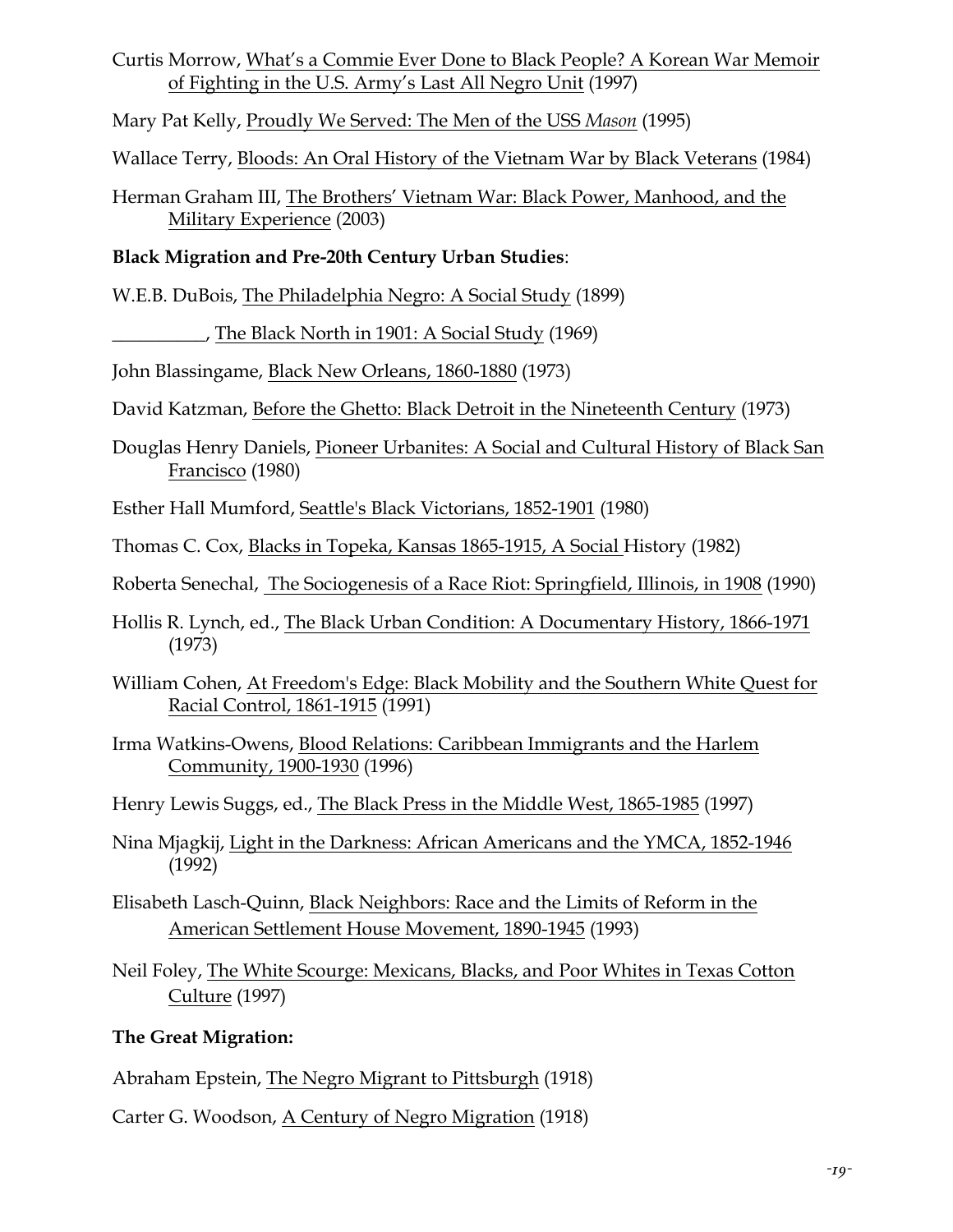U.S. Department of Labor, Division of Negro Economics, Negro Migration in 1916-1917 (1919)

Isabel Wilkerson, The Warmth of Other Suns (2010)

Emmett J. Scott, Negro Migration During the War (1920)

Thomas J. Woofter, Negro Migration (1920)

- Louise V. Kennedy, The Negro Peasant Turns Cityward (1930)
- Clyde Kiser, Sea Island to City: A Study of St. Helena Islanders in Harlem and Other Urban Centers (1932)
- Ira De Augustine Reid, The Negro Immigrant: His Background, Characteristics and Social Adjustments, 1899-1937 (1939)
- Spencer Crew, Field to Factory: Afro-American Migration, 1915-1940 (1987)
- Nicholas Lemann, The Promised Land: The Great Black Migration and How It Changed America (1990)
- Carole Marks, Farewell─We're Good and Gone: The Great Black Migration, (1989)
- Florette Henri, Black Migration: Movement North, 1900-1920 (1976)
- Elliott M. Rudwick, Race Riot at East St. Louis, July 2, 1917 (1964)
- William M. Tuttle, Race Riot: Chicago in the Red Summer of 1919 (1970)
- Joe W. Trotter, ed., The Great Migration in Historical Perspective: New Dimensions of Race, Class & Gender (1991)
- Neil Fligstein, Going North: Migration of Blacks and Whites from the South, 1900-1950 (1981)
- Alferdteen Harrison, ed., Black Exodus: The Great Migration from the American South (1991)
- Adrienne Lash Jones, Jane Edna Hunter: A Case Study of Black Leadership, 1910-1950 (1990)
- Beverly Washington Jones, Quest for Equality: The Life and Writings of Mary Eliza Church Terrell, 1863-1954 (1990)
- Malaika Adero, ed., Up South: Stories, Studies and Letters of This Century's African American Migrations (1993)
- Vanessa Northington Gamble, Making a Place for Ourselves: The Black Hospital Movement, 1920-1945 (1995)
- Elizabeth Lasch-Quinn, Black Neighbors: Race and the Limits of Reform in the American Settlement House Movement (1993)
- Howard Rabinowitz, ed., Race, Ethnicity, and Urbanization: Selected Essays (1993)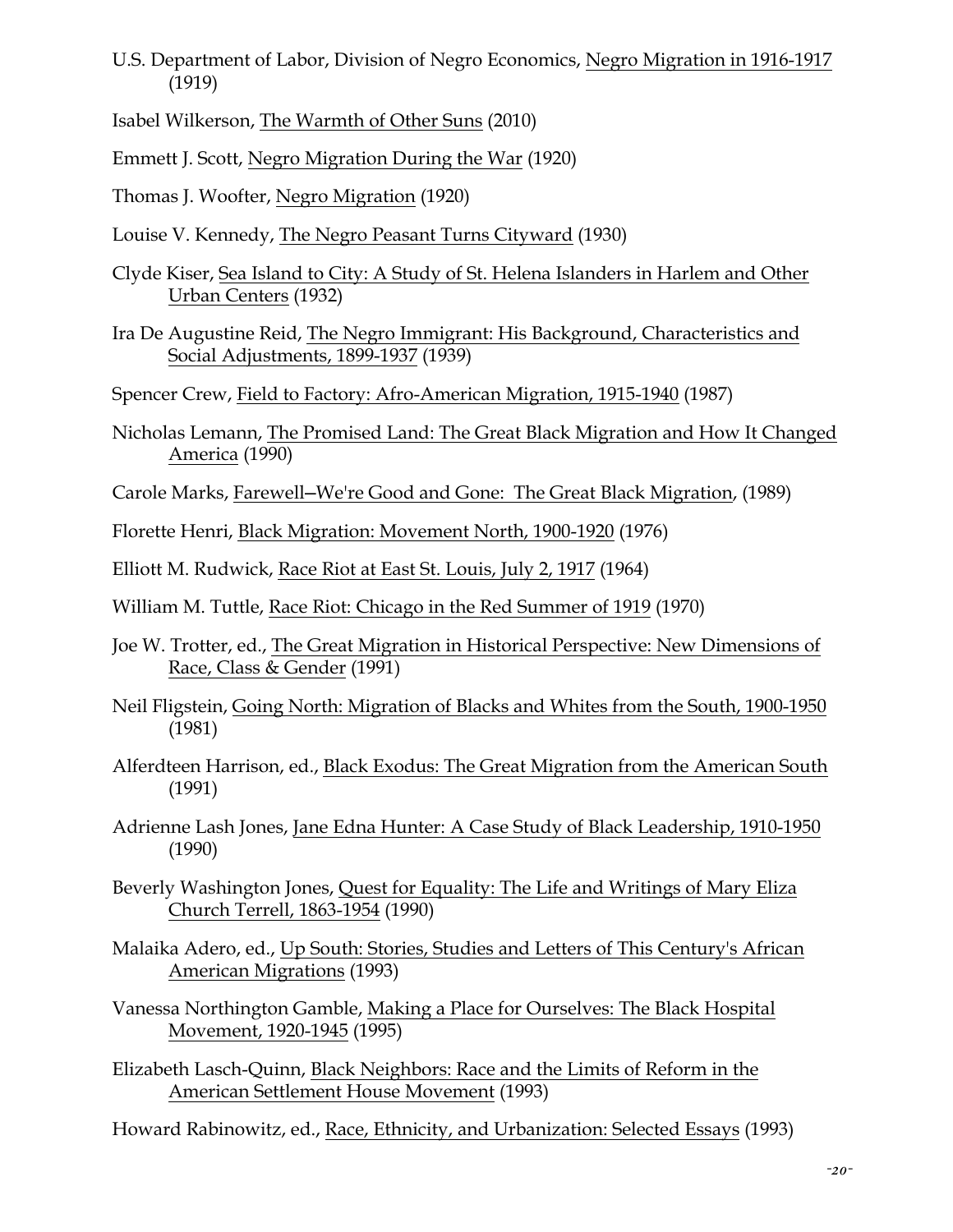Farah Jasmine Griffin, Who Set You Flowin?: The African American Migration Narrative (1995)

W. Burghardt Turner and Joyce Moore Turner, eds., Richard B. Moore, Caribbean Militant in Harlem: Collected Writings, 1920-1972 (1988)

Mark Robert Schneider, Boston Confronts Jim Crow, 1890-1920 (1997)

- Carolyn Wedin, Inheritors of the Spirit: Mary White Ovington and the Founding of the NAACP (1998)
- Mildred I. Thompson, Ida B. Wells-Barnett: An Exploratory Study of an American Black Woman, 1893-1930 (1990)

## **Community Building\The Black Metropolis:**

- St. Clair Drake and Horace Cayton, Black Metropolis: A Study of Negro Life in a Northern City (1945)
- Gilbert Osofsky, Harlem: The Making of A Ghetto, 1890-1930 (1966)
- Allen Spear, Black Chicago: The Making of a Negro Ghetto (1967)
- George C. Wright, Life Behind A Veil: Blacks in Louisville, Kentucky, 1865-1930 (1985)
- Kenneth L. Kusmer, A Ghetto Takes Shape: Black Cleveland, 1870-1930 (1976)
- Richard W. Thomas, Life is for Us What We Make It: Building Black Community in Detroit, 1915-1945 (1992)
- Joe W. Trotter, Black Milwaukee: The Making of An Industrial Proletariat, 1915-1945 (1985)
- Peter Gottlieb, Making Their Own Way: Southern Blacks' Migration to Pittsburgh, 1916- 1930 (1987)
- James R. Grossman, Land of Hope: Chicago, Black Southerners, and the Great Migration (1989)
- Ronald H. Bayor, Race and the Shaping of Twentieth-Century Atlanta (1996)
- Henry Louis Taylor, ed., Race and the City: Work, Community, and Protest in Cincinnati, 1820-1970 (1993)
- Henry Louis Taylor and Walter Hill, eds., Historical Roots of the Urban Crisis: African Americans in the Industrial City, 1900-1950 (2000)
- Victoria W. Wolcott, Remaking Respectability: African American Women in Interwar Detroit (2001)

Kimberley L. Phillips, AlabamaNorth: African-American Migrants, Community, and Working-Class Activism in Cleveland, 1915-45 (1999)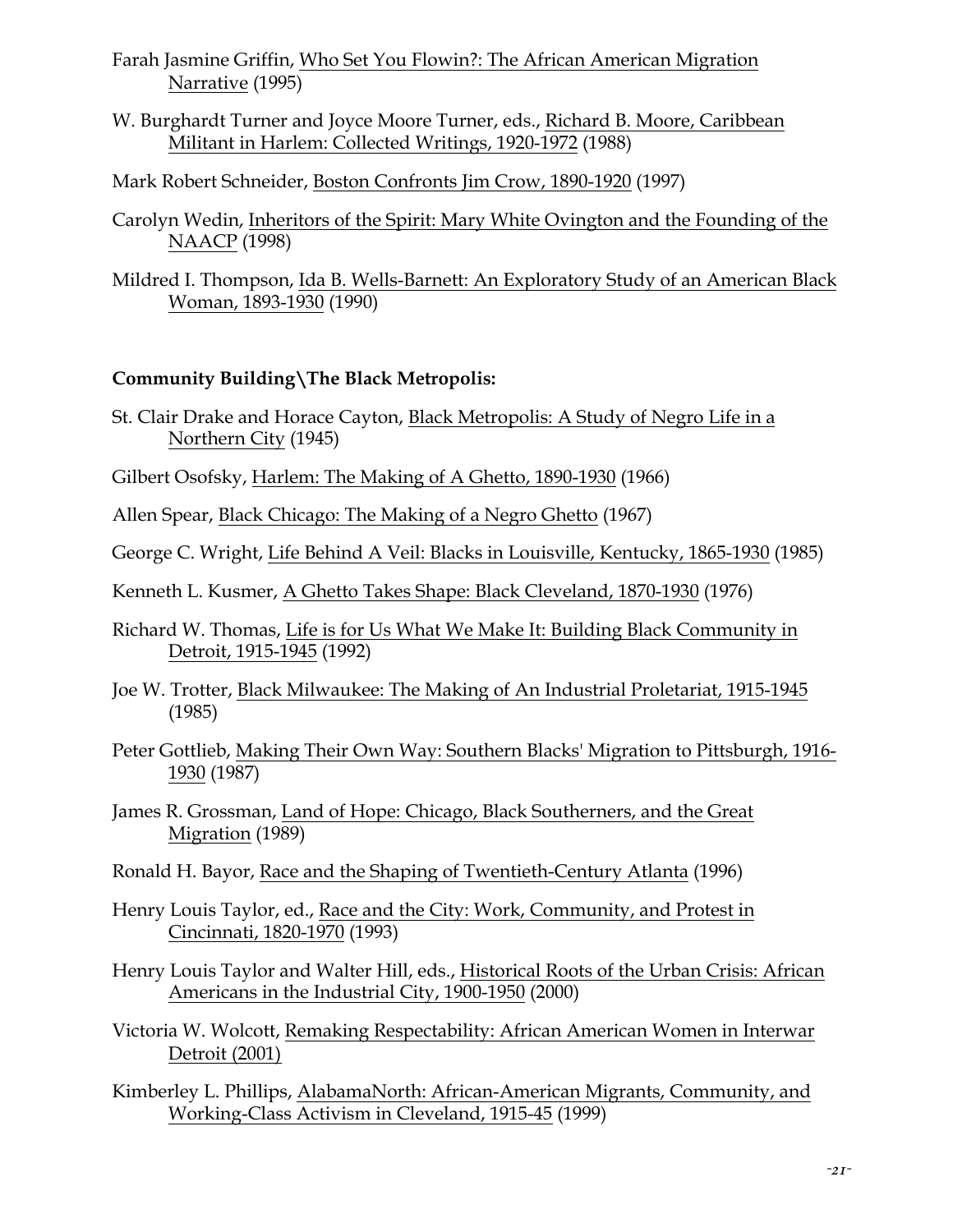Harold X. Connolly, A Ghetto Grows in Brooklyn (1977)

- Darrrel E. Bigham, We Ask Only A Fair Trial: A History of the Black Community of Evansville, Indiana (1987)
- Albert S. Broussard, Black San Francisco: The Struggle for Racial Equality in the West, 1900-1954 (1993)
- Quintard Taylor, The Forging of A Black Community: Seattle's Central District from 1870 through the Civil Rights Era (1994)
- Kenneth W. Goings and Raymond A. Mohl, eds., The New African American Urban History (1996)
- Theodore Kornweibel, Jr., ed. In Search of the Promised Land: Essays in Black Urban History (1981)
- Arnold R. Hirsch, Making the Second Ghetto, Race and Housing in Chicago, 1940-1960 (1983)
- Earl Lewis, In Their Own Interests: Race, Class, and Power in Twentieth-Century Norfolk, Virginia (1991)
- Gretchen Lemke-Santangelo, Abiding Courage: African American Migrant Women and the East Bay Community (1996)
- Sherry Lamb Schirmer, A City Divided: The Racial Landscape of Kansas City, 1900-1960 (2002)
- Shirley Ann Wilson Moore, To Place Our Deeds: The African American Community in Richmond, California, 1910-1963 (2000)
- Cheryl Lynn Greenberg, "Or Does It Explode?": Black Harlem in the Great Depression (1991)
- Christopher Robert Reed, The Chicago NAAPC and the Rise of Black Professional Leadership, 1910-1966 (1997)
- Robert D. Bullard, Invisible Houston: The Black Experience in Boom and Bust (1987)
- Robert W. Weems, Jr., Black Business in the Black Metropolis: The Chicago Metropolitan Assurance Company, 1925-1985 (1996)
- Thomas J. Sugure, The Origins of the Urban Crisis: Race and Inequality in Postwar Detroit (1996)
- Robert O. Self, American Babylon: Race and the Struggle for Postwar Oakland (2003)
- David Schuyler, A City Transformed: Redevelopment, Race, and Suburbanization in Lancaster, Pennsylvania, 1940-1980 (2003)
- Josh Sides, L.A. City Limits: African American Los Angeles from the Great Depression to the Present (2003)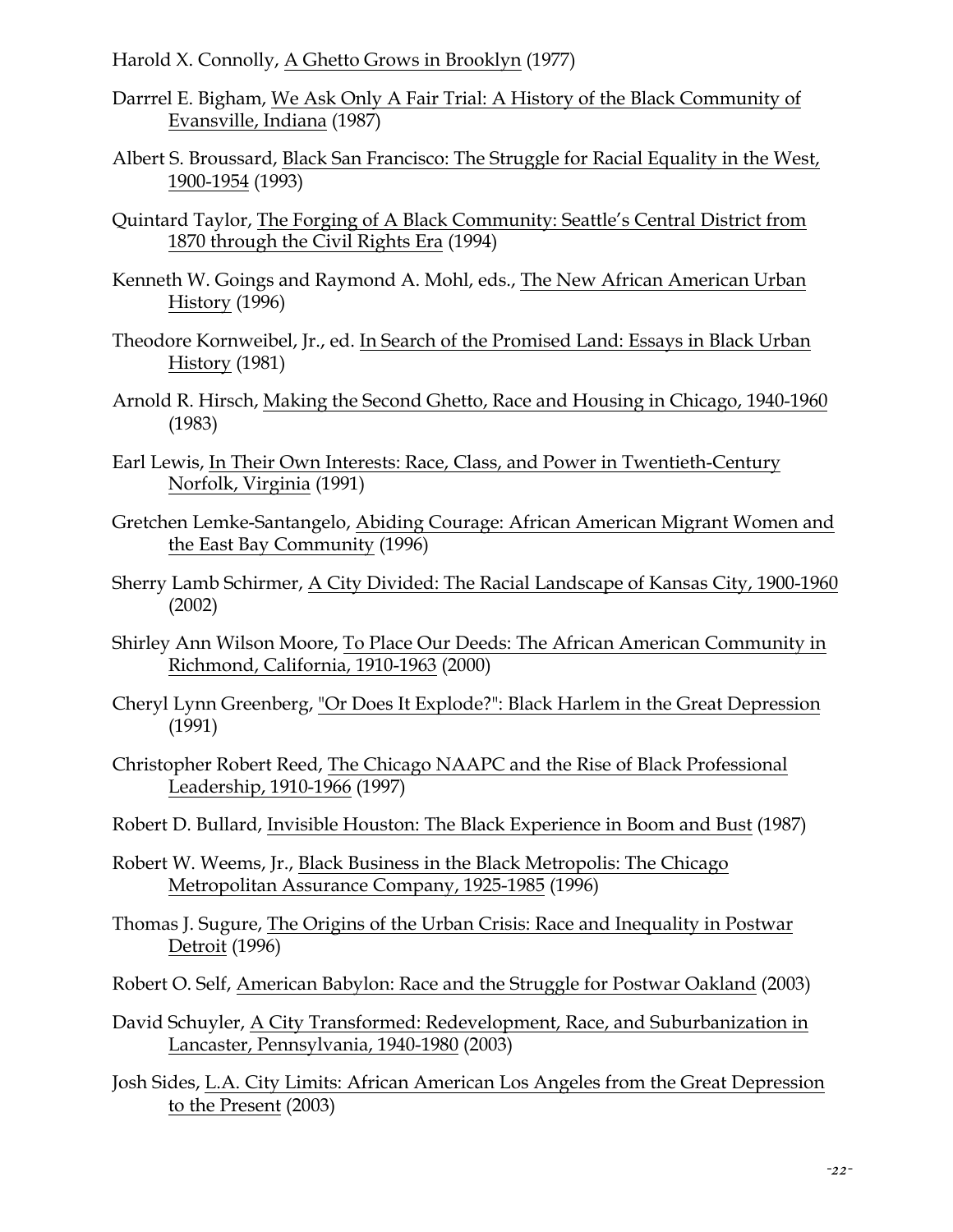#### **The Harlem Renaissance:**

Alain Locke, ed., The New Negro: An Interpretation (1925)

James Weldon Johnson, Along This Way (1933)

David Levering Lewis, When Harlem Was in Vogue (1981)

Michael W. Peplow and Arthur P. Davis, ed., The New Negro Renaissance: An Anthology (1975)

Langston Hughes, The Big Sea, (1940)

June Sochen, ed., The Black Man and the American Dream: Negro Aspirations in America, 1900-1930 (1971)

Arna Bontemps, ed., The Harlem Renaissance Remembered, (1972)

Nathan Irvin Huggins, Harlem Renaissance (1973)

\_\_\_\_\_\_\_\_\_\_\_\_\_\_\_\_\_, ed., Voices from the Harlem Renaissance (1976)

Arnold Rampersad, The Life of Langston Hughes, Volume I: 1902-1941: I, Too Sing America (1986)

\_\_\_\_\_\_\_\_\_\_\_\_\_\_\_\_, The Life of Langston Hughes, Volume II: 1941-1967: I Dream a World (1972)

Nellie Y. McKay, Jean Toomer, Artist: A Study of His Literary Life and Work, 1894-1936 (1990)

Wayne F. Cooper, Claude McKay, Rebel Sojourner in the Harlem Renaissance (1987)

Cheryl A. Wall, Women of the Harlem Renaissance (1995)

Tyronne Tillery, Claude McKay: A Black Poet's Struggle for Identity (1992)

Eugene Levy, James Weldon Johnson: Black Leader, Black Voice (1973)

Thadious M. Davis, Nella Larsen: Novelist of the Harlem Renaissance (1994)

Gloria T. Hull, Color, Sex, and Poetry: Three Women Writers of the Harlem Renaissance (1987)

- Robert Hemenway, Zora Neale Hurston: A Literary Biography (1977)
- Cynthia E. Kerman, The Lives of Jean Toomer: A Hunger for Wholeness (1987)

Pamela Bordelon, ed., Go Gator and Muddy the Water: Writings by Zora Neale Hurston from the Federal Writers Project (1999)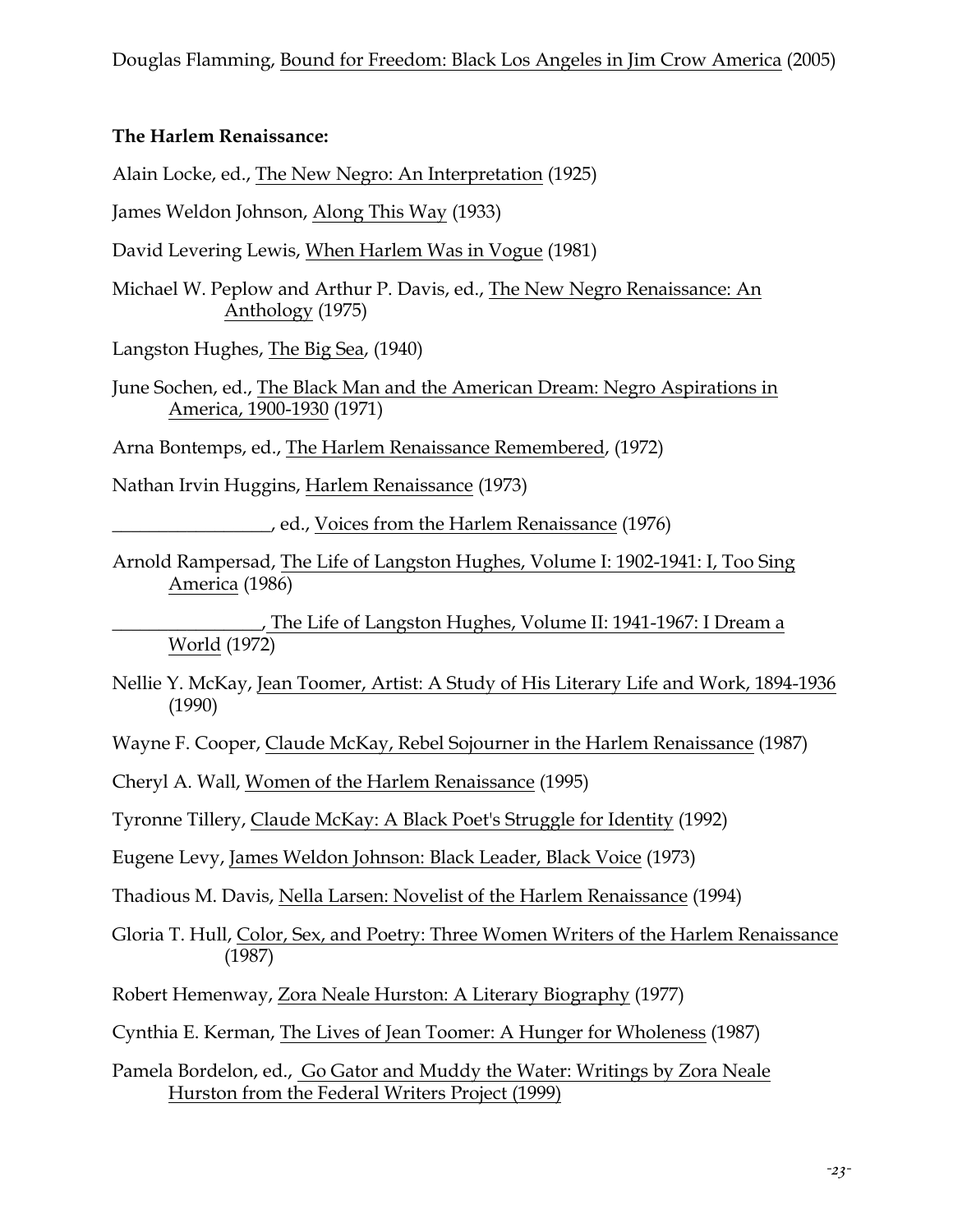Steven Watson, The Harlem Renaissance: Hub of African American Culture, 1920-1930 (1995)

Victor A. Kramer, ed., The Harlem Renaissance Re-examined (1987)

- Carole Marks and Diana Edkins, The Power of Pride: Stylemakers and Rulebreakers of the Harlem Renaissance (1999)
- Margaret Walker, Richard Wright, Daemonic Genius: A Portrait of the Man, a Critical Look at His Work (1988)
- Henry Louis Gates and Nellie Y. McKay, eds., Norton Anthology of African American Literature (1997)

## **Twentieth Century Black Music:**

- W.C. Handy, Father of the Blues: An Autobiography (1941)
- Alan Lomax, Mr. Jelly Roll: The Fortunes of Jelly Roll Morton, New Orleans Creole and "Inventor of Jazz" (1950)
- Eileen Southern, The Music of Black Americans: A History (1983)
- Michael W. Harris, The Rise of Gospel Blues: The Music of Thomas Andrew Dorsey in the Urban Church (1992)

Jules Schwerin, Go To Tell It: Mahalia Jackson, Queen of Gospel (1992)

- Donald Clarke, Wishing on the Moon: The Life and Times of Billie Holiday (1994)
- Robert G. O'Meally, Lady Day: The Many Faces of Billie Holliday (1991)

Steven C. Tracy, Going to Cincinnati: A History of the Blues in the Queen City (1993)

Burton W. Peretti, The Creation of Jazz: Music, Race, and Culture in Urban America (1993)

Scot De Veaux, BeBop: A Social and Musical History (1997)

Alyn Shipton, Groovin' High: The Life of Dizzy Gillespie (1999)

William Barlow, Looking Up at Down: The Emergence of Blues Culture (1989)

- Samuel A Floyd, Jr., The Power of Black Music: Interpreting Its History from Africa to the United States (1995)
- Brian Ward, Just My Soul Responding: Rhythm and Blues, Black Consciousness, and Race Relations (1998)

Craig H. Werner, A Change is Gonna Come: Music, Race & the Soul of America (1999)

\_\_\_\_\_\_\_\_\_\_\_\_\_, Playing the Changes: From Afro-Modernism to the Jazz Impulse (1994)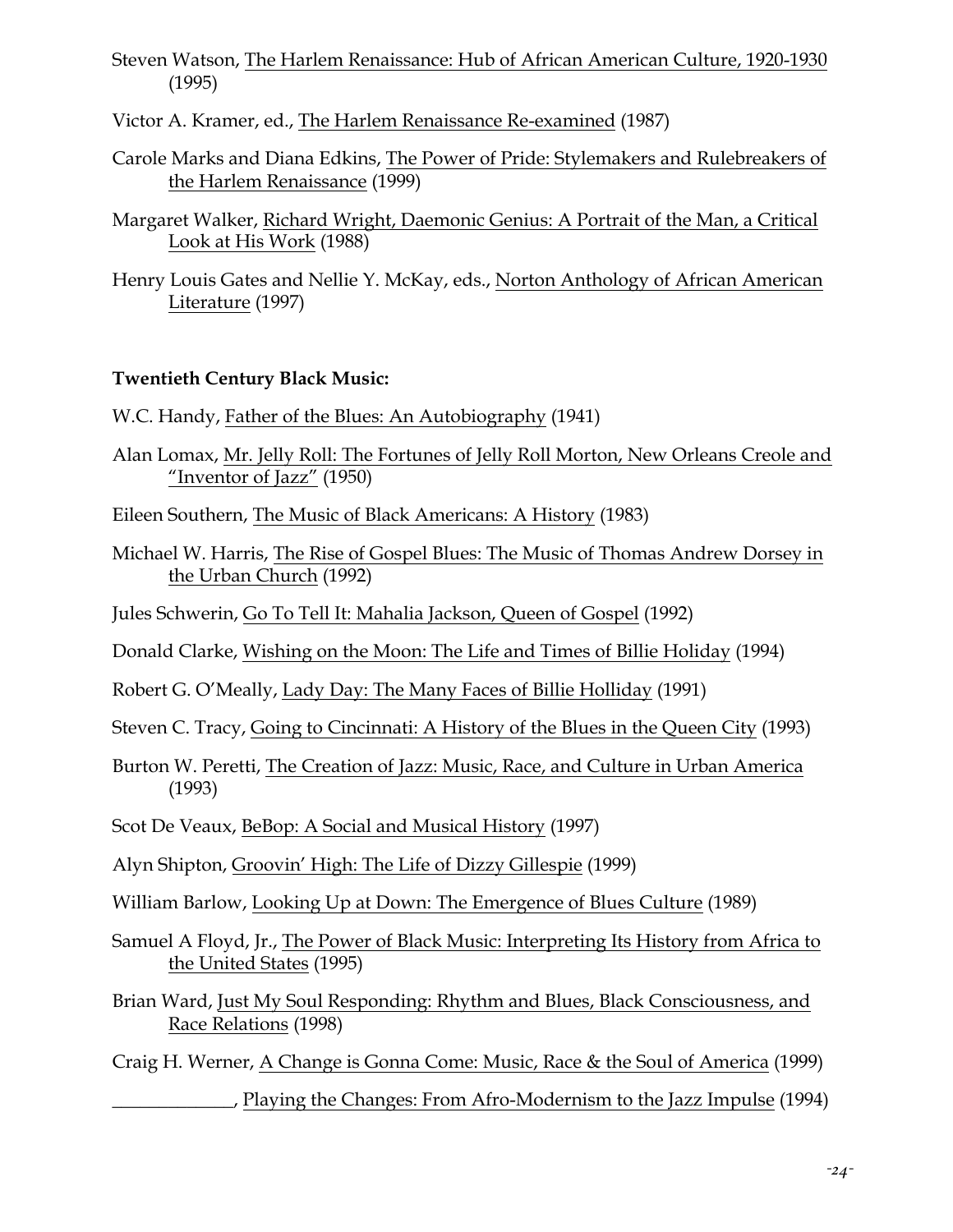George Nelson, "Where Did Our Love Go?": The Rise and Fall of the Motown Sound (1985)

Gerald L Early, One Nation Under A Grove: Motown and American Culture (1995)

Gerald L. Posner, Motown: Music, Money, Sex and Power (2002)

Suzanne E. Smith, Dancing in the Street: Motown and the Cultural Politics of Detroit (1999)

Errol Henderson, Black Nationalism and Rap Music (1992)

- Tricia Rose, Black Noise: Rap Music and Black Culture in Contemporary America (1994)
- Brian Cross, It's Not about a Salary…Rap, Race and Resistance in Los Angeles (1993)

Guthrie P. Ramsey, Race Music: Black Cultures from Bebop to Hip-Hop (2003)

Charley Gerard, Jazz in Black and White: Race, Culture and Identity in the Jazz Community (2001)

George Nelson, Hip Hop America (1999)

Jeff Chang, Can't Stop, Won't Stop: A History of the Hip Hop Generation (2005)

## **African Americans and Organized Labor:**

William H. Harris, The Harder We Run: Black Workers in America, (1982)

- Horace Huntley and David Montgomery, eds., Black Workers' Struggle for Equality in Birmingham (2004)
- Calvin Winslow, ed., Waterfront Workers: New Perspectives on Race and Class (1998)
- Keith Griffler, What Price Alliance?: Black Radicals Confront White Labor, 1918-1938 (1995)
- Rick Halpern, Down on the Killing Floor: Black and White Workers in Chicago's Packinghouses, 1904-54 (1997)
- Eric Arnesen, Waterfront Workers of New Orleans: Race, Class and Politics, 1863-1923 (1991)
- Charles Denby, Indignant Heart: The Journal of An Afro-American Automobile Worker, (1979).
- Henry V. McKiven, Jr., Iron and Steel: Class, Race, and Community in Birmingham, Alabama, 1875-1920 (1989)

Jervis Anderson, A Philip Randolph: A Biographical Portrait (1983)

William H. Harris, Keeping the Faith: A Philip Randolph, Milton P. Webster and the Brotherhood of Sleeping Car Porters, 1927-1937 (1977)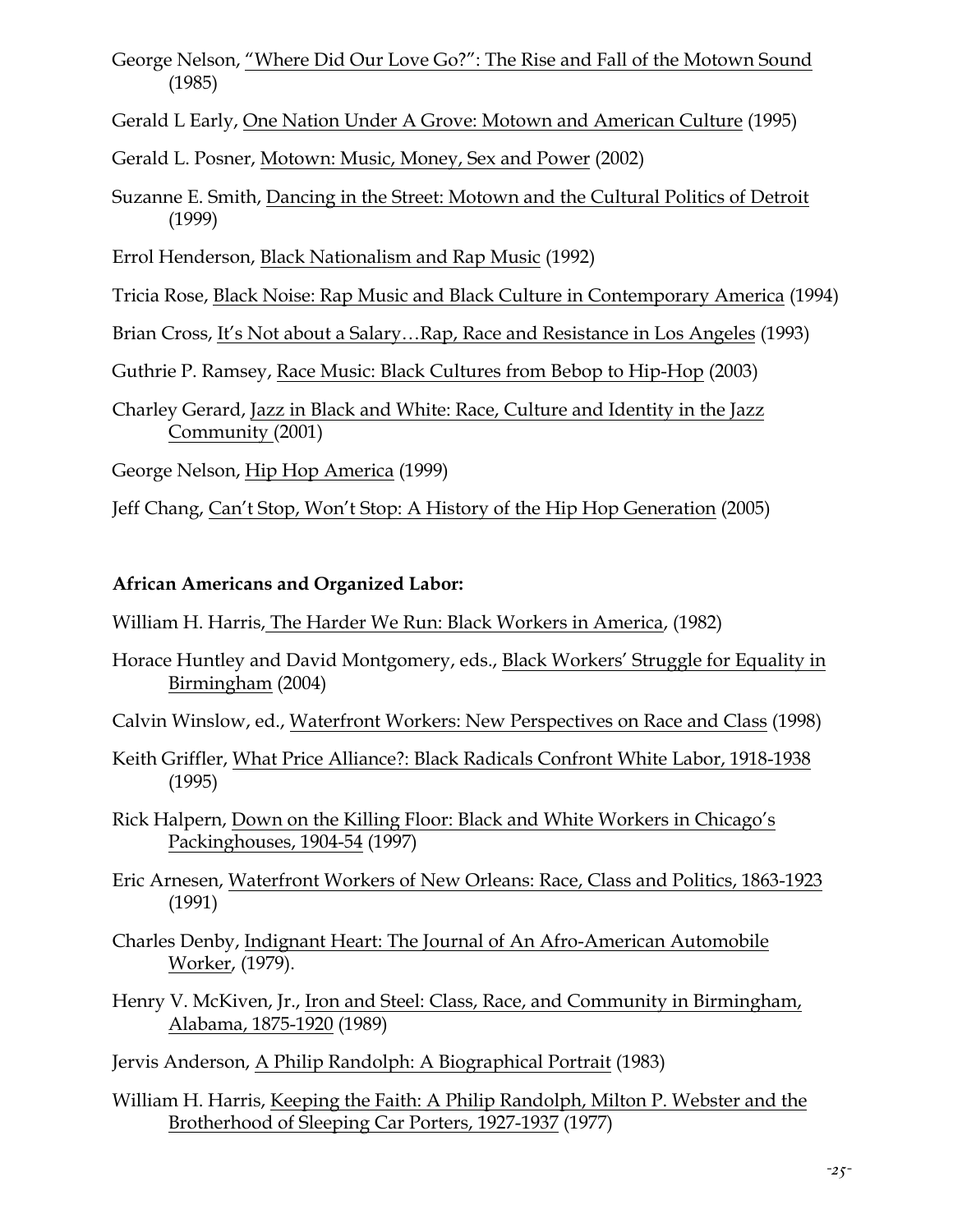- Beth Tompkins Bates, Pullman Porters and the Rise of Protest Politics in Black America, 1925-1945 (2001)
- Jack Santino, Miles of Smiles, Years of Struggle: Stories of Black Pullman Porters (1989)
- Larry Tye, Rising From the Rails: Pullman Porters and the Making of the Black Middle Class (2004)
- Roger Howorwitz, "Negro and White, Unite and Fight": A Social History of Industrial Unionism in Meatpacking, 1930-90, (1997)
- Daniel Letwin, The Challenge of Interracial Unionism: Alabama Coal Miners, 1878-1921 (1998)
- Michael K. Honey, Southern Labor and Black Civil Rights: Organizing Memphis Workers (1993)

August Meier and Elliott Rudwick, Black Detroit and the Rise of the UAW (1979)

- Paula F. Pfeiffer, A Philip Randolph, Pioneer of the Civil Rights Movement (1990)
- Bruce Nelson, Divided We Stand: American Workers and the Struggle for Black Equality (2001)
- Heather Ann Thompson, Whose Detroit? Politics, Labor and Race in a Modern American City (2001)
- Ruth Needleman, Black Freedom Fighters in Steel: The Struggle for Democratic Unionism (2003)

#### **Garveyism, The Depression, the Communist Party:**

Marcus Garvey, Philosophy and Opinions of Marcus Garvey (1969)

E. David Cronon, Black Moses: The Story of Marcus Garvey and the Universal Negro Improvement Association (1955)

Robert A. Hill, et. al. eds., The Marcus Garvey and Universal Negro Improvement Association Papers (7 vols.) (1983-1990)

Tony Martin, Race First: The Ideological and Organizational Struggles of Marcus Garvey and the Universal Negro Improvement Association (1976)

Ula Yvette Taylor, The Veiled Garvey: The Life and Times of Amy Jacques Garvey (2002)

- Judith Stein, The World of Marcus Garvey: Race and Class in Modern Society (1991)
- Jeff Perry, Hubert Harrison: The Voice of Harlem Radicalism, 1883-1918 (New York: Columbia University Press, 2008)
- Jeff Perry, A Hubert Harrison Reader (Middletown, CT: Wesleyan University Press, 2001)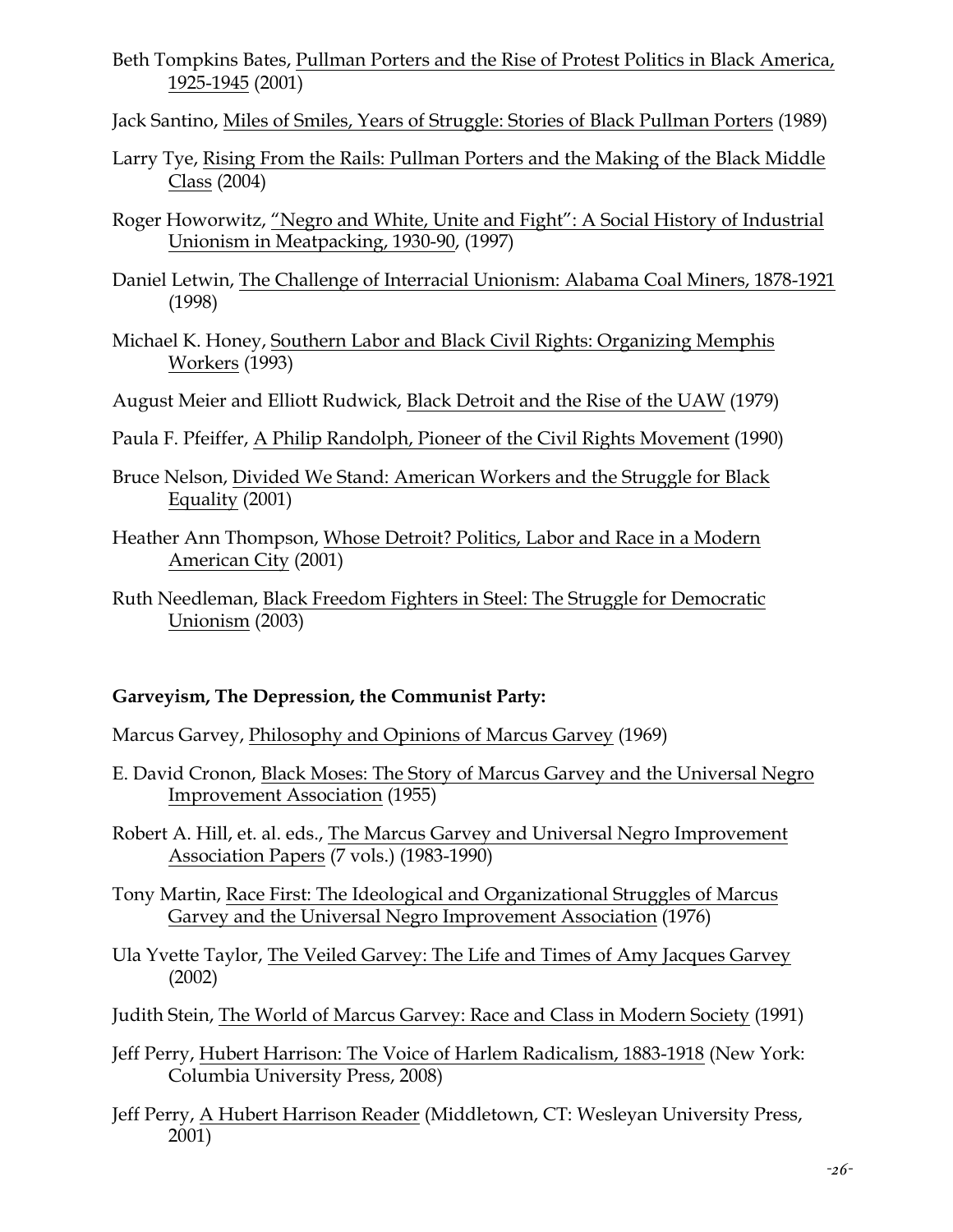- Emory J. Tolbert, The UNIA and Black Los Angeles: Ideology and Community in the American Garvey Movement, (1980)
- Raymond Wolters, Negroes and the Great Depression: The Problem of Economic Recovery (1970)
- Theodore Kornweibel, Jr., Seeing Red: Federal Campaigns against Black Militancy, 1919-1925 (1998)
- Philip S. Foner and James S. Allen, eds., American Communism and Black Americans: A Documentary history, 1919-1929 (1987)
- Mark Naison, Communists in Harlem During the Depression (1983)

Manning Marable, W.E.B. DuBois: Black Radical Democrat (1986)

- Gerald Horne, Black Liberation/Red Scare: Ben Davis and the Communist Party (1991)
- Harry Haywood, Black Bolshevik: Autobiography of an Afro-American Communist (1978)
- Benjamin Davis, Communist Councilman from Harlem (1969)
- Wilson Record, The Negro and the Communist Party (1951)
- Robert Robinson, Black on Red: My 44 Years Inside the Soviet Union (1988)
- Yelena Khanga, Soul to Soul: A Black Russian American Family, 1865-1992 (1992)
- Cedric J. Robinson, Black Marxism: The Making of a Black Radical Tradition (1983)
- Henry Williams, The Black Response to the American Left: 1917-1929 (1973)
- Robin D. G. Kelley, Hammer and Hoe: Alabama Communists During the Great Depression (1990)
- Earl Ofari Hutchinson, Blacks and Reds: Race and Class in Conflict, 1919-1990 (1995)
- Linda Reed, Simple Decency and Common Sense: The Southern Conference Movement, 1938-1963 (1991)
- Nancy Weiss, Farewell to the Party of Lincoln: Black Politics in the Age of FDR (1983)
- Kenneth W. Goings, The NAACP Comes of Age: The Defeat of Judge John J. Parker (1990)
- Charles P. Henry, Ralph J. Bunche: Selected Speeches and Writings (1996)
- Patricia Sullivan, Days of Hope: Race and Democracy in the New Deal Era (1996)
- Vanessa Siddle Walker, Their Highest Potential: An African American School Community in the Segregated South (1996)
- Roi Ottley, The Lonely Warrior: The Life and Times of Robert S. Abbott (1955)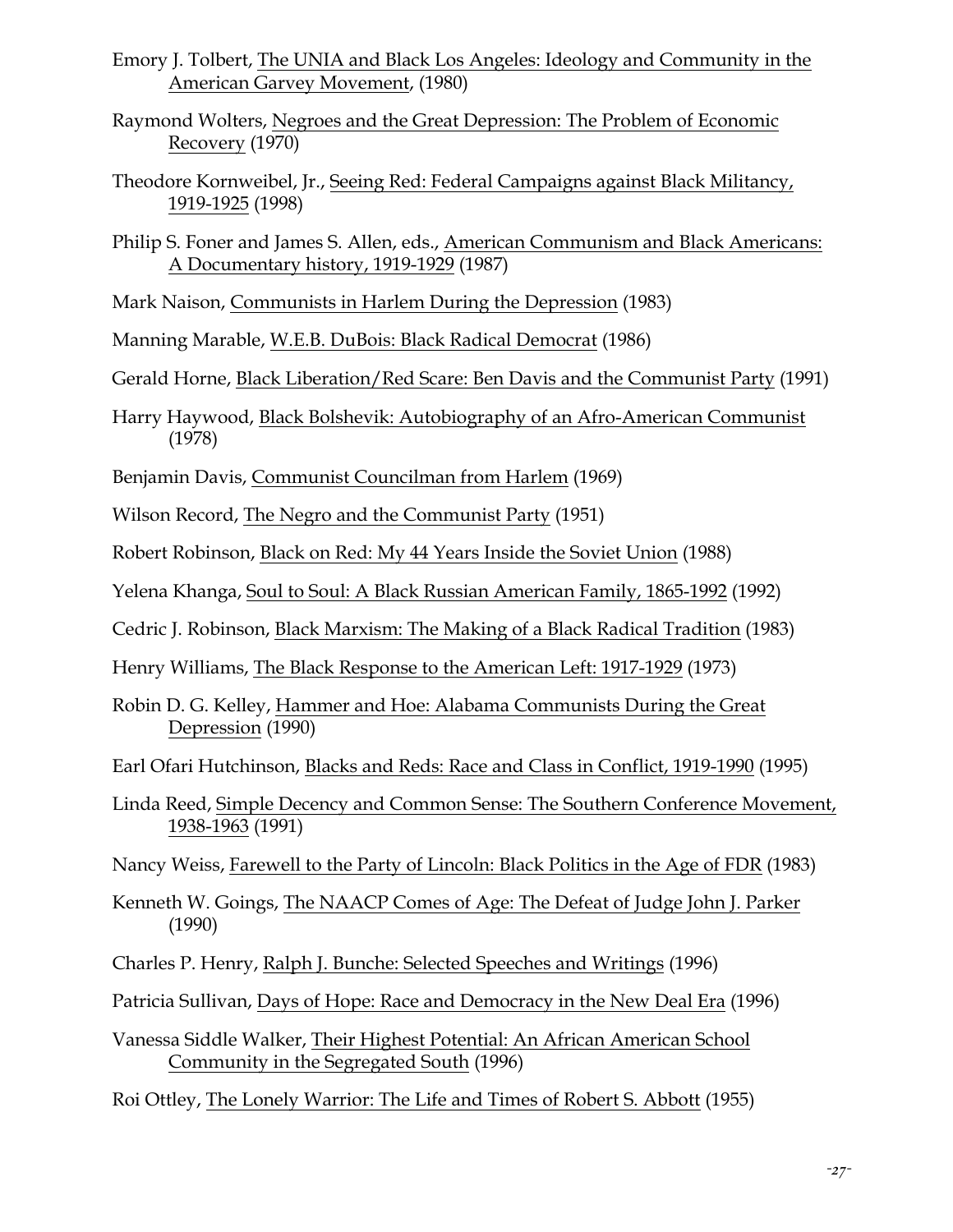Robert Buni, Robert L. Vann of the Pittsburgh Courier (1974)

Bill Mullen, Popular Fronts: Chicago and African American Cultural Politics, 1935-46 (1999)

#### **Religion and African Americans**

- C. Eric Lincoln and Lawrence H. Mamiya, The Black Church in the African American Experience (1990)
- Iain MacRobert, The Black Roots and White Racism of Early Pentecostalism in the U.S.A. (1988)
- Robert Gregg, Sparks from the Anvil of Oppression: Philadelphia's African Methodists and Southern Migrants, 1890-1940 (1994)
- Evelyn Brooks Higginbotham, Righteous Discontent: The Women's Movement in the Black Baptist Church, 1880-1920 (1993)
- Milton C. Sernett, Bound for the Promised Land: African American Religion and the Great Migration (1997)
- Randall K. Burkett, Garveyism as a Religious Movement: The Institutionalization of a Black Civil Religion (1978)
- Robert Weisbrot, Father Divine and the Struggle for Racial Equality, (1983)
- Jill Watts, God, Harlem U.S.A.: The Father Divine Story (1991)
- Cornel West and Eddie S. Glaude, Jr., eds., African American Religious Thought: An Anthology (2003)
- Clarence Taylor, The Black Churches of Brooklyn (1996)
- Ida Rousseau Mukenge, The Black Church in Urban America: A Case Study in Political Economy (1983)
- Dona Irvin, The Unsung Heart of Black America: A Middle Class Church at Midcentury (1992)
- France Davis, Light in the Midst of Zion: A History of Black Baptists in Utah, 1892-1996 (1997)
- Calvin H. Bowers, Realizing the California Dream: The Story of the Black Churches of Christ in Los Angeles (2001)
- Michael A. Koszegi and J. Gordon Melton, Islam in North America (1992)
- Richard Brent Turner, Islam in the African American Experience (2003)
- Martha F. Lee, The Nation of Islam: An American Millenarian Movement (1996)
- Clifton E. Marsh, From Black Muslims to Muslims (1996)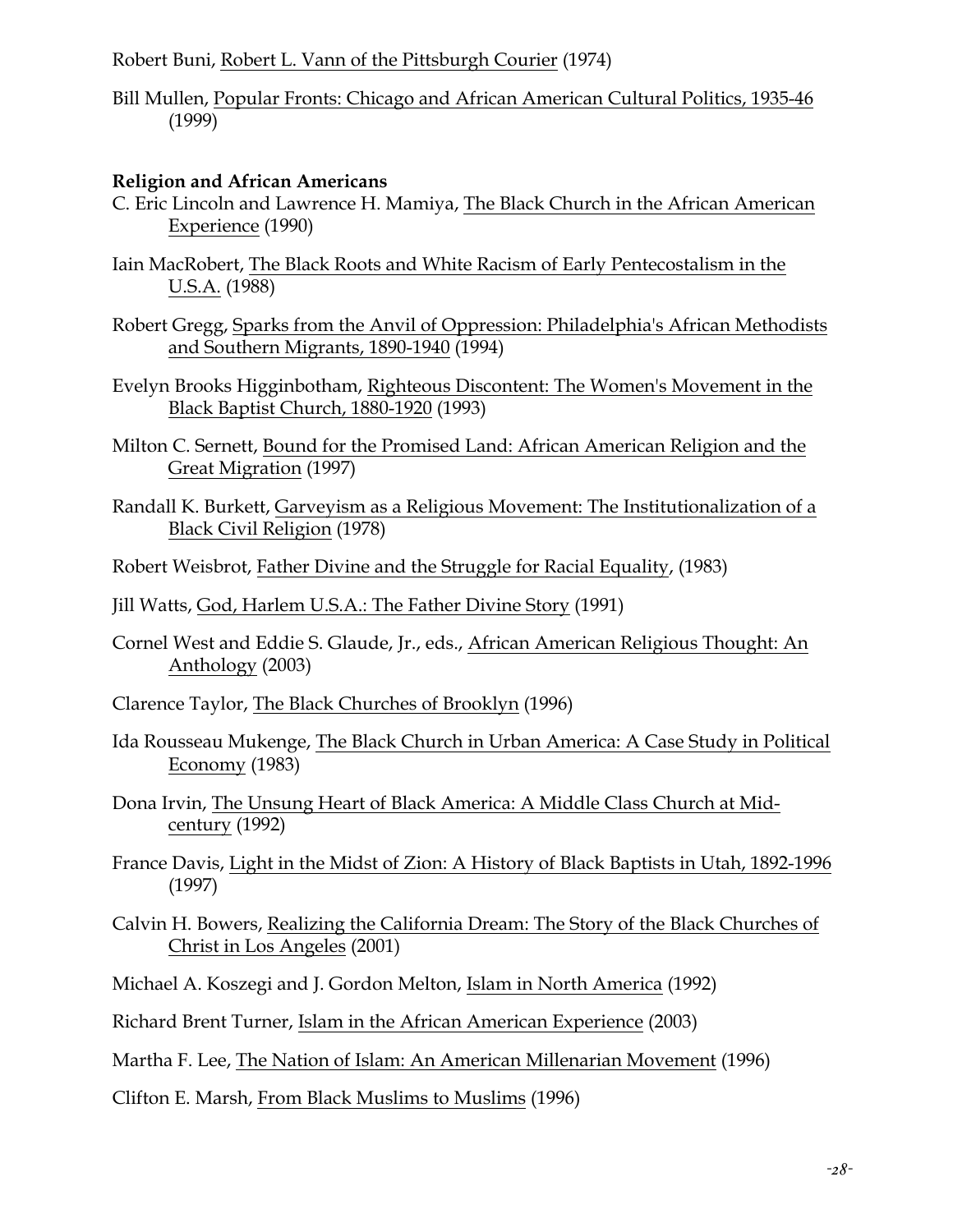- Claude Andrew Clegg III, An Original Man: The Life and Times of Elijah Muhammad (1997)
- Steven Barboza, American Jihad: Islam After Malcolm X (1993)
- Yvonne Chireau and Nathaniel Deutsch, eds., Black Zion: African American Religious Encounters with Judaism (2000)

#### **The 1940s and 1950s:**

- Daniel Kryder, Divided Arsenal: Race and the American State During World War II (2000)
- A. Russell Buchanon, Black America in World War II (1977)
- Henry Lee Moon, Balance of Power: The Negro Vote (1948)
- Ronald Takaki, Double Victory: A Multicultural History of America in World War II (2000)
- Charles V. Hamilton, Adam Clayton Powell, Jr: The Political Biography of an American Dilemma (1991)
- Martin Bauml Duberman, Paul Robeson: A Biography (1989)
- Raymond Wolters, The Burden of Brown: Thirty Years of School Desegregation, (1992)
- Harvard Sitkoff, A New Deal for Blacks, The Emergence of Civil Rights as a National Issue: The Depression Decade (1978)
- Patricia Scott Washburn, A Question of Sedition: The Federal Government's Investigation of the Black Press During World War II (1986)
- Gerald L. Smith, A Black Educator in the Segregated South: Kentucky's Rufus B. Atwood (1992)
- Nelson Perry, Black Fire: The Making of An American Revolutionary (1995)
- Eric W. Rise, The Martinsville Seven: Race, Rape, and Capital Punishment (1995)
- Spencie Love, One Blood: The Death *and* Resurrection of Charles R. Drew (1996)
- William H. McClendon, Straight Ahead: Essays on the Struggle of Blacks in American, 1934-1994 (1995)
- Gail Williams O'Brien, The Color of the Law: Race, Violence and Justice in the Post-World War II South (1999)
- Nat Brandt, Harlem at War: The Black Experience in World War II (1996)
- Mark V. Tushnet, Making Civil Rights Law: Thurgood Marshall and the Supreme Court, 1936-1941 (1994)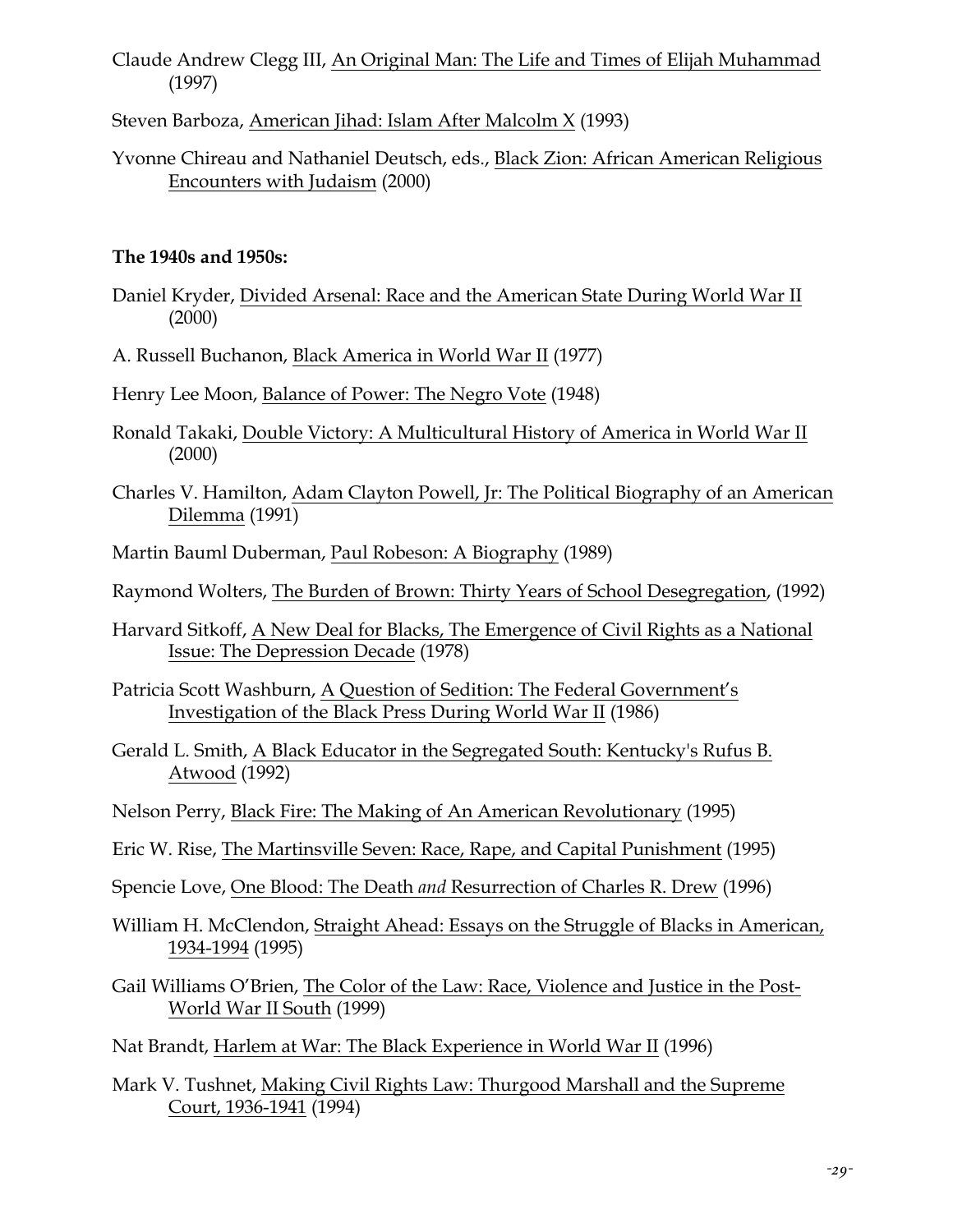Gerald Horne, Communist Front? The Civil Rights Congress, 1945-1956 (1988)

Stephen J. Whitfield, A Death in the Delta: The Story of Emmett Till (1988)

William C. Berman, The Politics of Civil Rights in the Truman Administration (1970)

Brian Urquhart, Ralph Bunche: An American Life (1993)

Gilbert Ware, William Hastie: Grace Under Pressure (1984)

- Constance Baker Motley, Equal Justice under the Law: An Autobiography (1998)
- Daisy Bates, The Long Shadow of Little Rock: Memoir (1962)
- William Henry Kellar, Make Haste Slowly: Moderates, Conservatives and School Desegregation in Houston (1999)
- Todd Gould, For Gold and Glory: Charlie Wiggins and the African-American Racing Car Circuit (2003)
- Lawrence P. Crouchett, William Byron Rumford: The Life and Public Services of a California Legislator (1984)

# **African American Internationalism:**

William R. Scott, The Sons of Sheba's Race: African-Americans and the Italo-Ethiopian War, 1935-1941 (1993)

Joseph Harris, African American Reactions to War in Ethiopia, 1936-1941 (1994)

Alexander DeConde, Ethnicity, Race, and American Foreign Policy: A History (1992)

Brenda Gayle Plummer, Rising Wind: Black Americans and U.S. Foreign Affairs, 1935- 1960 (1996)

\_\_\_\_\_\_\_\_\_\_\_\_\_\_\_\_\_\_\_, ed., Window on Freedom: Race, Civil Rights, and Foreign Affairs, 1945-1988 (2003)

- Mary L. Dudziak, Cold War Civil Rights: Race and the Image of American Democracy (2000)
- Gerald Horne, Black and Read: W.E.B. DuBois and the Afro-American Response to the Cold War (1986)
- Penny M. Von Eschen, Race Against Empire: Black Americans and Anticolonialism, 1937-1957 (1997)
- Gabrielle Simon Edgcomb, From Swastika to Jim Crow: Refugee Scholars at Black Colleges (1993)
- James Westheider, Fighting on Two Fronts: African Americans and the Vietnamese War (1997)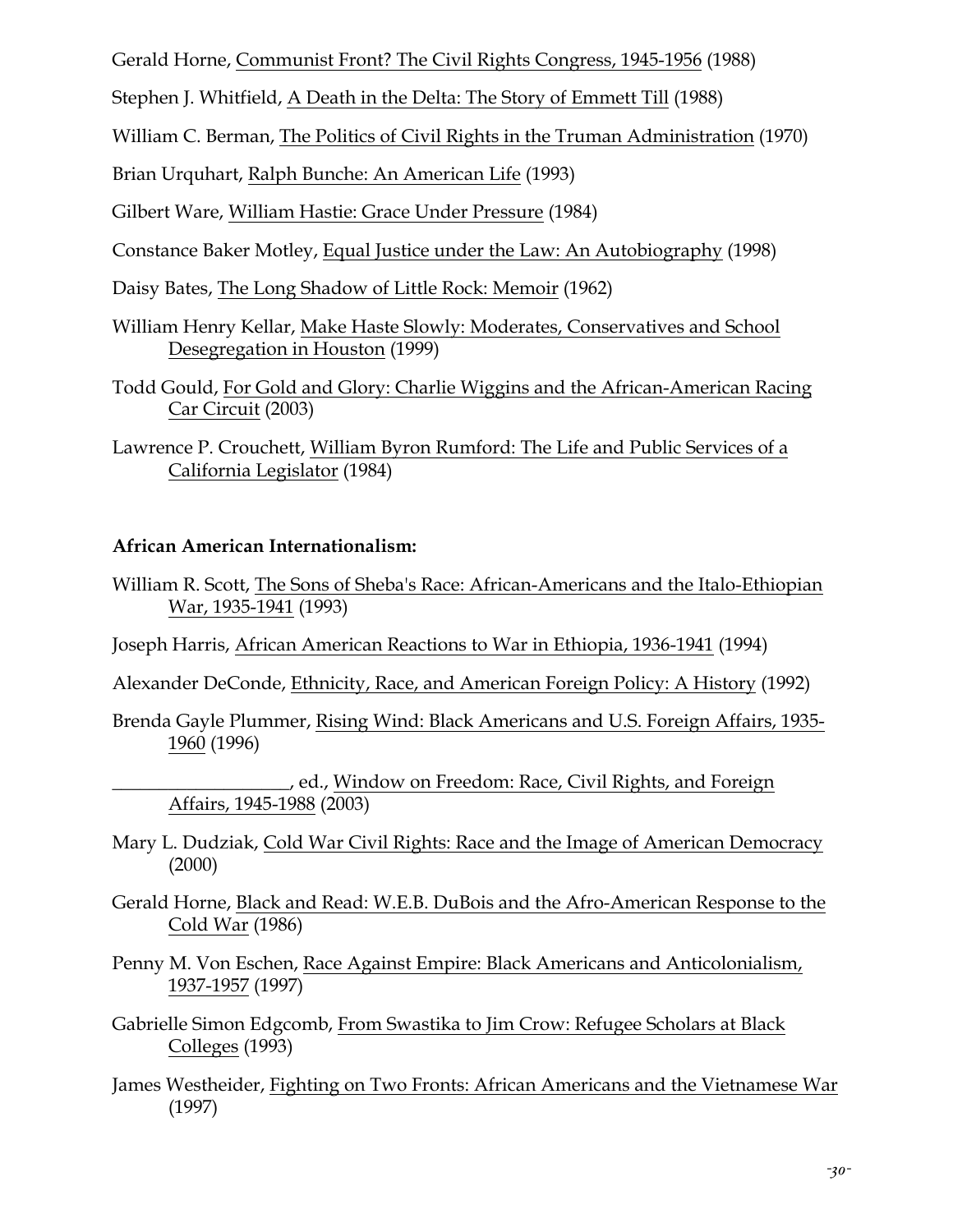David J. Hellwig, African American Reflections on Brazil's Racial Paradise (1993)

- Charles Green, ed., Globalization and Survival in the Black Diaspora: The New Urban Challenge (1997)
- Gerald R. Horne, Black and Red: W.E.B. DuBois and the Afro-American Response to the Cold War, 1944-1963 (1986)
- Sterling Johnson, Black Globalism: The International Politics of a Non-state Nation (1998)
- Gerald Horne, Race Woman: The Lives of Shirley Graham DuBois (2000)
- James H. Meriwether, Proudly We Can Be Africans: Black Americans and Africa, 1935- 1961 (2002)
- Thomas Borstelmann, The Cold War and the Color Line: American Race Relations in the Global Arena (2003)
- Carol Anderson, Eyes Off the Prize: The United Nations and the African American Struggle for Human Rights, 1944-1955 (2003)
- Heike Raphael-Hernandez, ed., Blackening Europe: The African American Presence (2004)

#### **The Civil Rights Movement:**

- Stewart Burns, Daybreak of Freedom: The Montgomery Bus Boycott (1997)
- Clayborne Carson, In Struggle: SNCC and the Black Awakening of the 1960s (1981)
- Howard Smead, Blood Justice: The Lynching of Mack Charles Parker (1986)
- Mark V. Tushnet, The NAACP's Legal Strategy against Segregated Education, 1925- 1950 (1987)
- Robert J. Norrell, Reaping the Whirlwind: The Civil Rights Movement in Tuskegee (1985)
- William H. Chafe, Civilities and Civil Rights: Greensboro, North Carolina, and the Black Struggle for Freedom (1980)
- August Meier and Elliott Rudwick, CORE: A Study in the Civil Rights Movement, 1942- 1968 (1973)
- Denton L. Watson, Lion in the Lobby: Clarence Mitchell, Jr.'s Struggle for the Passage of Civil Rights Laws (1990)
- Sara Evans, Personal Politics: The Roots of Women's Liberation in the Civil Rights Movement and the New Left (1979)

Richard Kluger, Simple Justice: The History of Brown v. Board of Education, (1975)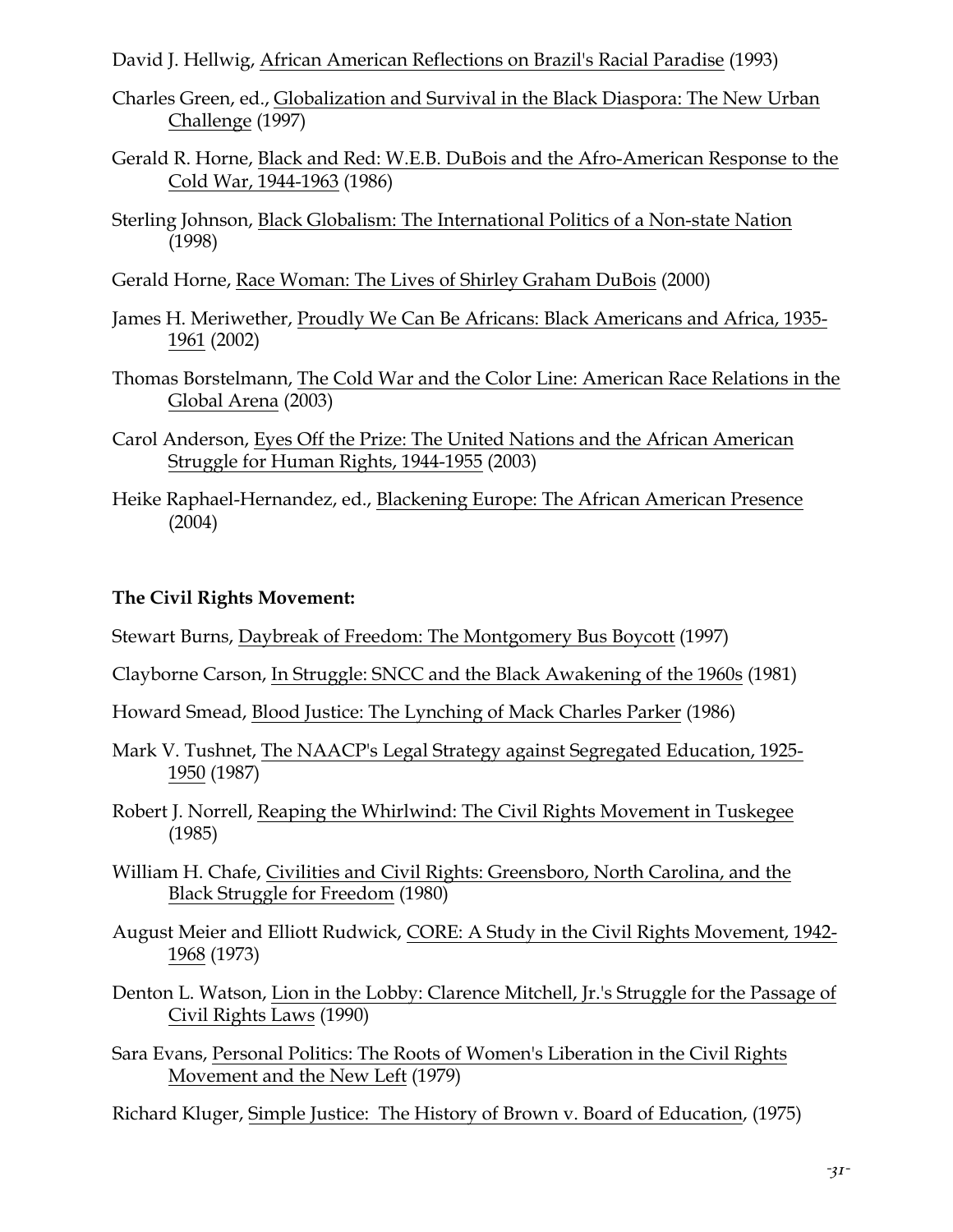Taylor Branch, Parting the Waters: America in the King Years, 1954-63, (1988)

Martin Luther King, Why We Can't Wait, (1964)

Kenneth O'Reilly, Racial Matters: The FBI's Secret File on Black America, 1960-1972 (1989)

David J. Garrow, The FBI and Martin Luther King, Jr. (1981)

Bearing the Cross: Martin Luther King, Jr., and the Southern Christian Leadership Conference (1986)

\_\_\_\_\_\_\_\_\_\_\_\_\_, ed., The Walking City: The Montgomery Bus Boycott, 1955-1956 (1989)

Elizabeth Sutherland, ed., Letters From Mississippi, (1965)

William Bradford Huie, 3 Lives for Mississippi, (1968)

Howard Ball, Murder in Mississippi: United States v. Price and the Struggle for Civil Rights (2004)

Howell Raines, My Soul is Rested: The Black Civil Rights Movement, (1977)

Harvard Sitkoff, The Struggle for Black Equality, 1954-1980 (1982)

Herbert Haines, Black Radicals and the Civil Rights Mainstream (1989)

Julian Bond, The Civil Rights Movement: An Eyewitness History (1993)

- Adam Fairclough, To Redeem the Soul of America: The Southern Christian Leadership Conference and Martin Luther King, Jr. (1987)
- Charles M. Payne, I've Got the Light of Freedom: The Organizing Tradition and the Mississippi Freedom Struggle (1995)
- Alan B. Anderson and George W. Pickering, Confronting the Color Line: The Broker Promise of the Civil Rights Movement in Chicago (1986)

Vincent Harding, The Other American Revolution (1980)

Lewis V. Baldwin, There Is a Balm in Gilead: The Cultural Roots of Martin Luther King (1991)

Fred Powledge, Free At Last? The Civil Rights Movement and the People Who Made It (1991)

Seth Cagin and Philip Dray, We Are Not Afraid: The Story of Goodman, Schwerner and Chaney and the Civil Rights Campaign for Mississippi (1990)

Henry Hampton and Steve Fayer, Voices of Freedom: An Oral History of the Civil Rights Movement From the 1950s Through the 1980s (1989)

Doug McAdam, Freedom Summer (1988)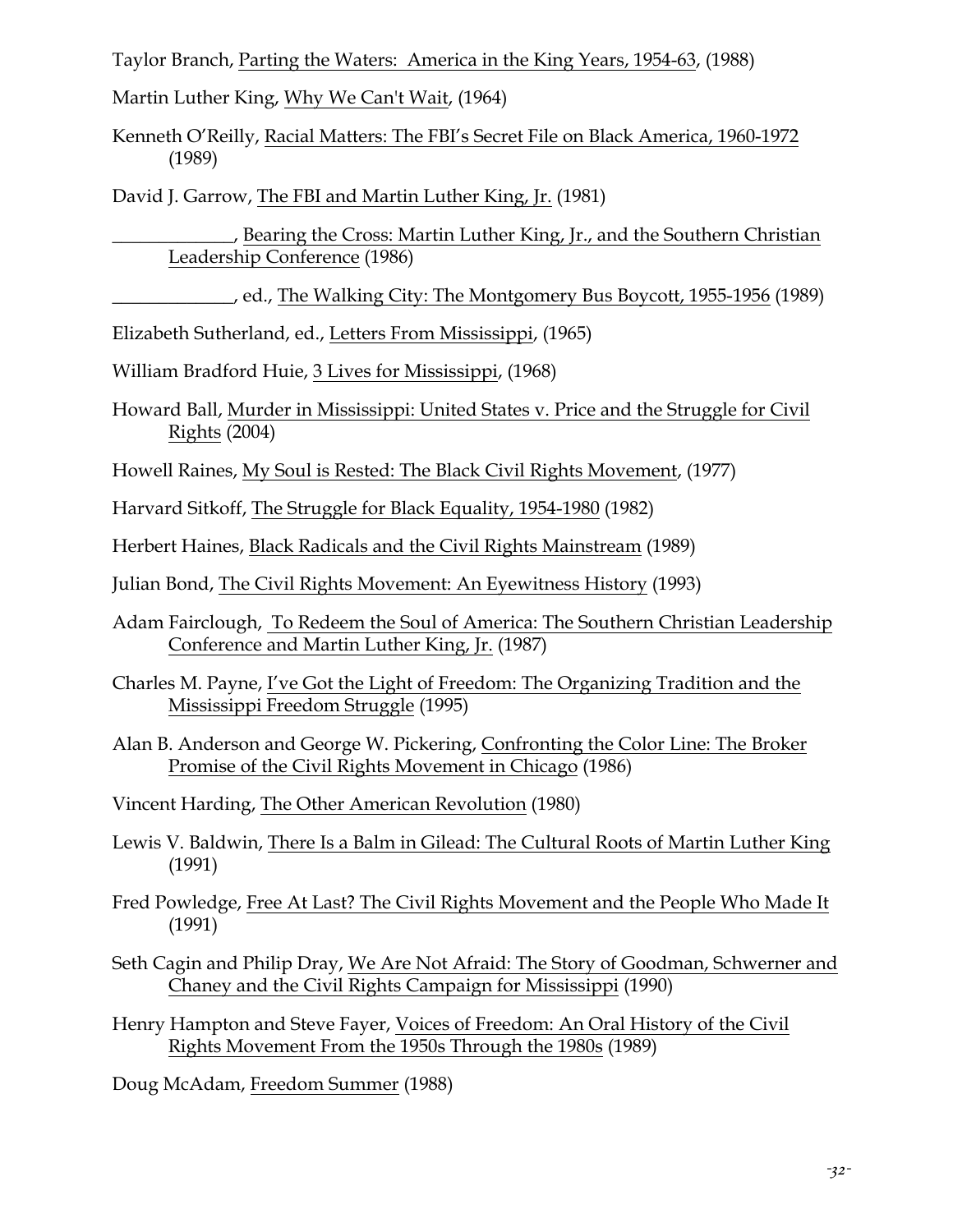- David E. Colburn, Racial Change and Community Crisis: St. Augustine, Florida, 1877- 1980 (1991)
- Hugh Davis Graham, Civil Rights and the Presidency: Race and Gender in American Politics, 1960-1972 (1992)
- J. Harvie Wilkinson III, From Brown to Bakke: The Supreme Court and School Integration: 1945-1978 (1979)
- E. Culpepper Clark, The Schoolhouse Door: Segregation's Last Stand at the University of Alabama (1993)

Raymond Wolters, The Burden of Brown: Thirty Years of School Desegregation (1992)

- Richard A. Couto, Ain't Gonna Let Nobody Turn Me Round: The Pursuit of Racial Justice in the Rural South (1993)
- Kim Lacy Rogers, Righteous Lives: Narratives of the New Orleans Civil Rights Movement (1993)
- Sean Dennis Cashman, African American and the Quest for Civil Rights, 1900-1990 (1992)
- Giradeau A. Spann, Race Against the Court: The Supreme Court and Minorities in Contemporary America (1993)
- James R. Ralph, Jr., Northern Protest: Martin Luther King, Jr., Chicago, and the Civil Rights Movement (1993)
- Reed Massengill, Portrait of a Racist: The Man Who Killed Medgar Evers? Written by his Own Nephew (1994)
- John Dittmer, Local People: The Struggle for Civil Rights in Mississippi (1994)
- Adam Fairclough, Race and Democracy: The Civil Rights Struggle in Louisiana, 1915- 1972 (1995)
- Frank R. Parker, Black Votes Count: Political Empowerment in Mississippi after 1965 (1990)
- Richard A. Couto, Lifting the Veil: A Political History of the Struggle from Emancipation (1993) *[This is a history of the civil rights movement in my home county, Haywood County, Tennessee.]*
- Almetris Marsh Duren, Overcoming: A History of Black Integration at the University of Texas at Austin (1979)
- Andrew M Manis, Macon, Black and White: An Unutterable Separation in the American Century (2004)
- Davison M. Douglas, Reading, Writing and Race: The Desegregation of the Charlotte Schools (1996)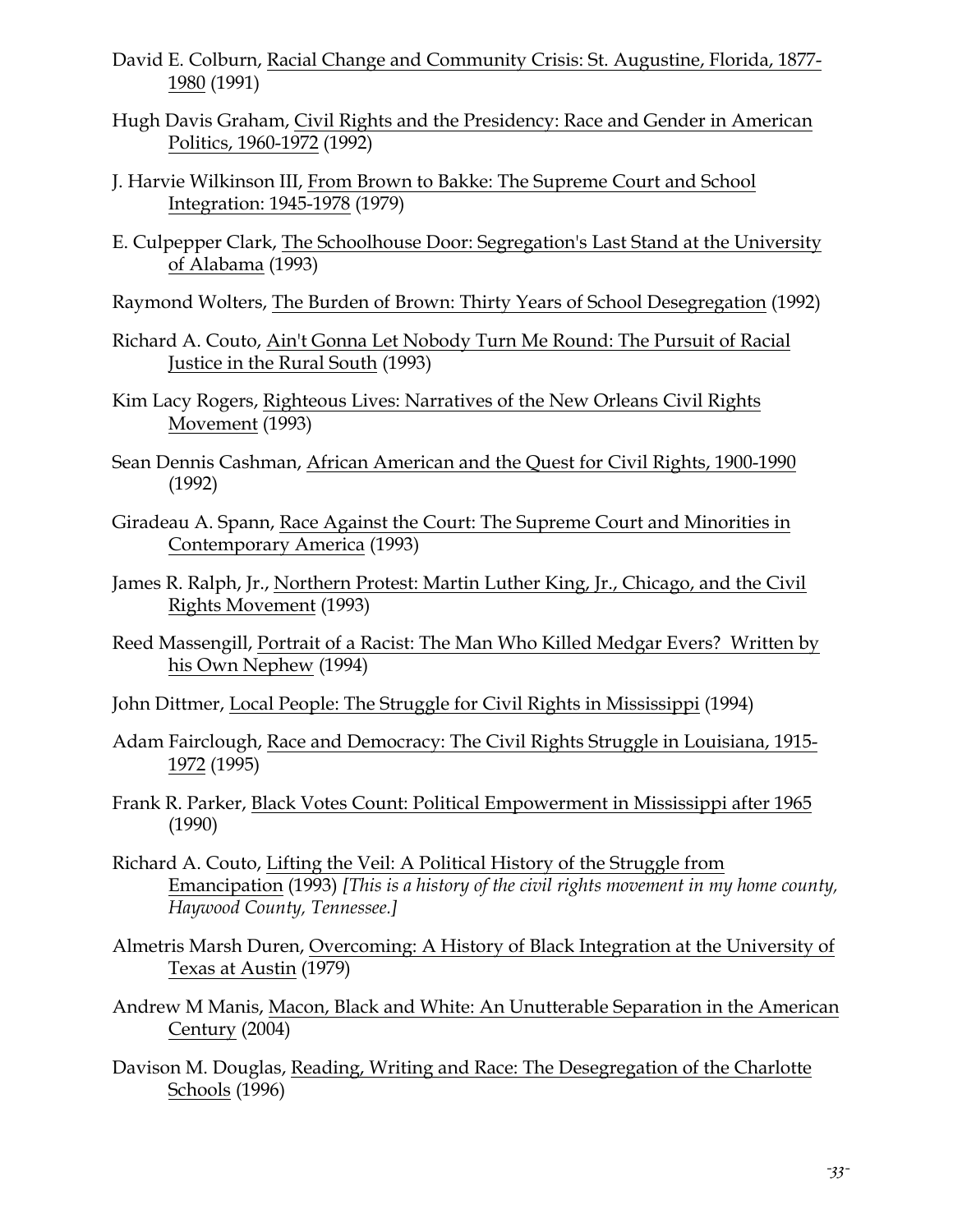- Forest R. White, Pride and Prejudice: School Desegregation and Urban Renewal in Norfolk, 1950-1959 (1992)
- Eric Burner, And Gently He Shall Lead Them: Robert Paris Moses and Civil Rights in Mississippi (1995)
- W. Edward Orser, Blockbusting in Baltimore: The Edmondson Village Story (1994)

Sharon Monteith and Peter Ling, eds., Gender in the Civil Rights Movement (1999)

- Steven F. Lawson, Running for Freedom: Civil Rights and Black Politics in America since 1941 (1991)
- Jeanne F. Theoharis and Komozi Woodard, eds., Freedom North: Black Freedom Struggles Outside the South, 1940-1980 (2003)
- Martha Biondi, To Stand and Fight: The Struggle for Civil Rights in Postwar New York  $City (2003)$
- James F. Findlay, Jr., Church People in the Struggle: The National Council of Churches and the Black Freedom Movement, 1950-1970 (1993)

Bayard Rustin, Troubles I've Seen (1996)

John D'Emilio, Lost Prophet: The Life and Times of Bayard Rustin (2003)

Roy Wilkins, Standing Fast: The Autobiography of Roy Wilkins (1994)

Septima Clark, Ready from Within: Septima Clark and the Civil Rights Movement (1986)

Dennis C. Dickerson, Militant Mediator, Whitney M. Young, Jr., 1921-1971 (1998)

James Farmer, Lay Bare the Heart: An Autobiography of the Civil Rights Movement (1985)

Cynthia Griggs Fleming, Soon We Will Not Cry: The Liberation of Ruby Doris Smith Robinson (1998)

- Charles Eagles, ed., The Civil Rights Movement in America (1986)
- Stephen N.G. Tuck, Beyond Atlanta: The Struggle for Racial Equality in Georgia, 1940- 1980 (2003)

Clive Webb, Fight Against Fear: Southern Jews and Black Civil Rights (2003)

Laughlin McDonald, A Voting Rights Odyssey: Black Enfranchisement in Georgia (2003)

Barbara Ransby, Ella Baker and the Black Freedom Movement (2003)

Peter B. Levy, Civil War on Race Street: The Civil Rights Movement in Cambridge, Maryland (2003)

Peter Ling and Sharon Monteith, eds., Gender and the Civil Rights Movement (1999)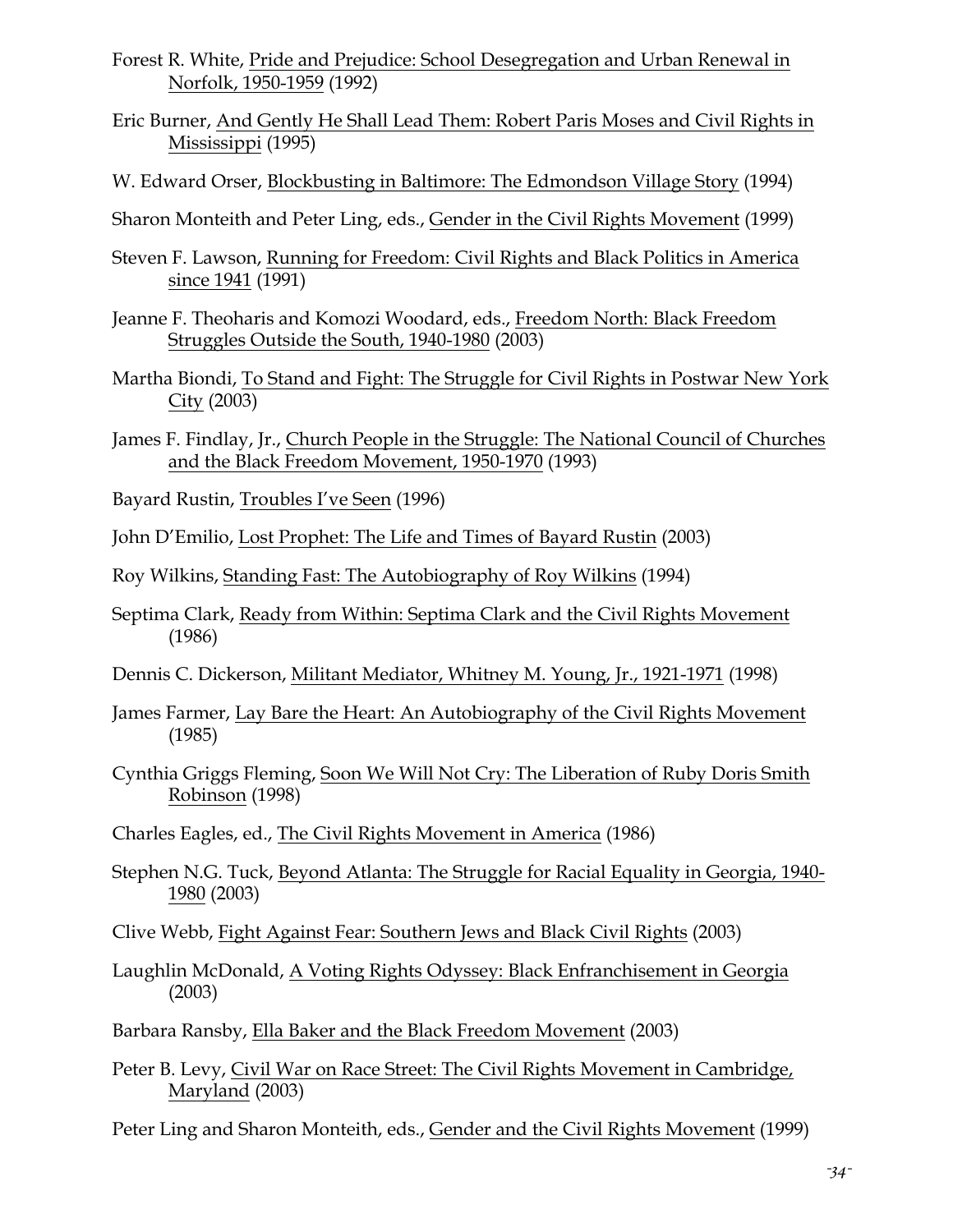Peter Irons, Jim Crow's Children: The Broken Promise of the Brown Decision (2002)

Christopher B. Strain, Pure Fire: Self-Defense as Activism in the Civil Rights Era (2005)

Gretchen Cassel Eick, Dissent in Wichita: The Civil Rights Movement in the Midwest, 1954-72 (2001)

# **Black Nationalism\Black Power:**

Malcolm X, Malcolm X Speaks (1965)

Bruce Perry, Malcolm: The Life of a Man Who Changed Black America (1991)

Manning Marable, Malcolm X (1992)

Michael Eric Dyson, Making Malcolm: The Myth and Meaning of Malcolm X (1995)

William W. Sales, From Civil Rights to Black Liberation: Malcolm X and the Organization of Afro-American Unity (1994)

Louis A. DeCaro, On the Side of My People: A Religious Life of Malcolm X (1995)

Joe Wood, ed., Malcolm X in Our Own Image (1992)

Larry Neal, Visions of a Liberated Future: Black Arts Movement and Writings, (1989)

Rosemari Mealy, Fidel and Malcolm: Memories of a Meeting (1993)

Karl Evanzz, The Judas Factor: The Plot to Kill Malcolm X (1992)

Gerald Horne, Fire This Time: The Watts Uprising and the 1960s (1995)

Jerry Cohen and William S. Murphy, Burn, Baby, Burn: The Los Angeles Race Riot August, 1965, (1966)

Paul Bullock, ed., Watts, The Aftermath : An Inside View of the Ghetto, By the People of Watts (1969)

Cleveland Sellers, The River of No Return: The Autobiography of a Black Militant and the Life and Death of SNCC. (1973)

Leroi Jones, Home: Social Essays, (1966)

Stokely Carmichael and Charles Hamilton, Black Power, (1967)

Harold Cruse, The Crisis of the Negro Intellectual, (1967)

Bobby Seale, Seize the Time (1970)

Kathleen [Cleaver] Rout, Eldridge Cleaver (1991)

Robert Scheer, ed., Eldridge Cleaver: Post-Prison Writings and Speeches (1969)

Elaine Brown, A Taste of Power: A Black Woman's Story (1992)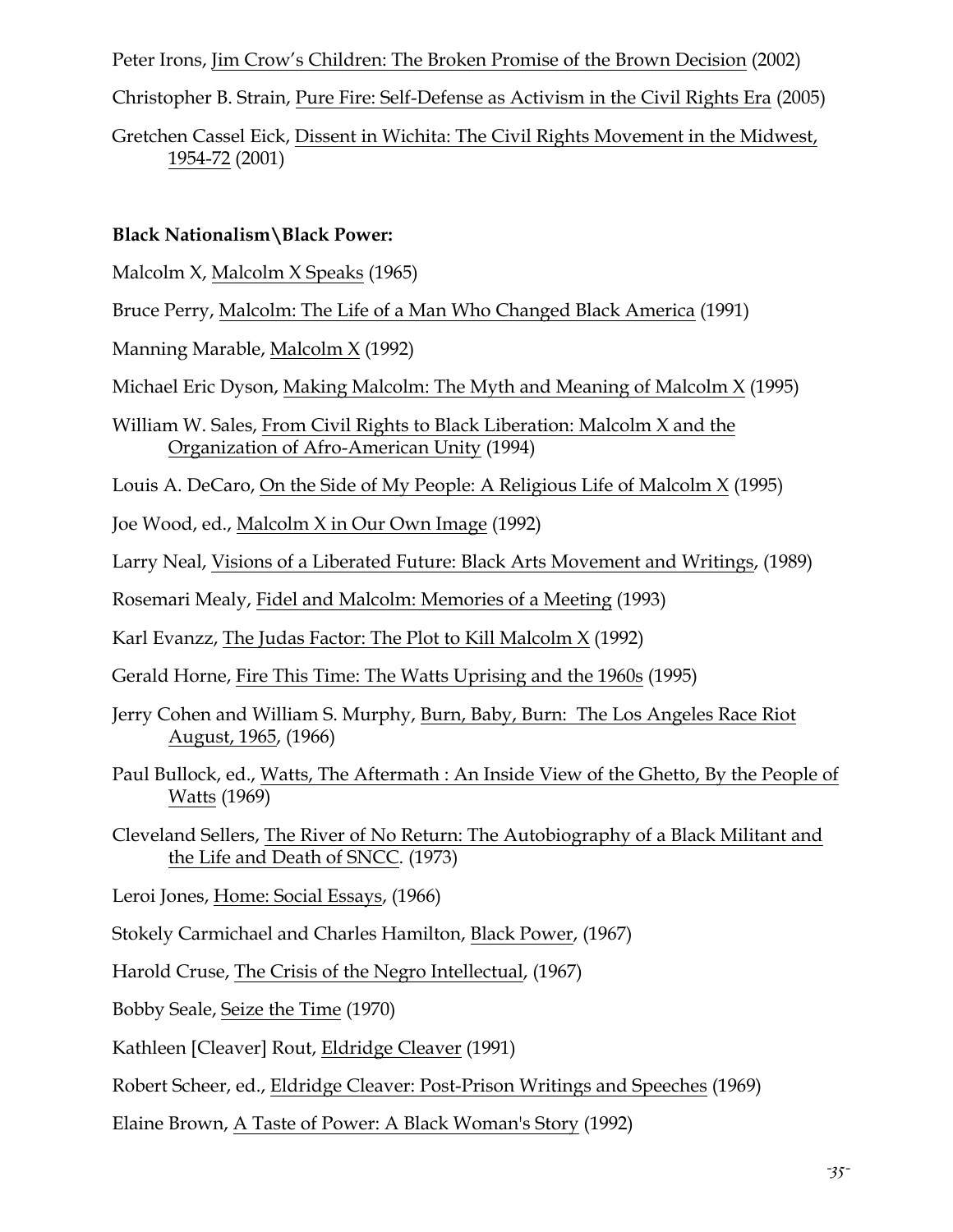Hugh Pearson, The Shadow of the Panther: Huey Newton and the Price of Black Power in America (1994)

Charles E. Jones, ed., The Black Panther Party, Reconsidered (1998)

Toni Morrison, ed., To Die for the People: The Writings of Huey P. Newton (1995)

William L. Van DeBurg, New Day in Babylon: The Black Power Movement and American Culture, 1965-1975 (1992)

\_\_\_\_\_\_\_\_\_\_\_\_\_\_\_\_\_\_\_, Black Camelot: African American Culture Heroes in their Times, 1960-1980 (1997)

\_\_\_\_\_\_\_\_\_\_\_\_\_\_\_\_\_\_\_, Modern Black Nationalism: From Marcus Garvey to Louis Farrakhan (1997)

- John T. McCartney, Black Power Ideologies: An Essay in African American Thought (1992)
- George Frederickson, Black Liberation: A Comparative History of Black Ideologies in the United States and South Africa (1995)
- W. Marvin Dulaney, Black Police in America (1996)

Robert Wintersmith, Police and the Black Community (1974)

- Ellis Cashmore and Eugene McLaughlin, eds., Out of Order? Policing Black People (1991)
- Gerald Horne, The Fire This Time: Watts and the 1960s (1995)
- Sidney Fine, Violence in the Model City: The Cavanagh Administration, Race Relations and the Detroit Riot of 1967 (1989)
- Dikran Karagueuzian, Blow It Up! The Black Student Revolt at San Francisco State College and the Emergence of Dr. Hayakawa (1971)
- Robin D.G. Kelley, Race Rebels: Culture, Politics and the Black Working Class (1994)
- Abraham Kinfe, Politics of Black Nationalism: From Harlem to Soweto (1991
- Richard McCormick, The Black Student Protest Movement at Rutgers (1990)
- Amy Alexander, ed., The Farrakhan Factor: African American Writers on Leadership, Nationhood and Minister Louis Farrakhan (1998)
- Komozi Woodard, A Nation Within a Nation: Amiri Baraka (Leroi Jones) & Black Power Politics (1999)
- Rod Bush, We are Not What We Seem: Black Nationalism and Class Struggle in the American Century (1999)
- Scot Brown, Fighting for US: Maulana Karenga, the US Organization and Black Cultural Nationalism (2003)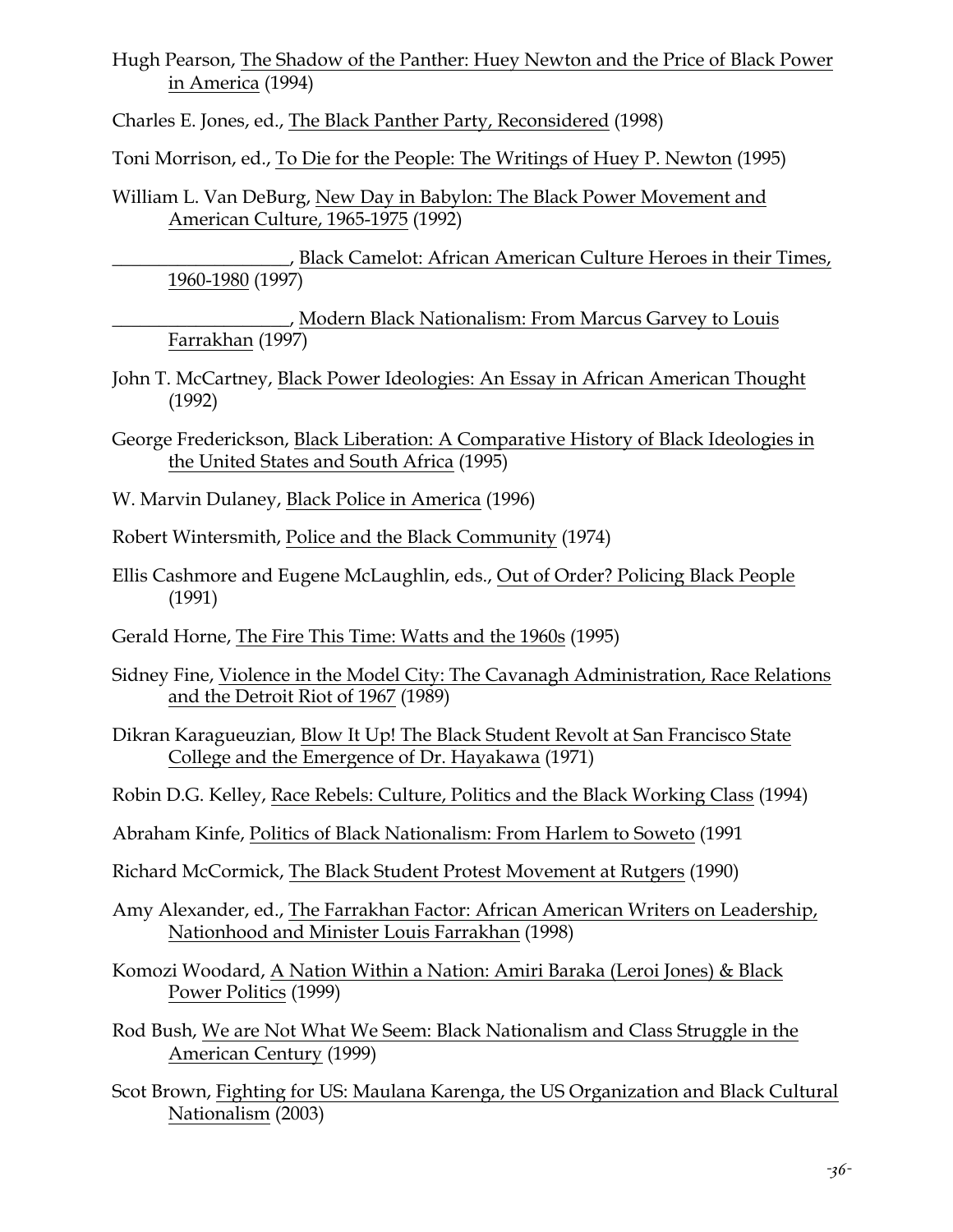Joy Ann Williamson, Black Power on Campus: The University of Illinois, 1965-75 (2003)

Nikhil Singh, Black is a Country: Race and Democracy beyond Civil Rights (2004)

William L. Van Deburg, Hoodlums: Black Villains and Social Bandits in American Life (2004)

Edward C. Hayes, Power Structure and Urban Policy: Who Rules in Oakland? (1972)

Robert O. Self, American Babylon: Race and the Struggle for Postwar Oakland (2003)

## **Black Women:**

- Jacqueline Jones, Labor of Love, Labor of Sorrow: Black Women, Work and Family From Slavery to the Present (1985)
- Paula Giddings, When and Where I Enter: The Impact of Black Women on Race and Sex in America (1984)
- Gerda Lerner, ed., Black Women in White America: A Documentary History (1972)

Darlene Clare Hine, Black Women in United States History (12 vols.) (1990)

- Darlene Clark Hine, Wilma King and Linda Reed, We Specialize in the Wholly Impossible: A Reader in Black Women's History (1995)
- Tera W. Hunter, To 'Joy My Freedom: Southern Black Women's Lives and Labors After the Civil War (1997)
- Stephanie Shaw, What a Woman Ought to Be and to Do: Black Professional Women During the Jim Crow Era (1995)

Doris L. Rich, Queen Bess: Daredevil Aviator (1993)

- A'Lelia Bundles, On Her Own Ground: The Life and Times of Madam C. J. Walker (2001)
- Mary Church Terrell, A Colored Woman in a White World (1940)
- Rosalyn Terborg-Penn, African American Women in the Struggle for the Vote, 1850- 1920 (1998)
- Jo Ann Gibson Robinson, The Montgomery Bus Boycott and the Women Who Started It (1987)
- Carol Stack, All Our Kin: Strategies for Survival in a Black Community (1974)
- Sharon Harley and Rosalyn Terborg-Penn, ed., The Afro-American Woman: Struggles and Images (1978)
- J. Clay Smith, Jr., ed., Rebels in Law: Voices in History of Black Women Lawyers (1998)

Deborah Gray White, Too Heavy a Load: Black Women in Defense of Themselves (1999)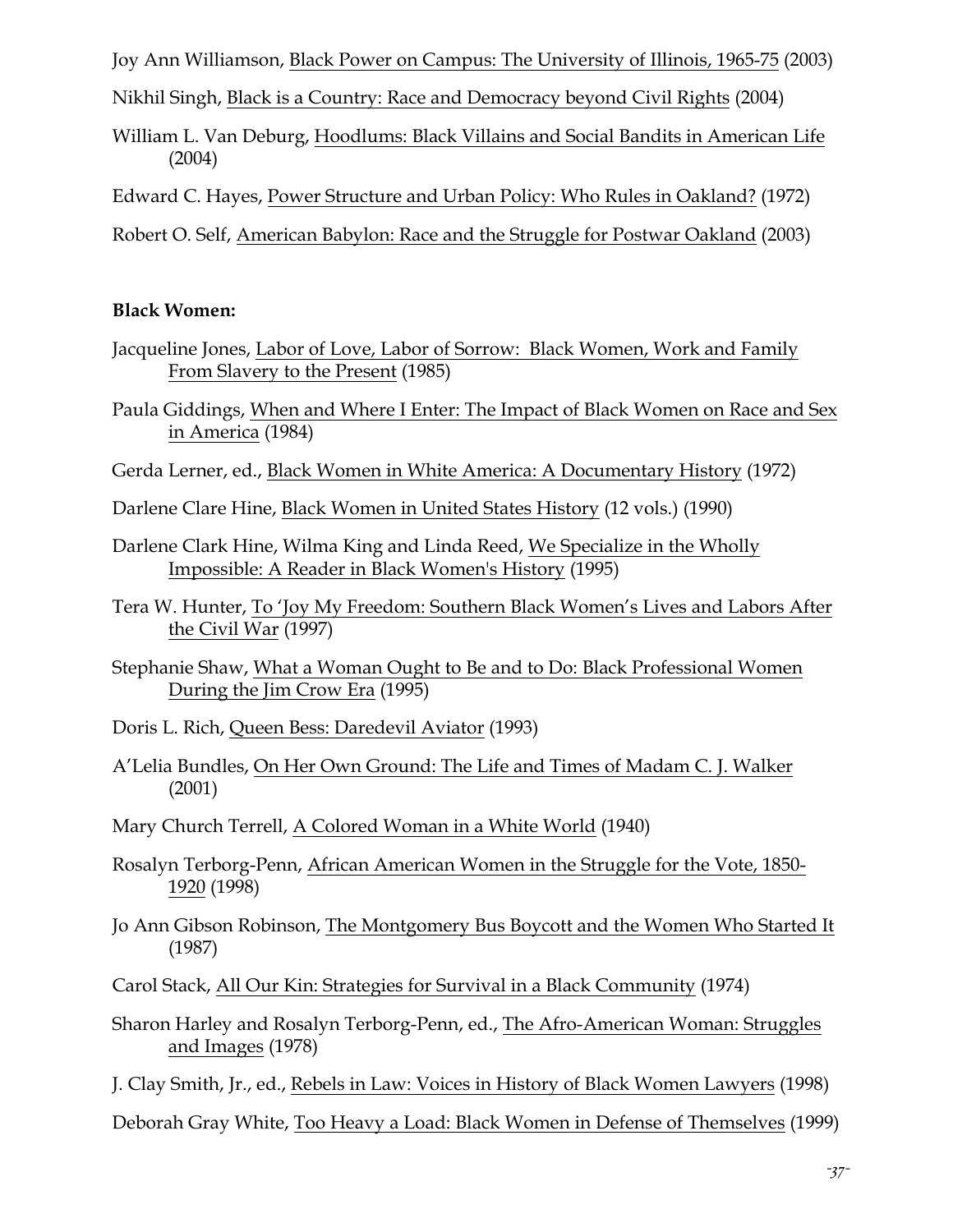- Brenda Clegg Gray, Black Female Domestics During the Great Depression in New York City, 1930-1940 (1993)
- Cynthia Neverdon-Morton, Afro-American Women of the South and the Advancement of the Race, 1895-1925 (1998)
- Elizabeth Clark-Lewis, Living In, Living Out: African American Domestics in Washington, D.C., 1910-1940 (1994)
- Gloria Joseph and Jill Lewis, Common Differences: Conflicts in Black and White Feminist Perspectives (1981)
- Vicki L. Crawford, ed., Women in the Civil Rights Movement: Trailblazers and Torchbearers, 1941-1965 (1993)
- Mary Stanton, From Selma to Sorrow: The Life and Death of Viola Liuzzo (1998)
- Lorraine Nelson Spritzer and Jean B. Bergmark, Grace Towns Hamilton and the Politics of Southern Change (1998)

Angela Davis, Women, Race and Class (1981)

\_\_\_\_\_\_\_\_\_\_\_, Women, Culture and Politics (1989)

- Paula Giddings, In Search of Sisterhood: Delta Sigma Theta and the Challenge of the Black Sorority Movement (1988)
- Combahee River Collective, Combahee River Collective Statement: Black Feminist Organizing in the Seventies and Eighties (1986)

Paula Rothenberg, Racism and Sexism: An Integrated Study (1988)

Patricia Morton, Disfigured Images: The Historical Assault on Afro-American Women (1991)

Kay Mills, This Little Light of Mine: The Life of Fannie Lou Hamer (1993)

- Jill Quadagno, The Color of Welfare: How Racism Undermined the War on Poverty (1994)
- Donna L. Franklin, Ensuring Inequality: The Structural Transformation of the African American Family 1997)
- Midge Wilson and Kathy Russell, Divided Sisters: Bridging the Gap Between Black Women and White Women (1996)
- Dolores Janiewski, Sisterhood Denied: Race, Gender and Class in a New South Community (1984)
- Susan Lynn Smith, Sick and Tired of Being Sick and Tired: Black Women's Health Activism (1995)

Jacqueline Bobo, Black Women as Cultural Readers (1996)

Mary Beth Rogers, Barbara Jordan: American Hero (1998)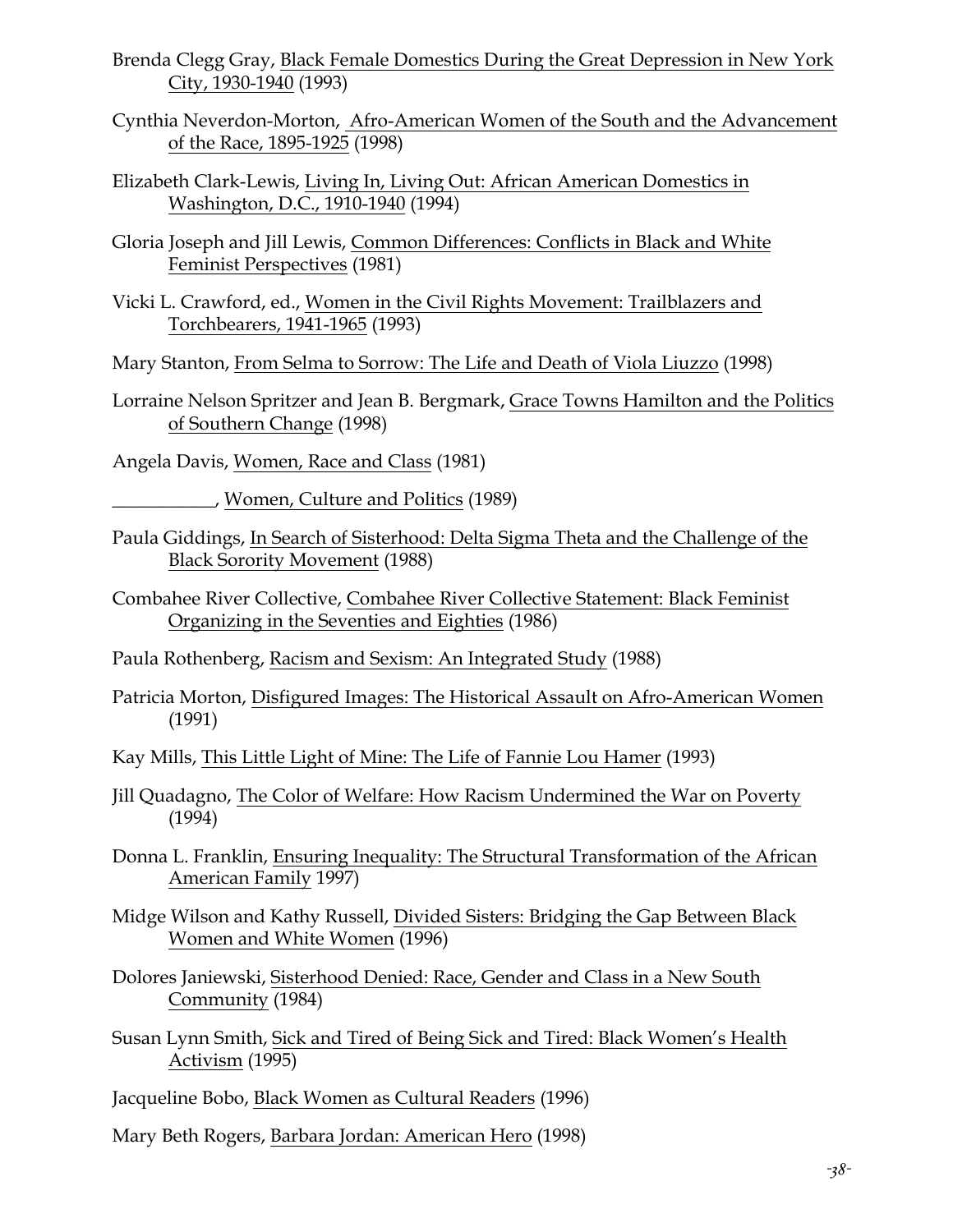- Patricia Hill Collins, Black Feminist Thought: Knowledge, Consciousness, and the Politics of Empowerment (1990)
- Stanlie M. James and Abena P.A. Busia, eds., Theorizing Black Feminisms: The Visionary Pragmatism of Black Women (1993)
- Anita Faye Hill and Emma Coleman Jordan, eds., Race, Gender, and Power in America: The Legacy of the Hill-Thomas Hearings (1995)
- Leith Mullings, On Our Own Terms: Race, Class, and Gender in the Lives of African American Women (1997)
- Megan Taylor Shockley, "We, Too, Are Americans: African American Women in Detroit and Richmond, 1940-50 (2003)
- Quintard Taylor and Shirley Ann Wilson Moore, African American Women Confront the West, 1600-2000 (2003)

## **Black Men:**

Lawrence E. Gary, Black Men, (1981)

- Martin Summers, Manliness and Its Discontents: The Black Middle Class & The Transformation of Masculinity, 1900-1930 (2004)
- Rudolph P. Byrd and Beverly Guy-Sheftall, eds., Traps: African American Men on Gender and Sexuality (2001)
- Herb Boyd and Robert L. Allen, eds., Brotherman: The Odyssey of Black Men in America--An Anthology (1996)

Garth and Karen Baker-Fletcher, Xodus: An African American Male Journey (1996)

- Claudia Mitchell-Kernan, The Decline in Marriage Among African Americans: Causes, Consequences and Policy Implications (1995)
- Haki R. Madhubuti, Black Men—Obsolete, Single, Dangerous? Afrikan American Families in Transition: Essays in Discovery, Solution and Hope (1990)
- Haki R. Madhubuti & Maulana Karenga, eds., Million Man March/Day of Absence: A Commemorative Anthology (1996)
- Hazel Carby, Race Men (1991)
- Mitchell Duneier, Slim's Table: Race, Respectability, and Masculinity (1993)
- Philip Brian Harper, Are We Not Men? Masculine Anxiety and the Problem of African American Identity (1996)

#### **Gay Men and Lesbians:**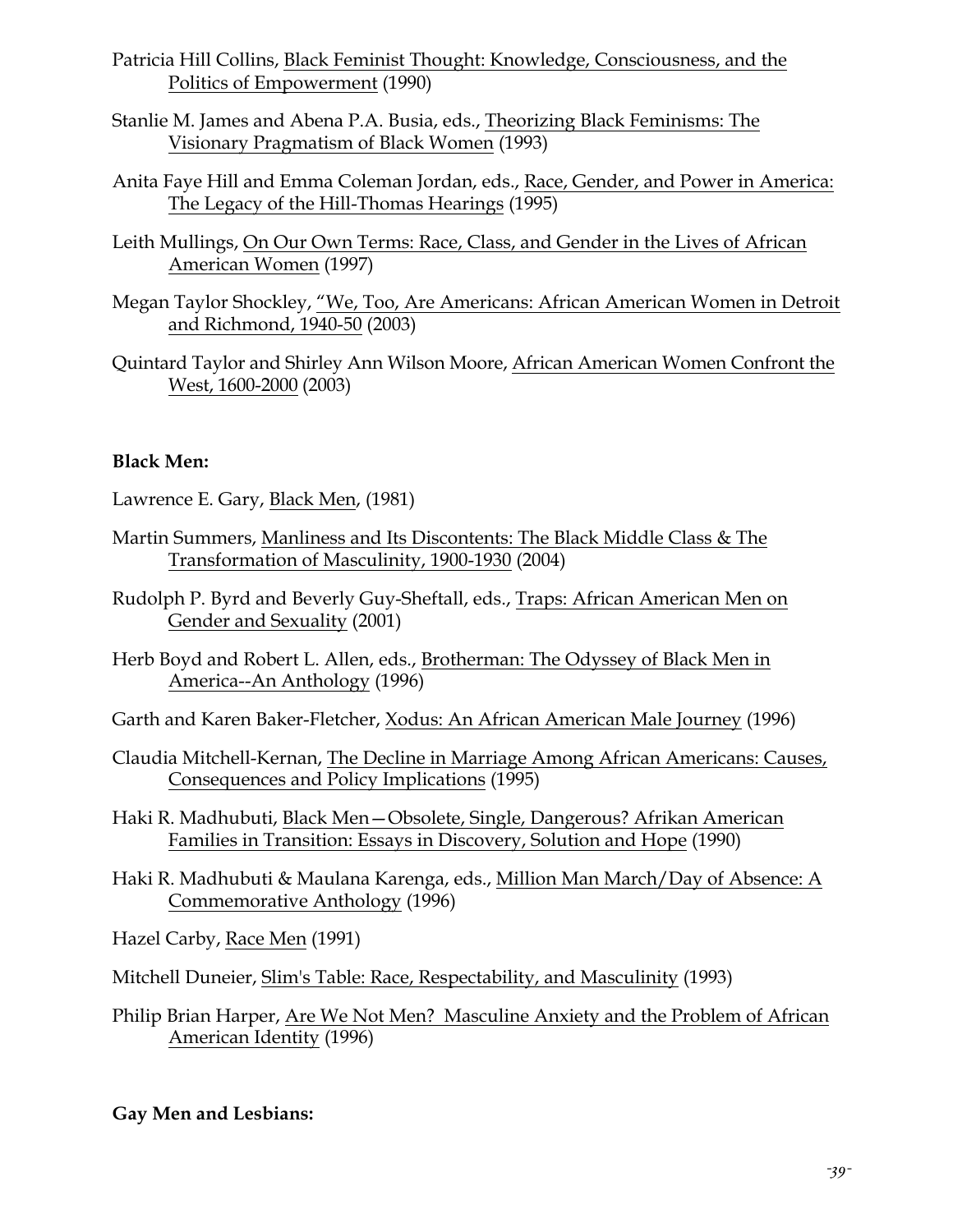Barbara Smith, ed., Home Girls: A Black Feminist Anthology (1983)

Audre Lorde, Sister Outsider: Essays and Speeches (1984)

Cheryl Clarke, Living As A Lesbian (1986)

Joseph Beam, ed., In The Life: A Black Gay Anthology (1986)

Colin Robinson, Other Countries: Black Gay Voices (1988)

Thomas H. Wirth, ed., Gay Rebel of the Harlem Renaissance: Selections from the Work of Richard Bruce Nugent (2002)

John D'Emilio, Lost Prophet: The Life and Times of Bayard Rustin (2003)

A.B. Christa Schwarz, Gay Voices of the Harlem Renaissance (2003)

William G. Hawkeswood, One of the Children: Gay Black Men in Harlem (1996)

Robert F. Reid-Pharr, Black Gay Man: Essays (2001)

Keith Boykin, Beyond the Down Low (2005)

# **Multi Racial People\Racial Alliances:**

- John Mencke, Mulattoes and Race Mixture: American Attitudes and Images, 1865-1918 (1979)
- Joel Williamson, New People: Miscegenation and Mulattoes in the United States (1980)
- Paul R. Spickard, Mixed Blood: Intermarriage and Ethnic Identity in 20th Century America (1989)
- F. James Davis, Who is Black? One Nation's Definition (1991)

Maureen Reddy, Crossing the Color Line: Race, Parenting, and Culture (1994)

James McBride, The Color of Water: A Black Man's Tribute to His White Mother (1996)

Kerry Ann Rockquemore and David L. Brunsma, eds., Beyond Black: Biracial Identity in America (2002)

Jon Spencer, The New Colored People: The Mixed Race Movement in America (1997)

Carol Aisha Blackshire-Belay, ed., The Afro-German Experience (1996)

Tina Campt, Other Germans: Black Germans and the Politics of Race, Gender and Memory in the Third Reich (2004)

Gary Nash, Forbidden Love: The Secret History of Mixed Race America (1999)

Helen Lefkowitz Horowitz, ed., Love Across the Color Line: The Letters of Alice Hanley to Channing Lewis (1996)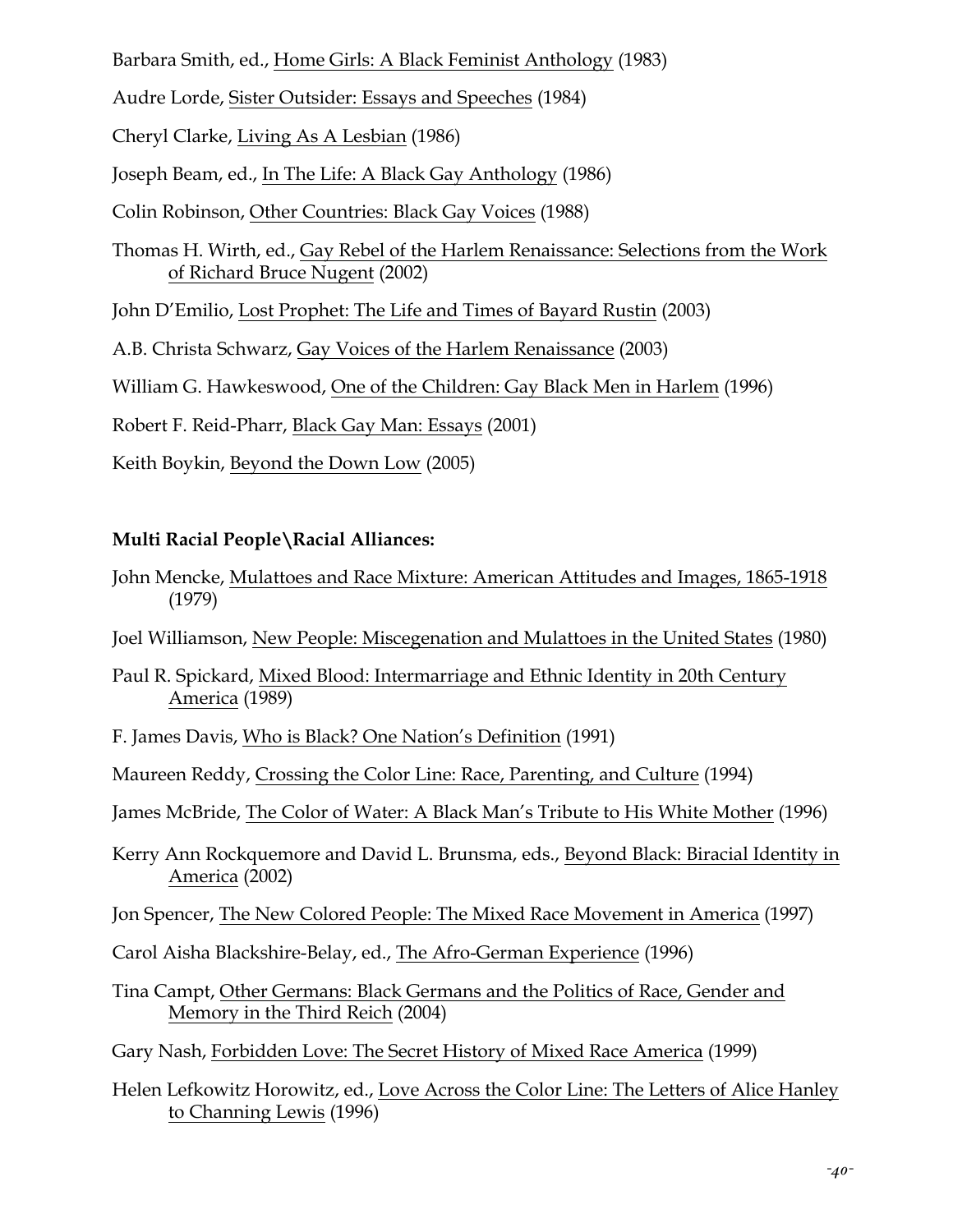- Mary Hodes, ed., Sex, Love, Race: Crossing Boundaries in North American History (1999)
- Kathleen Odell Korgen, From Black to Biracial: Transforming Racial Identity Among Americans (1998)
- Heather M. Dalmage, Tripping on the Color Line: Black-White Multiracial Families in a Racially Divided World (2000)

\_\_\_\_\_\_\_\_\_\_\_\_\_\_\_\_\_, ed., The Politics of Multiracialism: Challenging Racial Thinking (2004)

- Barbara Tizard and Ann Phoenix, Black, White or Mixed Race? Race and Racism in the Lives of Young People of Mixed Parentage (2002)
- G. Reginald Daniel, More Than Black? Multiracial Identity and the New Racial Order (2002)
- Renee C. Romano, Race Mixing: Black-White Marriage in Postwar America (2003)
- Cedric Herring, Verna M. Keith and Hayward Derrick Horton, eds., Skin Deep: How Race and Complexion Matter in the "Color-Blind" Era (2003)
- James M. O'Toole, Passing for White: Race, Religion and the Healy Family, 1820-1920 (2003)
- Gayle Wald, Crossing the Line: Racial Passing in Twentieth-Century U.S. Literature and Culture (2000)

#### **Racial Alliances:**

- George Lipsitz, Dangerous Crossroads: Popular Music, Postmodernism and the Poetics of Place (1994)
- Jonathan Kaufman, Broken Alliance: The Turbulent Times Between Blacks and Jews in America, (1989)
- Murray Friedman, What Went Wrong? The Creation and Collapse of the Black-Jewish Alliance (1995)
- Wendell Pritchett, Brownsville, Brooklyn: Blacks, Jews, and the Changing Face of the Ghetto (2002)
- August Meier, A White Scholar and the Black Community, 1945-1965 (1992)
- Raphael J. Sonenshein, Politics in Black and White: Race and Power in Los Angeles (1992)
- Osha Gray Davidson, The Best of Enemies: Race and Friendship in the Post-Civil Rights South (1996)
- Clarence Page, Showing My Color: Impolite Essays on Race and Identity (1996)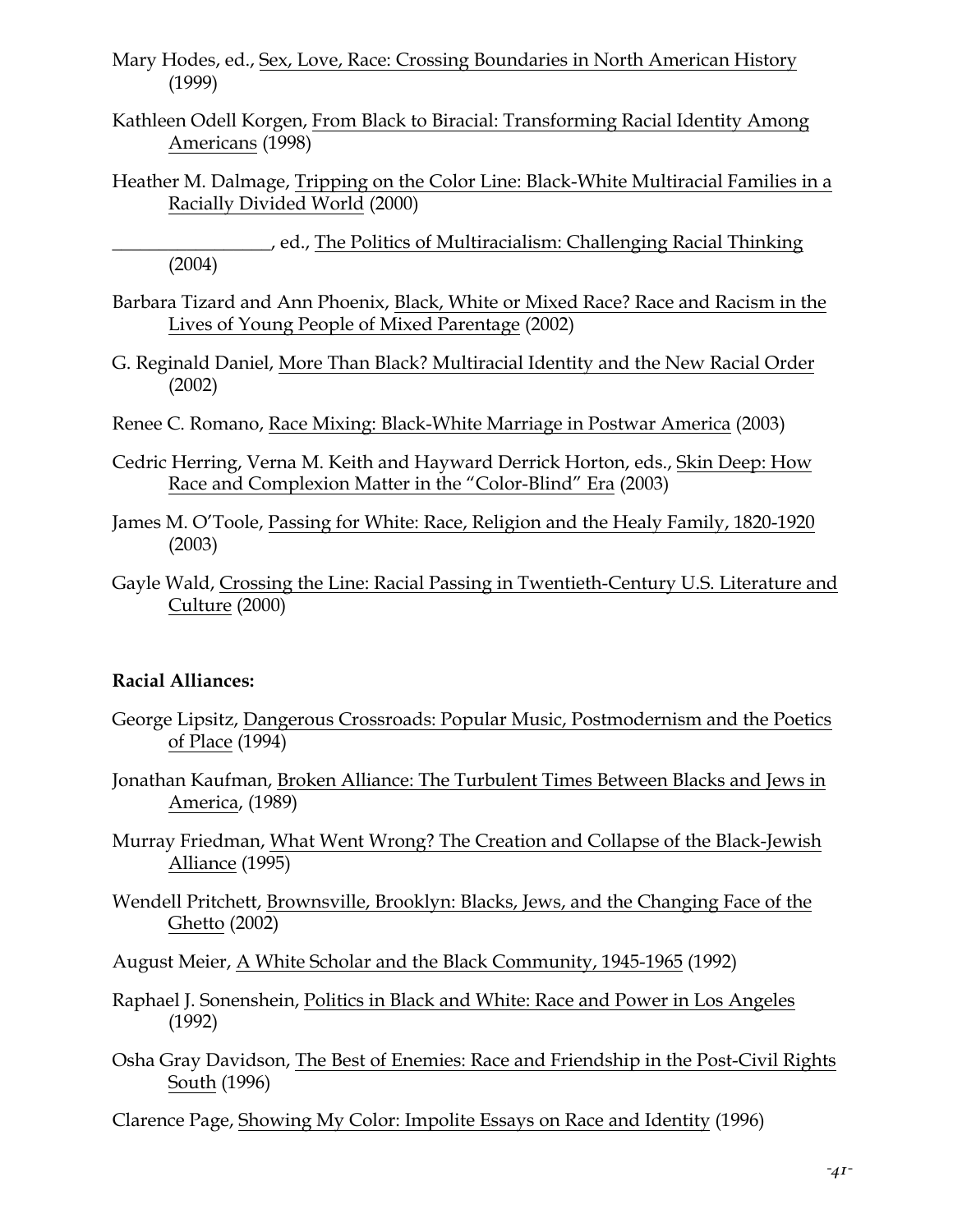#### **Affirmative Action\Diversity**

- Arthur Fletcher, The Silent Sell-Out: Government Betrayal of Blacks to the Craft Unions (1974)
- Allan P. Sindler, Bakke, DeFunis, and Minority Admissions: The Quest for Equal Opportunity (1978)
- Timothy J. O'Neil, Bakke & The Politics of Inequality: Friends and Foes in the Classroom of Litigation (1885)
- Thomas Sowell, Affirmative Action Reconsidered: Was it Necessary in Academia? (1975)

Gertrude Ezorsky, Racism and Justice: The Case for Affirmative Action (1991)

Stephen Steinberg, Turning Back: The Retreat from Racial Justice in American Thought and Policy (1995)

Coramae Richey Mann, Unequal Justice: A Question of Color (1993)

- Lani Guinier, Tyranny of the Majority: Fundamental Fairness and Representative Democracy (1995)
- W. Avon Drake and Robert D. Holsworth, Affirmative Action and the Stalled Quest for Black Progress (1996)

Terry Anderson, The Pursuit of Fairness: A History of Affirmative Action (2004)

Sanford Levinson, Wrestling with Diversity (2003)

# **African American Athletes:**

Jack Johnson, Jack Johnson is a Dandy: An Autobiography (1999)

Jack Johnson, In the Ring and Out (1977)

Thomas R. Hietala, The Fight of the Century: Jack Johnson, Joe Louis and the Struggle for Racial Equality (2002)

Al Tony Gilmore, "Bad Nigger!": The National Impact of Jack Johnson (1975)

Randy Roberts, Papa Jack: Jack Johnson and the Era of White Hopes (1983)

Ocania Chalk, Black College Sport (1976)

- Robert W. Peterson, Only the Ball Was White: Negro Baseball, A history of Legendary Black Players and All Black Professional Teams before Black Men Played in the Major Leagues (1970)
- Mark Ribowsky, The Power and the Darkness: The Life of Josh Gibson in the Shadows of the Game (1996)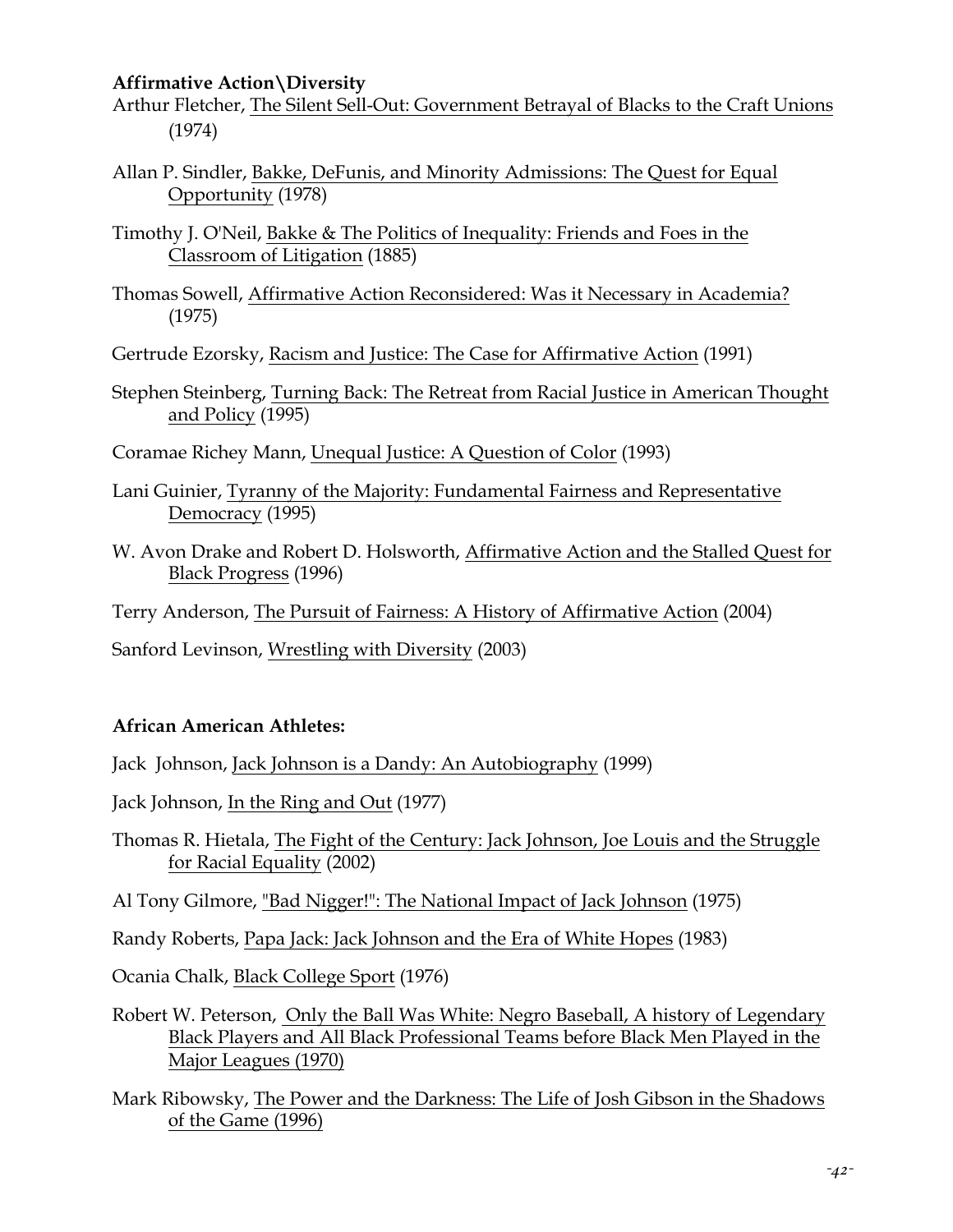David K. Wiggins, Glory Bound: Black Athletes in a White America (1997)

Arthur Ashe, A Hard Road to Glory: The History of the African-American Athlete (1993)

Richard Bak, Joe Louis: The Great Black Hope (1998)

Jeffrey T. Sammons, Beyond the Ring: The Role of Boxing in American Society (1988)

Arnold Rampersad, Jackie Robinson: A Biography (1997)

Sharon Robinson, Stealing Home: An Intimate Family Portrait (1996)

Mark Ribowsky, A Complete History of the Negro Leagues, 1884 to 1955 (1997)

- Lyle Kenai Wilson, Sunday Afternoons at Garfield Park: Seattle's Black Baseball Teams, 1911-1951 (1997)
- George Eisen and David K. Wiggins, eds., Ethnicity and Sport in North American History and Culture (1994)

Richard E. Lapchick, Five Minutes to Midnight: Race and Sport in the 1990s (1991)

- Elliott J. Gorn, ed., Muhammad Ali: The People's Champ (1995)
- David Remnick, King of the World: Muhammad Ali and the Rise of an American Hero (1998)
- Patrick B. Miller and David K. Wiggins, eds., Sport and the Color Line: Black Athletes and Race Relations in Twentieth Century America (2003)

#### **Post-1970 Politics:**

Randall Robinson, The Debt: What America Owes to Blacks (2000)

- Robert C. Smith, We Have No Leaders: African Americans in the Post-Civil Rights Era (1996)
- H. Viscount Nelson, The Rise and Fall of Modern Black Leadership (2003)
- William J. Grimshaw, Bitter Fruit: Black Politics and the Chicago Political Machine, 1931-1991 (1993)
- Carol Miller Swain, Black Faces, Black Interests: The Representation of African Americans in Congress (1993)

Marshall Frady, Jesse: The Life and Pilgrimage of Jesse Jackson (1996)

Adolph Reed, Jr., The Jesse Jackson Phenomenon: The Crisis of Purpose in African American Politics (1986)

Charles P. Henry, Jesse Jackson: The Search for Common Ground (1991)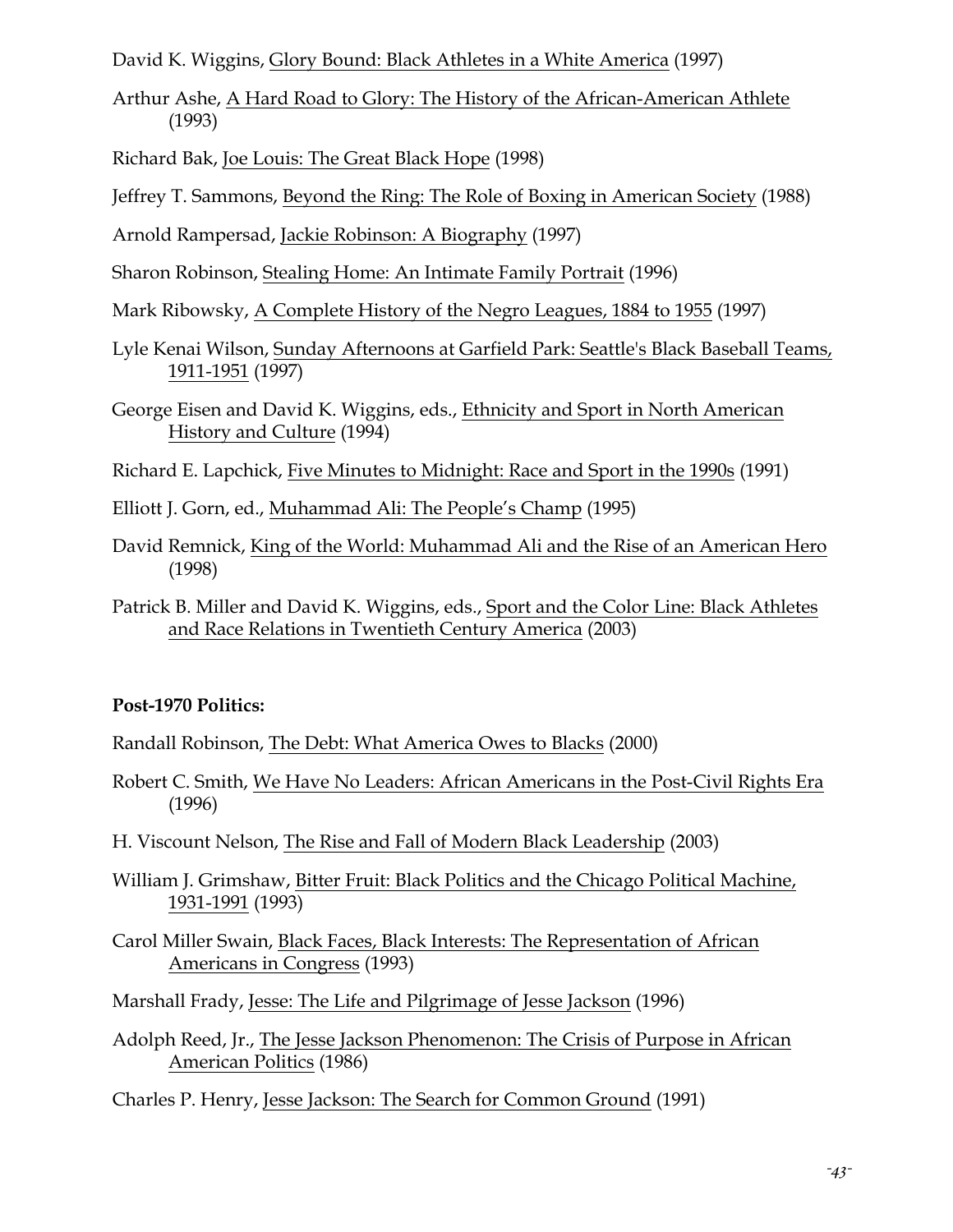- Theodore Rueter, The Politics of Race: African Americans and the Political System (1995)
- Adolph Reed, Jr., Stirrings in the Jug: Black Politics in the Post Segregation Era (1999)
- Richard A. Keiser, Subordination *or* Empowerment: African-American Leadership and the Struggle for Urban Political Power (1997)
- William E. Nelson Jr. and Philip J. Meranto, Electing Black Mayors: Political Action in the Black Community (1977)
- David Colburn and Jeffrey S. Adler, eds., African American Mayors: Race, Politics and the American City (2001)
- Andrea Y. Simpson, The Tie That Binds: Identity and Political Attitudes in the Post-Civil Rights Generation (1998)
- Michael C. Dawson, Behind the Mule: Race and Class in African-American Politics (1994)
- Wilbur C. Rich, Coleman Young and Detroit Politics (1989)
- Jimmie Lewis Franklin, Back to Birmingham: Richard Arrington Jr., and His Times (1989)
- Leonard N. Moore, Carl B. Stokes and the Rise of Black Political Power (2003)
- Ronald V. Dellums, Lying Down with the Lions: A Public Life from the Streets of Oakland to the Halls of Power (2000)

James Richardson, Willie Brown: A Biography (1996)

# **Post-1970 Desegregation:**

Gary Orfield, Must We Bus? Segregated Schools and National Policy (1978)

Robert A. Pratt, The Color of Their Skin: Education and Race in Richmond, Virginia, 1954-89 (1992)

Jonathan Kozel, Savage Inequalities: Children in America's Schools (1992)

- R.P. Formisano, Boston Against Busing: Race, Class, and Ethnicity in the 1960s and 1970s (1991)
- Paula S. Fass, Outside In: Minorities and the Transformation of American Education (1989)
- Alex Kotlowitz, There Are No Children Here: The Story of Two Boys Growing Up in the Other America (1991)
- Charles Wollenberg, All Deliberate Speed: Segregation and Exclusion in California Schools, 1855-1975 (1975)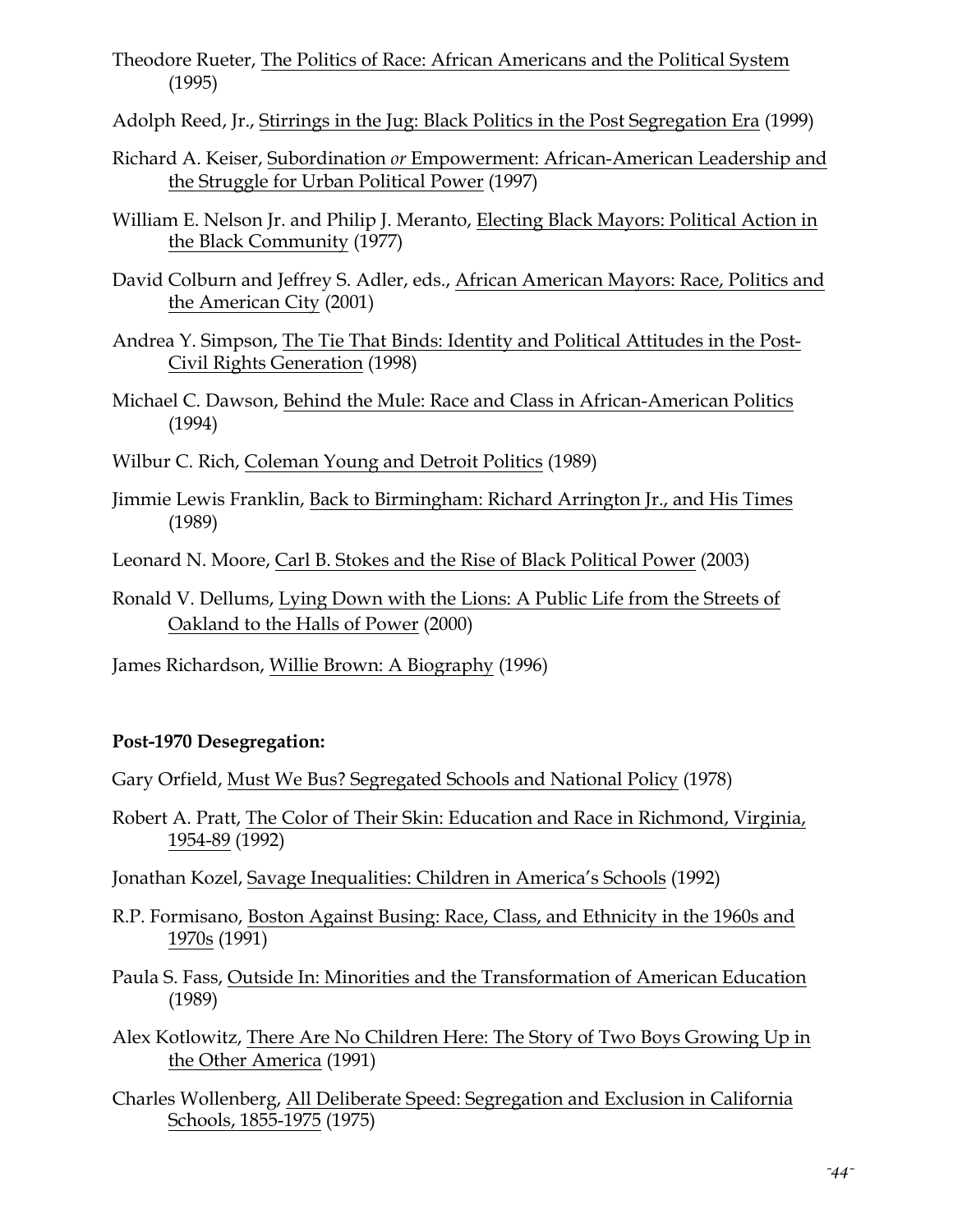Peter Irons, Jim Crow's Children: The Broken Promise of the *Brown* Decision (2003)

John U. Ogbu, Black American Students in an Affluent Suburb: A Study of Academic Disengagement (2003)

## **Post-1970 Capitalism, Modernity and the Color Line:**

Manning Marable, How Capitalism Underdeveloped Black America (1983)

- Reynolds Farley and Walter R. Allen, The Color Line and the Quality of Life in America (1989)
- Roy L. Brooks, Rethinking the American Race Problem (1992)
- Rose L.H. Finkenstaedt, Face-to-Face: Blacks in America, White Perceptions and Black Realities (1994)
- Charles J. Ogletree and others, Beyond the Rodney King Story: An Investigation of Police Conduct in Minority Communities (1995)
- W. Lawrence Hogue, Race, Modernity, Postmodernity: A Look at the History and Literatures of People of Color Since the 1960s (1997)
- Wade Hall, Passing for Black: The Life and Careers of Mae Street Kidd (1997)
- Wilson Jeremiah Moses, Afrotopia: The Roots of African American Popular History (1998)
- Cornel West, Race Matters (1993)
- Michael Eric Dyson, Between God and Gangsta Rap: Bearing Witness to Black Culture (1996)
- Samuel Walker, Cassia Spohn and Miriam DeLone, The Color of Justice: Race, Ethnicity and Crime in America (2004)

#### **African Americans and the Media:**

Thomas Cripps, Slow Fade to Black: The Negro in American Film, 1900-1942 (1977)

\_\_\_\_\_\_\_\_\_\_\_\_, Black Film as Genre (1978)

\_\_\_\_\_\_\_\_\_\_\_\_, Making Movies Black: The Hollywood Message Movie from World War II to the Civil Rights Era (1993)

Phyllis R. Klotman, African Americans in Cinema: The First Half Century (2003)

William Barlow, Voice Over: The Making of Black Radio (1999)

Manthia Diawara, ed., Black American Cinema (1993)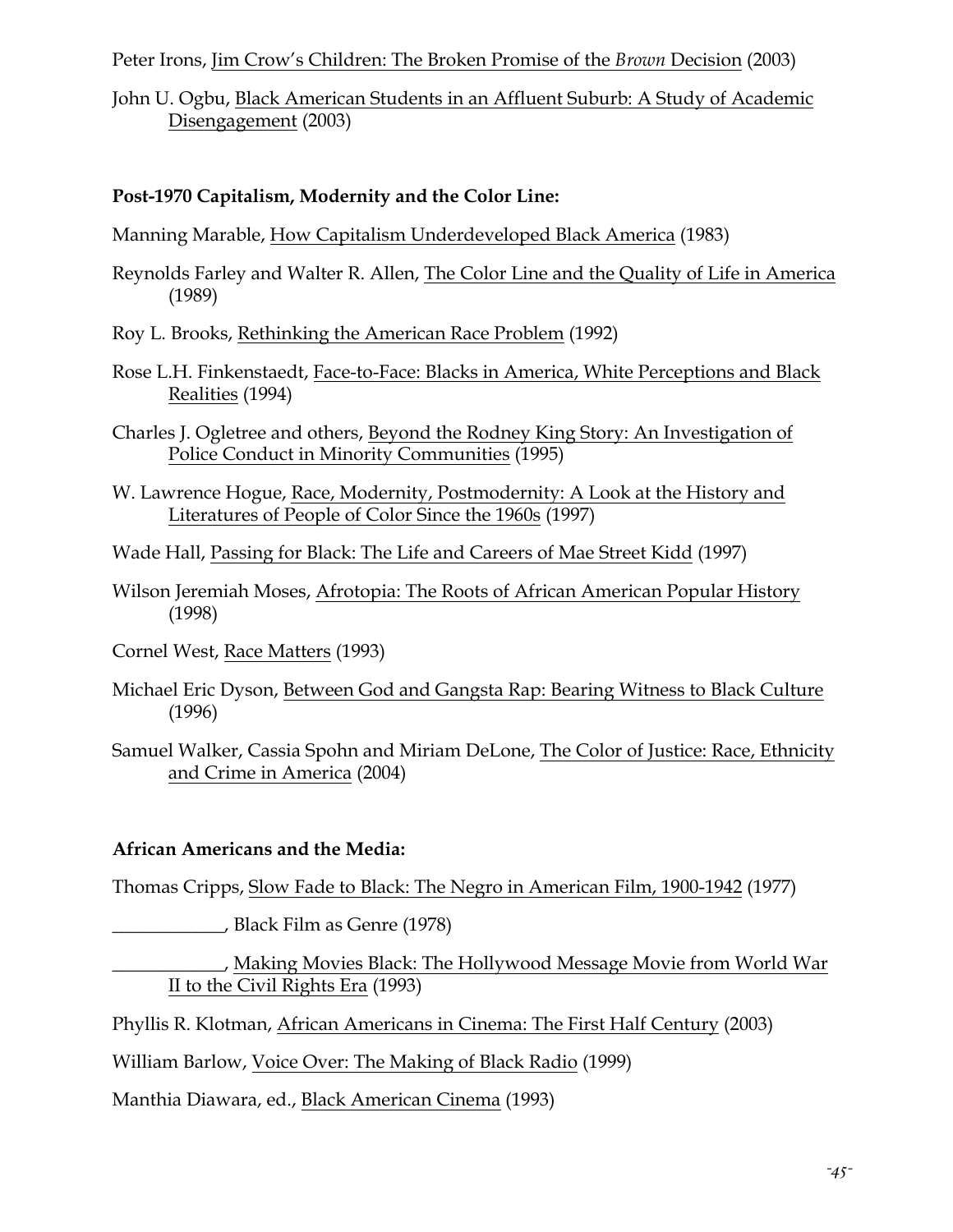- Melvin Patrick Ely, The Adventures of Amos 'N' Andy: A Social History of an American Phenomenon (1991)
- Barbara Dianne Savage, Broadcasting Freedom: Radio, War, and the Politics of Race, 1938-1948 (1999)
- Louis Cantor, Wheelin' on Beale: How WDIA-Memphis Became the Nation's First All-Black Radio Station and Created the Sound that Changed America (1992)

Herman Gray, Watching Race: Television and the Struggle for "Blackness" (1995)

Kristal Brent Zook, Color by Fox: The Fox Network and the Revolution in Black Television (1999)

Terry McMillan, Five for Five: The Films of Spike Lee (1991)

G. William James, Black Cinema Treasures: Lost and Found (1995)

Lola Young, 'Race', Gender and Sexuality in the Cinema (1996)

Sasha Torres, ed., Living Color: Race and Television in the United States (1998)

Aaron Gibbons, Race, Politics & the White Media: The Jesse Jackson Campaigns (1993)

Michael Martin, Cinemas of the Black Diaspora (1995)

Ronald Jacobs, Race, Media and the Crisis of Civil Society: From Watts to Rodney King (2000)

# **Race and Class in the United States: The Working Class, The Underclass**

Robin D.G. Kelley, Race Rebels: Culture, Politics and the Black Working Class (1994)

\_\_\_\_\_\_\_\_\_\_\_\_\_\_\_, Yo'Mama is DysFunckshional! (1998)

- Douglas S. Massey and Nancy A. Denton, American Apartheid: Segregation and the Making of the Underclass (1993)
- Michael B. Katz, The Undeserving Poor: From the War on Poverty to the War on Welfare (1989)

\_\_\_\_\_\_\_\_\_\_, ed., The "Underclass" Debate: Views from History (1993)

Christopher Jencks, Rethinking Social Policy: Race Poverty and the Underclass (1992)

William Julius Wilson, When Work Disappears: The World of the New Urban Poor (1996)

William Julius Wilson, The Truly Disadvantaged: The Inner City, the Underclass and Public Policy (1987)

Martin Gilens, Why Americans Hate Welfare: Race, Media, and the Politics of Antipoverty Policy (1999)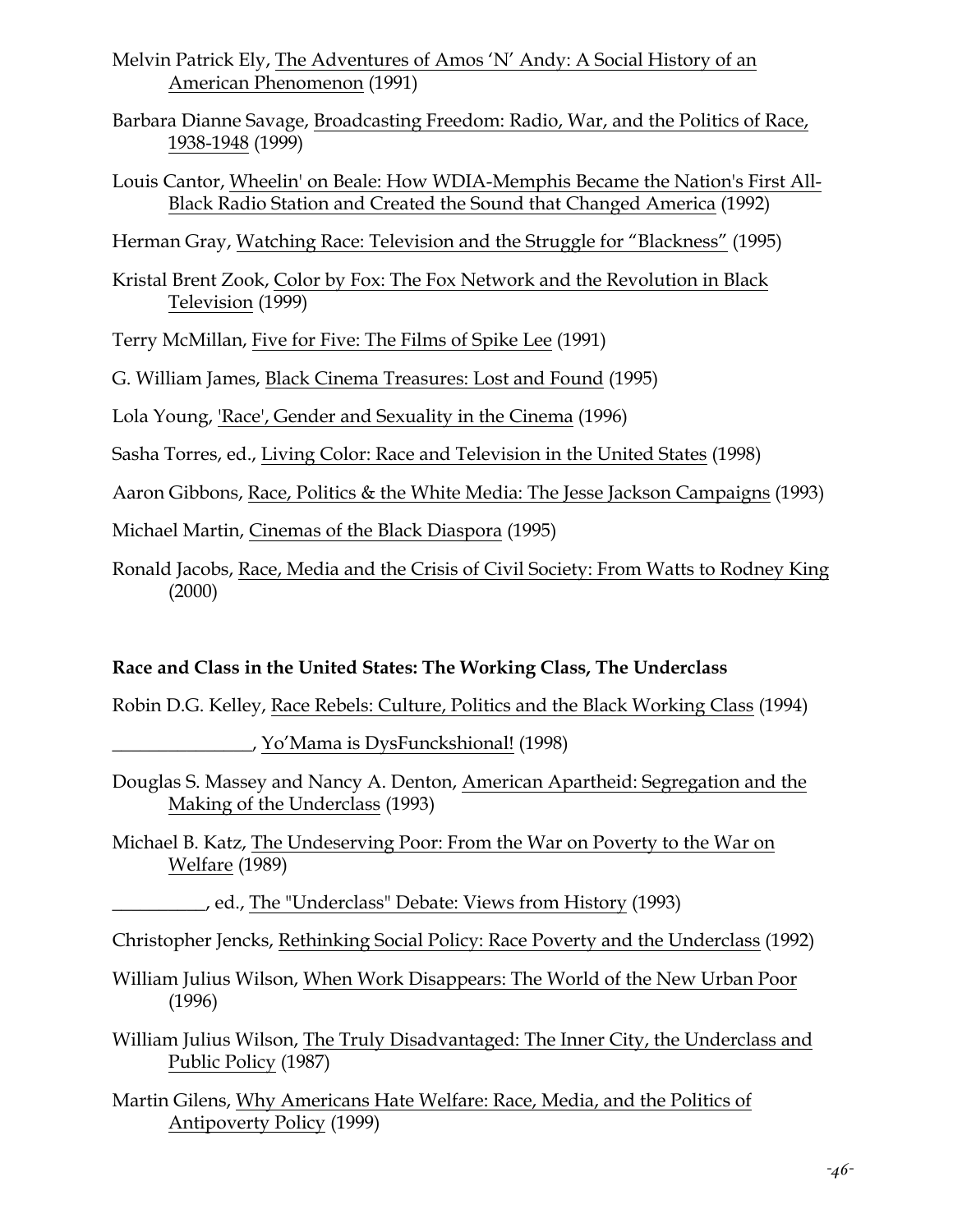Mercer L. Sullivan, Getting Paid: Youth Crime and Work in the Inner City (1989)

Douglass Glasgow, The Black Underclass, (1981)

Christopher Jencks and Paul E. Peterson, eds., The Urban Underclass (1991)

George Lipsitz, A Life in the Struggle: Ivory Perry and the Culture of Opposition (1988)

Thomas Blair, Retreat to the Ghetto, (1977)

Ann C. Diver-Stamnes, Lives in the Balance: Youth, Poverty and Education in Watts (1995)

Michael Tonry, Malign Neglect--Race, Crime and Punishment in America (1995)

- Jerome G. Miller, Search and Destroy: African American Males in the Criminal Justice System (1996)
- Dan Georgakas and Marvin Surkin, Detroit: I Do Mind Dying: A Study in Urban Revolution (1998)

**Race and Class in the United States: The Middle Class** Loren Schweninger, Black Property Owners in the South, 1790-1915 (1990)

Willard Gatewood, Aristocrats of Color: The Black Elite, 1880-1920 (1990)

- William A. Muraskin, Middle Class Blacks in a White Society: Prince Hall Masonry (1975)
- Dona L. Irvin, The Unsung Heart of Black America: A Middle-Class Church at Midcentury, (1992)

Bart Landry, The New Black Middle Class (1987)

Ellis Cose, The Rage of the Privileged Class (1993)

Jill Nelson, Volunteer Slavery: My Authentic Negro Experience (1993)

Lawrence Otis Graham, Our Kind of People: Inside America's Black Upper Class (1999)

- Lois Benjamin, The Black Elite: Facing the Color Line in the Twilight of the Twentieth Century (1991)
- Richard L. Zweigenhaft and G. William Domhoff, Blacks in the White Establishment: A Study of Race and Class in America (1991)

Charles T. Banner-Haley, The Fruits of Integration: Black Middle Class Ideology and Culture, 1960-1990 (1994)

Joe Feagin, Living With Racism: The Experiences of the Black Middle Class (1994)

Orlando Patterson, The Ordeal of Integration: Progress and Resentment in America's "Racial" Crisis (1997)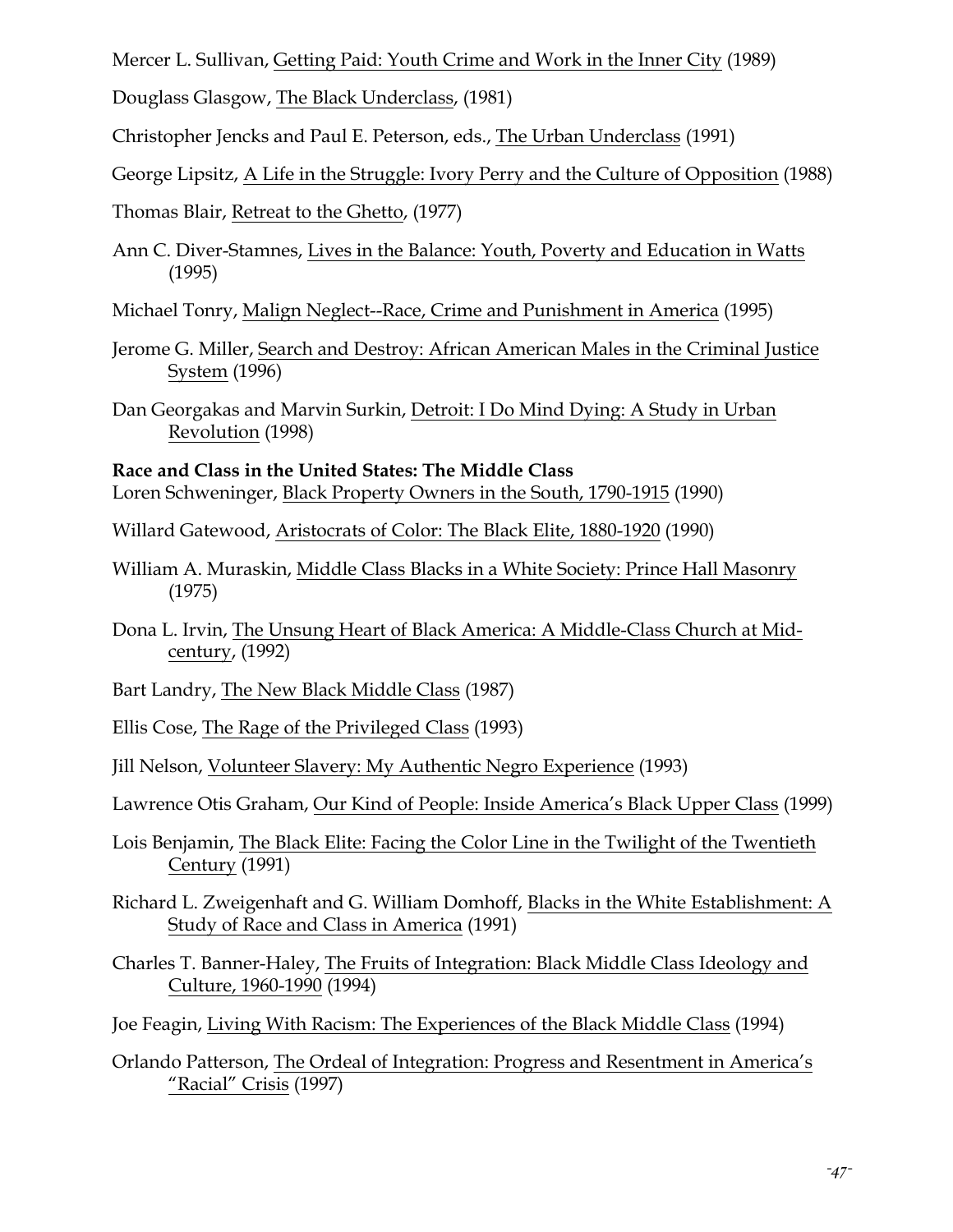- Melvin Oliver and Thomas M. Shapiro, Black Wealth, White Wealth: A New Perspective on Racial Inequality (1995)
- Gregory D. Squires and Sally O'Connor, Color and Money: Politics and Prospects for Community Reinvestment in Urban America (2001)
- Gregory D. Squires, Capital and Communities in Black and White: The Intersections of Race, Class, and Uneven Development (1994)
- Darlene Clark Hine, Speak Truth to Power: Black Professional Class in United States History (1996)
- Mary Pattillo-McCoy, Black Picket Fences: Privilege and Peril Among the Black Middle Class (1999)
- Robert E. Weems, Jr., Desegregating the Dollar: African American Consumerism in the 20th Century (1998)
- Andrew Billingsley, Climbing Jacob's Ladder: The Enduring Legacy of African-American Families (1993)
- Carol Jenkins and Elizabeth Gardner Hines, Black Titan: A.G. Gaston and the Making of a Black Millionaire (2004)

#### **Black\White Conservatism:**

- Stan Faryna, Brad Stetson, and Joseph G. Conti, Black and Right: The Bold New Voice of Black Conservatives in America (1998)
- George S. Schuyler, Black and Conservative: The Autobiography of George S. Schuyler (1966)

Shelby Steele, The Content of Our Character: A New Vision of Race in America (1990)

\_\_\_\_\_\_\_\_\_, A Dream Deferred: The Second Betrayal of Black Freedom in America (1998)

Thomas Sowell, American Ethnic Groups (1978)

\_\_\_\_\_\_\_\_\_\_, Preferential Policies: An International Perspective (1990)

Glenn C. Loury, One by One from the Inside Out: Essays and Reviews on Race and Responsibility in America (1995)

Dinesh D'Souza, The End of Racism (1995)

Peter Collier and David Horowitz, The Race Card: White Guilt: Black Resentment, and the Assault on the Truth and Justice (1997)

John McWhorter, Losing the Race: Self-Sabotage in Black America (2000)

\_\_\_\_\_\_\_\_\_\_\_\_, Authentically Black (2003)

Ward Connerly, Creating Equal: My Fight Against Race Preferences (2000)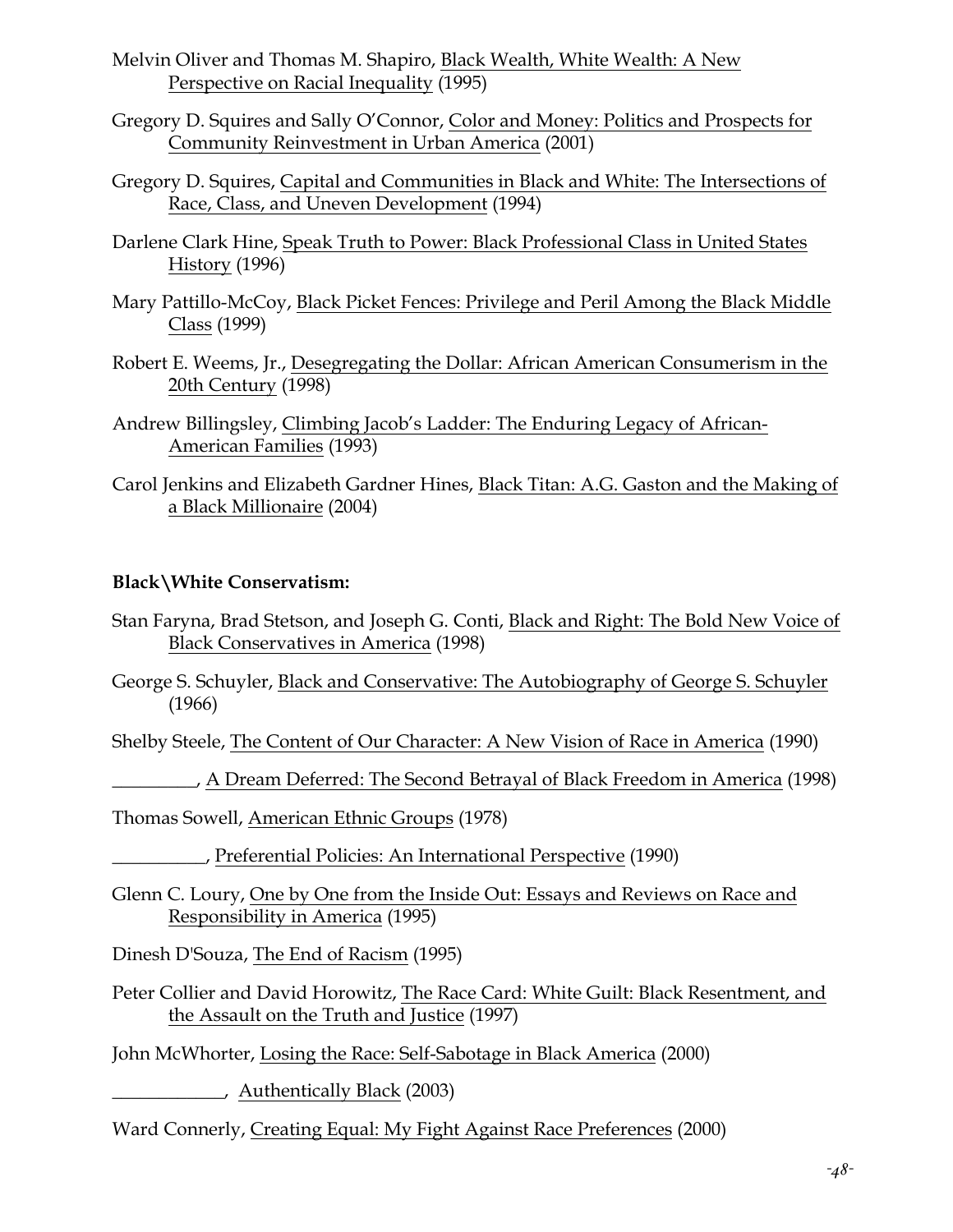- Ronald Walters, White Nationalism, Black Interests: Conservative Public Policy and the Black Community (2003)
- Peter Eisenstadt, Black Conservatism: The Republican Party and the African American Rush from Radicalism to Conservatism (1999)
- Gayle T. Tate and others, eds., Dimensions of Black Conservatism in the United States (2002Z)

#### **Africans and Afro-Caribbeans in African America:**

Michel S. Laguerre, American Odyssey: Haitians in New York City (1984)

Tekle Mariam Woldemikael, Becoming Black American: Haitians and American Institutions in Evanston, Illinois (1989)

\_\_\_\_\_\_\_\_\_\_\_\_\_\_\_\_, Diasporic Citizenship: Haitian Americans in Transnational America (1998)

- Kofi K. Aparku, African Emigres in the United States (1991)
- George Gmelch, Double Passage: The Lives of Caribbean Migrants Abroad and Back Home (1992)
- Christine G.T. Ho, Salt-water Trinnies: Afro-Trinidadian Immigrant Networks and Non-assimilation in Los Angeles (1991)
- Philip Kasinitz, Caribbean New York: Black Immigrants and the Politics of Race (1992)
- Marilyn Halter, Between Race and Ethnicity: Cape Verdean American Immigrants (1993)
- Ransford W. Palmer, Pilgrims from the Sun: West Indian Migration to America (1995)

Barack Obama, Dreams From My Father: A Story of Race and Inheritance (1995)

- Andres Torres, Between Melting Pot and Mosaic: African Americans and Puerto Ricans in the New York Political Economy (1995)
- Flore Zephir, Haitian Immigrants in Black America: A Sociological and Sociolinguistic Portrait (1996)
- Alex Stepick, Pride Against Prejudice: Haitians in the United States (1998)
- Mary C. Waters, Black Identities: West Indian Immigrant Dreams and American Realities (1999)
- John A. Arthur, Invisible Sojourners: African Immigrant Diaspora in the United States (2000)
- Jon Holtzman, Nuer Journeys, Nuer Lives: Sudanese Refugees in Minnesota (2000)

Philippe Wamba, Kinship: A Family's Journey in Africa and America (2000)

Leon Pamphile, Haitians and African Americans (2001)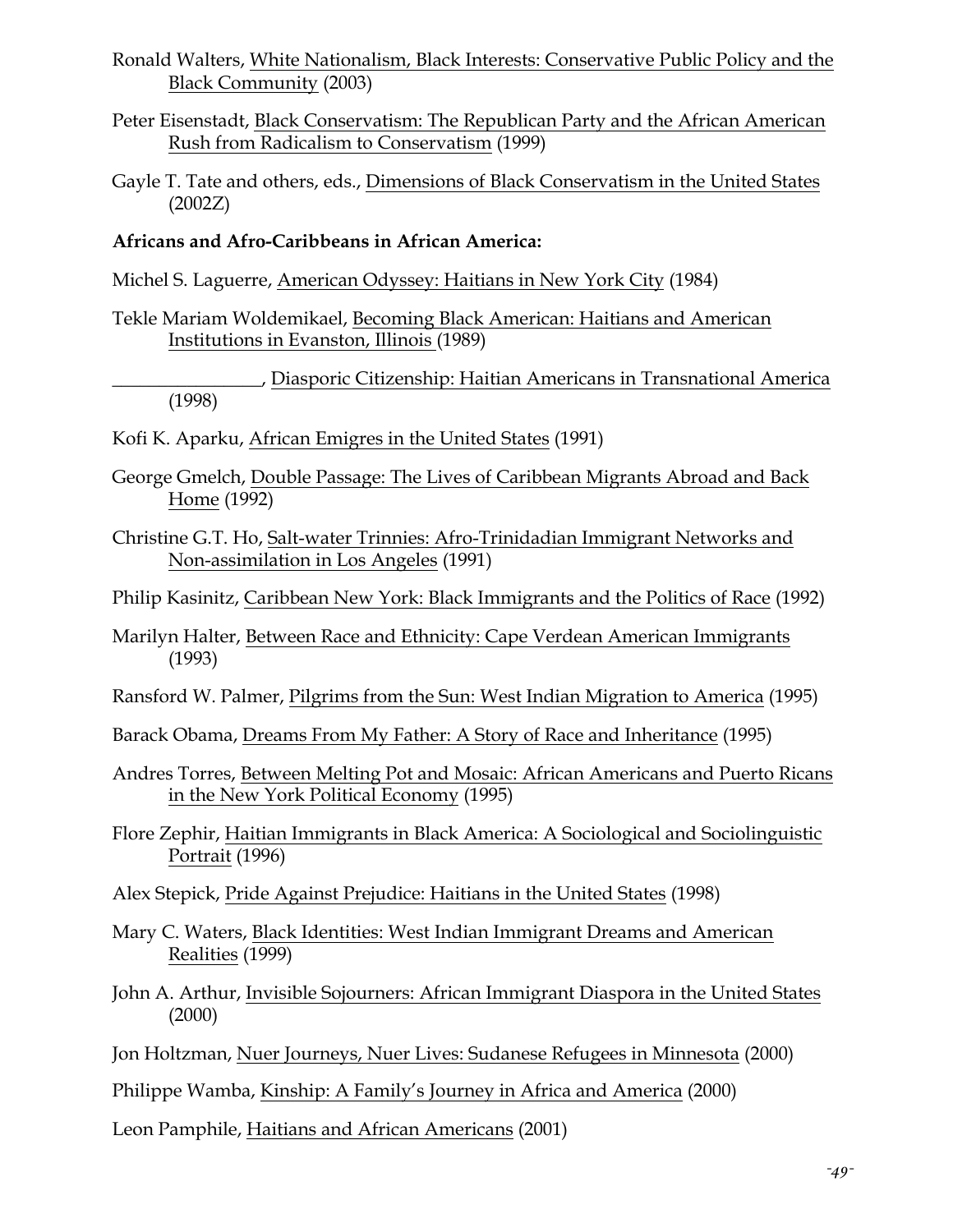## **African Americans and Other People of Color**

Robert Gooding-Williams, ed., Reading Rodney King: Reading Urban Uprising (1993)

Edward T. Chang and Russell C. Leong, eds., Los Angeles—Struggles Toward Multiethnic Community: Asian American, African American & Latino Perspectives (1993)

Eui-Young Yu, ed., Black-Korean Encounter: Toward Understanding and Alliance, Dialogue between Black and Korean Americans in the Aftermath of the 1992 Los Angeles Riots (1994)

Nancy Abelman, Blue Dreams: Korean Americans and the Los Angeles Riots (1995)

Kwang Chung Kim, Koreans in the Hood: Conflict with African Americans (1999)

Judith Goode and Jo Anne Schneider, Reshaping Ethnic and Racial Relations in Philadelphia: Immigrants in a Divided City (1994)

Alejandro Portes and Alex Stepick, City on the Edge: The Transformation of Miami (1993)

- H. Edward Ransford, Race and Class in American Society: Black, Latino, Anglo (1994)
- Roger Waldinger, Still the Promised City? African Americans and New Immigrants in Postindustrial New York (1996)
- Frederick M. Binder and David M. Reimers, All the Nations Under Heaven: An Ethnic and Racial History of New York City (1995)
- Vijay Prashad, Everybody was Kung Fu Fighting: Afro-Asian Connections and The Myth of Cultural Purity (2001)

#### **State and Regional Studies:**

Melvin J. Banks, The Pursuit of Equality: The Movement for First Class Citizenship Among Negroes in Texas (1971)

Jimmie Lewis Franklin, Journey Toward Hope: A History of Blacks in Oklahoma (1971)

Richard E. Harris, The First 100 Years: A History of Arizona Blacks (1983)

Tom Baskett, Jr., Persistence of the Spirit: The Black Experience in Arkansas (1986)

Everett Louis Overstreet, Black on a Background of White: A Chronicle of Afro-Americans' Involvement in America's Last Frontier, Alaska (1988)

Donald L. Grant, The Way It Was in the South: The Black Experience in Georgia (1995)

Carol B. Stack, Call to Home: African Americans Reclaim the Rural South (1996)